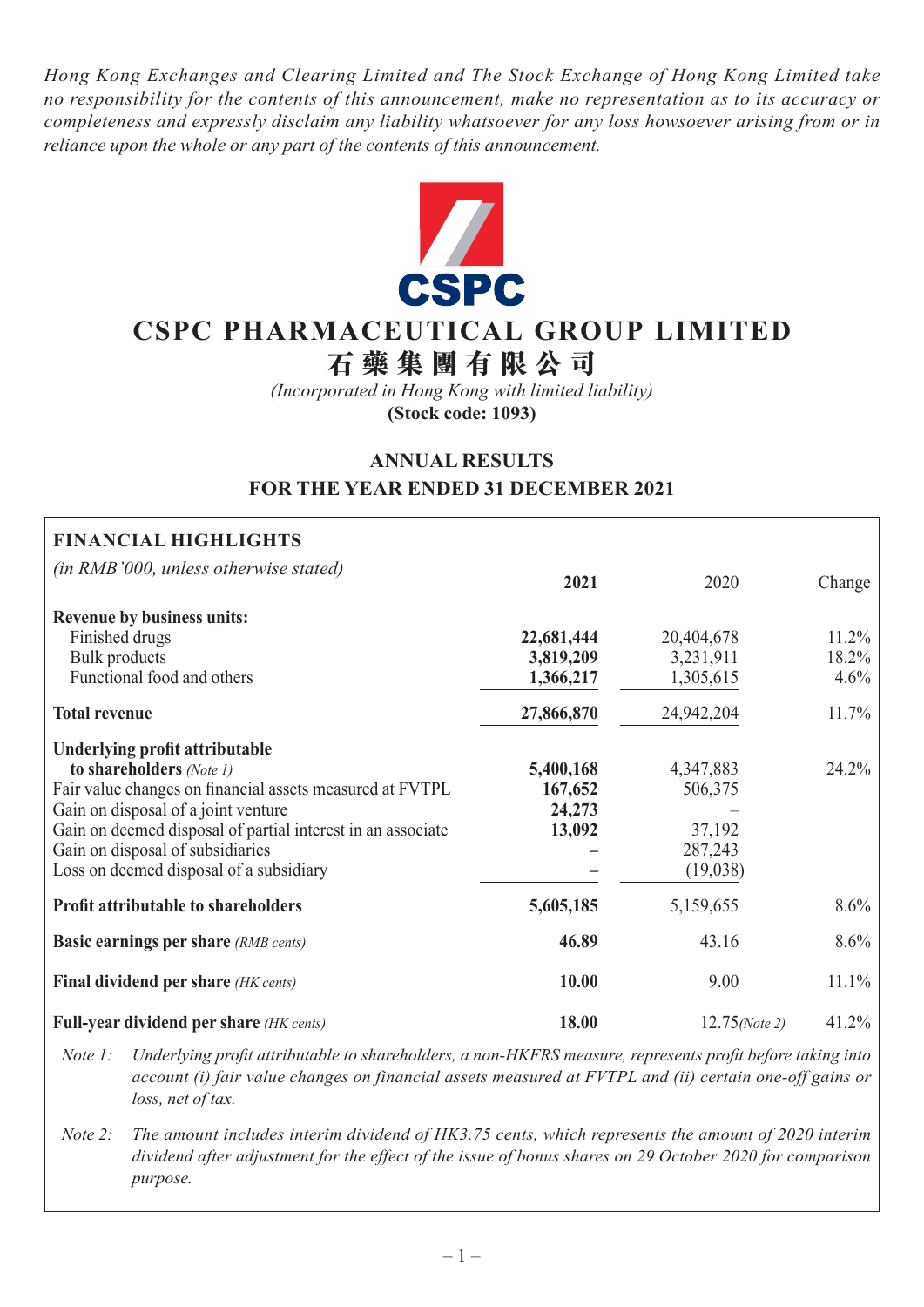## **CHAIRMAN'S STATEMENT**

## **RESULTS**

For the financial year ended 31 December 2021, the revenue of the Group grew by 11.7% to RMB27,867 million. The profit attributable to shareholders increased by 8.6% to RMB5,605 million. Basic earnings per share increased similarly to RMB46.89 cents.

The Group's underlying profit attributable to shareholders, excluding the fair value changes on financial assets measured at fair value through profit or loss and certain one-off gains or loss, amounted to RMB5,400 million, an increase of 24.2% as compared to 2020.

## **DIVIDEND**

The Board of Directors recommended a final dividend of HK10 cents per share for 2021. Subject to the approval of the shareholders at the forthcoming annual general meeting, the proposed final dividend will be payable on 22 June 2022 to shareholders whose names appear on the register of members on 7 June 2022. Together with an interim dividend of HK8 cents per share, the full-year dividends for 2021 amounted to HK18 cents per share.

## **INDUSTRY REVIEW**

2021 is the first year of the "14th Five-Year Plan". The "14th Five-Year Plan for the Development of Pharmaceutical Industry" issued in January 2022 sets out the specific development goals of the pharmaceutical industry and establishes the development direction of innovation-driven transformation and upgrade of industry chain quality in the next five years. Following several rounds of implementation, centralised medicines procurement has become a normalized and institutionalised purchase system, with its coverage fast expanding. The continuous progress and implementation of medical insurance policies such as annual adjustment of national reimbursement drug list ("NRDL"), "dual-channel" management mechanism of national reimbursement drugs and DRG/DIP payment method reform also have far-reaching impact on the pharmaceutical industry. With the comprehensive deepening of the healthcare reform policies, competition in the industry will intensify, but the pharmaceutical industry will also the move towards the path of innovative research and development and high-quality development, and further enhance market concentration among leading players. Against this backdrop, we will continue to focus on forward-looking policy research, adhere to the path of innovation and fully grasp the opportunities amidst policy changes.

In 2021, the Covid-19 pandemic continued with the virus mutating constantly. The rapid spread of the Omicron variant has brought a new wave of infections and posed a continuous threat to human life and health. With the aim of enhancing protection against Covid-19, the Group has built an end-to-end nucleic acid drug development platform efficiently, and leveraged its existing nanotechnology platform to carry out research on mRNA vaccines against various strains, including Delta and Omicron. The project is currently progressing at full speed.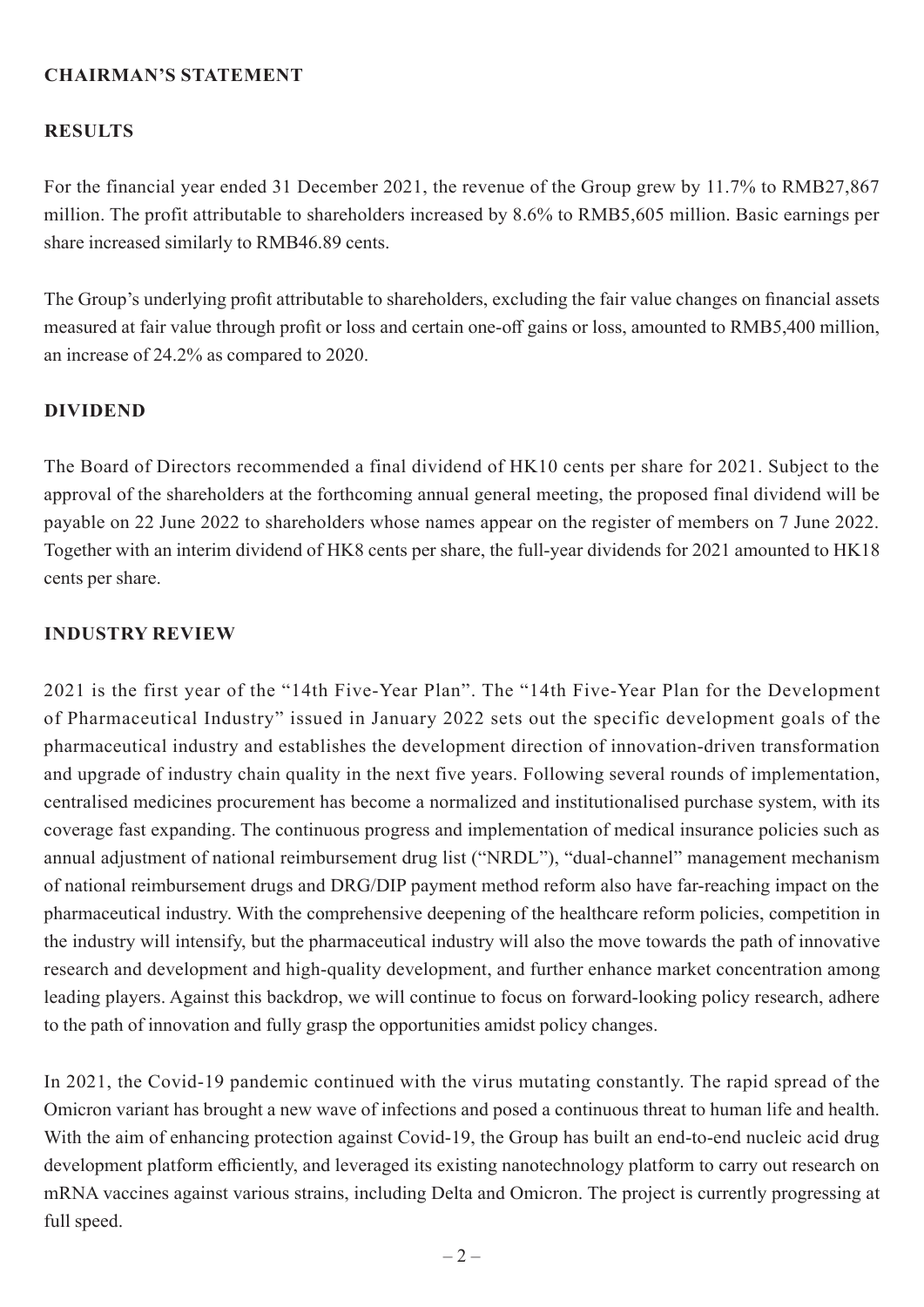New environment brings new opportunities. As the country enters a new stage of comprehensive deepening of healthcare reform, the Group will closely link its development direction with the national strategies, uphold the principle of putting life first and adhere to the path of innovation, bringing the Group to new heights.

## **BUSINESS REVIEW**

2021 was a year full of challenges and uncertainties. With the dedication of all staff members, the Group continued to deliver satisfactory results. Key products such as Duomeisu, Jinyouli, Keaili and Xuanning maintained satisfactory sales growth. NBP has begun selling at the new national reimbursement negotiated price in March, which has greatly improved its affordability and competitiveness, and benefited more patients. The strong sales volume growth achieved has substantially alleviated the impact of price reduction. Anfulike (amphotericin B cholesteryl sulfate complex for injection), an exclusive product, was included into the NRDL at a reasonable price after negotiation soon after market launch, which will boost sales ramp-up and fill the unmet clinical needs in an inclusive way. In January 2022, Duoenda (mitoxantrone hydrochloride liposome injection), a globally exclusive new formulation drug developed by the Group, has obtained marketing approval for its first indication, representing a breakthrough in China as there have been no innovative nanodrugs launched for years. Duoenda is a broad-spectrum anti-tumor nanodrug with significant improvement in efficacy in the treatment of several major solid tumors based on currently available clinical research data. The Group is actively conducting clinical research for various indications and striving to develop Duoenda into another blockbuster product of the Group. For common generic drugs, the products launched since 2020, which included cardiovascular, diabetes, antiviral and antibiotic products with significant market potential, have made new contribution to the Group's revenue growth.

The Group has achieved a significant improvement in R&D efficiency in 2021, the number of patients enrolled in clinical studies has increased by more than 2 times as compared to 2020. Among the projects under development, over 50 are in clinical stage. Of which 13 have entered pivotal trial, 3 are about to file application for marketing approval and 2 applications for marketing approval have been accepted by CDE. The Group has established innovative R&D platforms which cover small molecules, macromolecules, nano-formulation, antibody-drug conjugates (ADC), mRNA vaccines and siRNA drugs, providing a solid foundation for the Group's innovative research and development. Among them, the nanotechnology platform has established a leading position in the world. It has successfully developed 4 key nano-formulation drugs, and the current R&D pipeline has more than 5 key products with global patents and great commercial potential.

The Group has also achieved fruitful results in its business development initiatives. 6 projects of product license-in, cooperation and acquisition have been completed, involving products in various therapeutic areas. With support from the Group's strong capabilities in clinical development, registration and commercialisation, they will bring new momentum to our future growth. We have also established a license-out cooperation with a U.S. partner for drug candidate NBL-015 (an anti-Claudin 18.2 monoclonal antibody), marking an important milestone for the expansion of the Group's self-developed innovative products into the overseas market.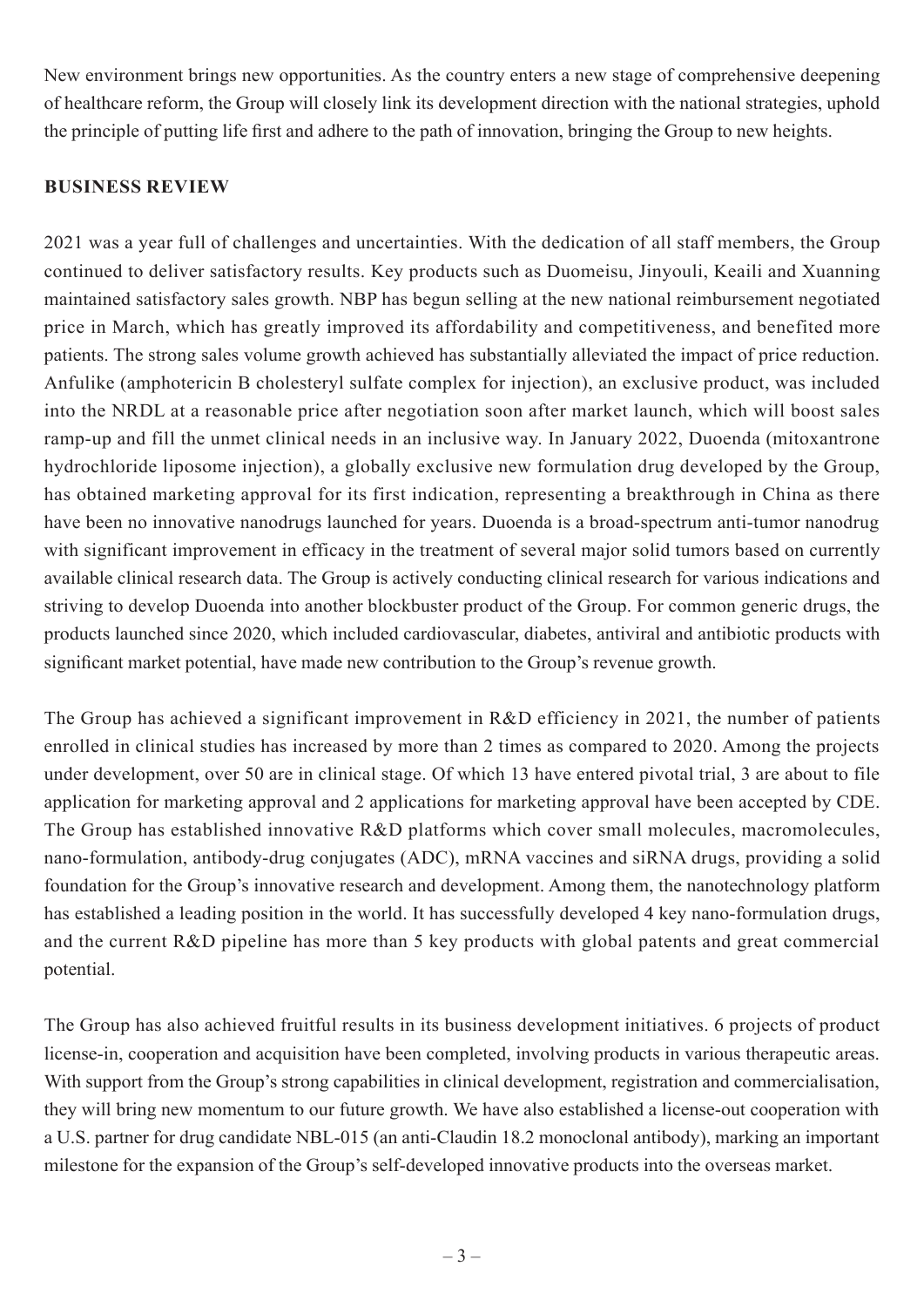CSPC attaches great importance to the improvement of our ESG standard and is committed to creating a green, harmonious and sustainable development path, improving corporate governance and actively giving back to society. In the most recent ESG rating of MSCI in 2021, the rating of CSPC was upgraded from BBB to A.

## **OUTLOOK**

In the past year, China's pharmaceutical industry faced unprecedented challenges: pandemic, government policies, macroeconomic and international environment changes have brought new requirements and challenges to the industry. In 2022, we will continue to maintain its resilient and excellent corporate culture, adhere to the strategies of innovation and internationalisation, leverage the advantages of our comprehensive platform with integrated R&D, manufacture and commercialisation capabilities to enhance overall competitiveness and seize the great opportunities amidst the wave of changes. In particular, the Group will continue to focus on the following aspects:

## **1. Driven by Innovation**

We will continue to increase investing in R&D, and step up our efforts in recruiting, training and providing incentives for top talents. Leveraging the Group's first-class R&D team and centres in Beijing, Shanghai and Shijiazhuang in China as well as in the U.S., we are committed to developing innovative products with our own intellectual property rights to differentiate ourselves from competitors in the industry.

The newly established nucleic acid drug development platform will be a focus of this year. In addition to vaccines against COVID-19 variants, we will also develop siRNA drugs for major chronic genetic diseases (such as gout, NASH and hypercholesterolemia) to fill the unmet clinical needs in the nononcology field, striving to nurture the next generation of product portfolio with great commercial potential.

## **2. Strengthening commercialisation capabilities**

While the scale of our sales force continuing to expand, we will put efforts to further raise the management capability of the sales force through the introduction of advanced behaviour and performance management tools in the industry. Share-based incentive will be offered to key marketing employees to enhance their work enthusiasm and cohesion.

Leveraging the strong market foundation of the sales force, we will continue to enhance our market access capabilities and ensure rapid market development of the new products, striving to secure a leading market share for the key products.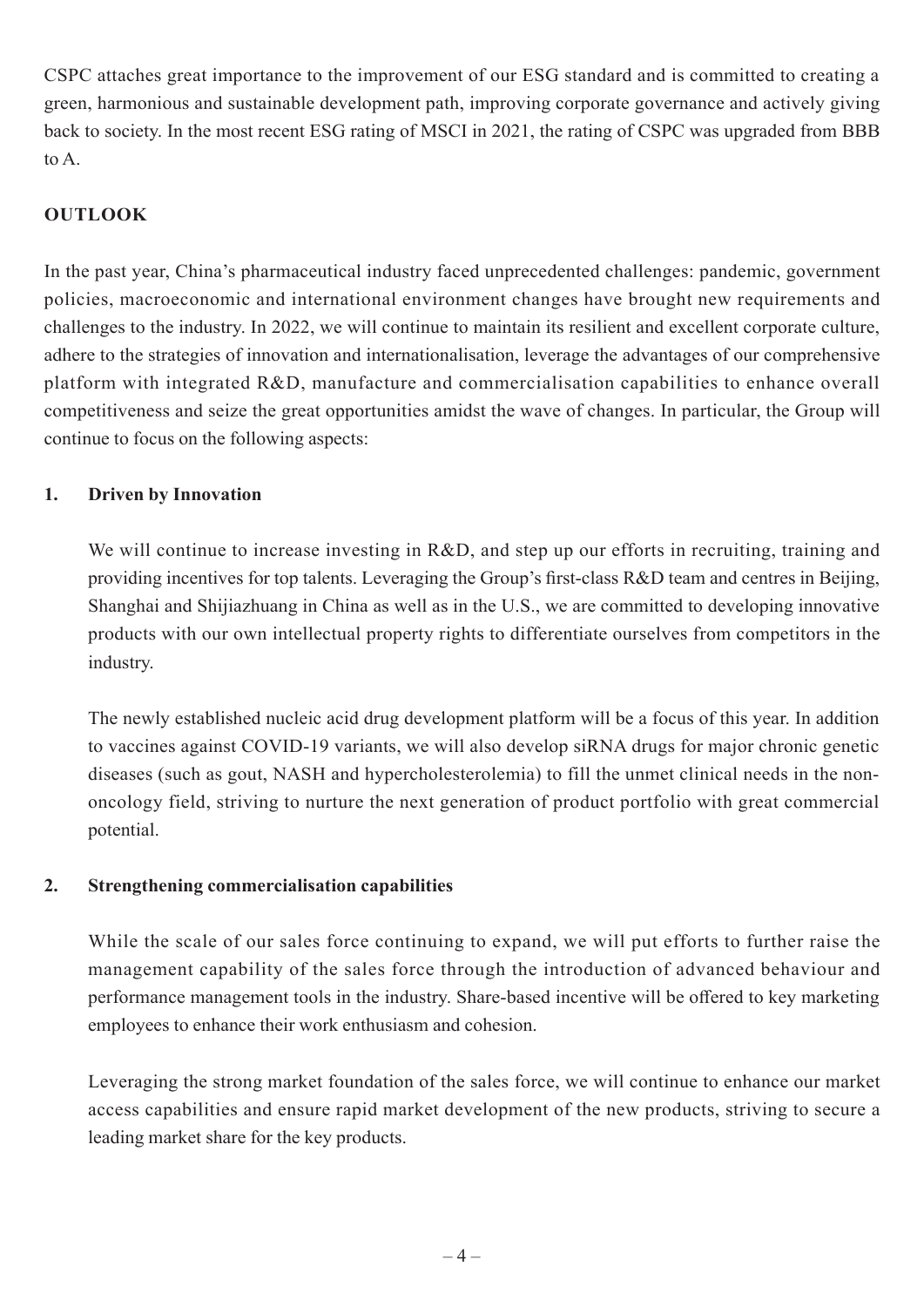## **3. Open to cooperation**

Apart from the efforts to ensure the rapid development of our in-house pipeline, we will also focus on raising our business development (BD) capabilities, and building an internationalised BD team and ecosystem. We will actively look for global BD opportunities with the aim of supplementing our product pipeline, expanding therapeutic areas and indications, and introducing cutting-edge technology platforms.

## **4. Accelerating internationalization**

While based in the Chinese market, we will actively explore the international market and deepen international cooperation. Through strengthening of license-in cooperation with overseas partners, we seek to introduce new products, new technologies and high-end talents from the world. We will also seek license-out opportunities for products with global competitiveness in order to increase the proportion of our overseas sales.

The Group will continue to focus on product registration, market development and building the CSPC brand name in the international market in order to enhance the Group's international position in the industry.

## **APPRECIATION**

I would like to take this opportunity to express my gratitude to all staff members for their dedication and hard work, and to all our shareholders, business partners and customers for their continued support.

> **CAI Dongchen** *Chairman*

22 March 2022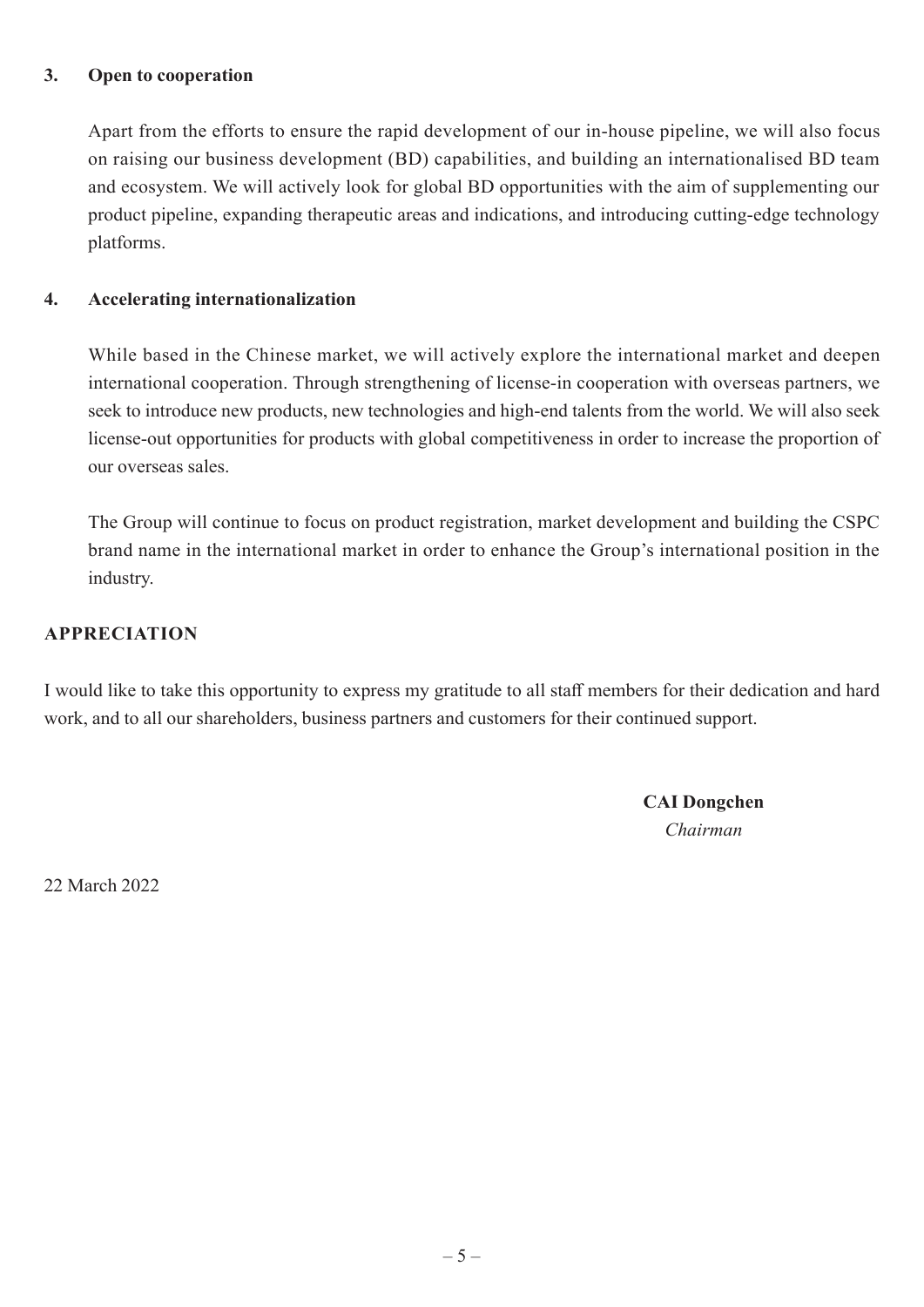## **MANAGEMENT DISCUSSION AND ANALYSIS**

## **OVERVIEW**

The Group is an innovation-driven pharmaceutical enterprise with integrated R&D, manufacture and sales capabilities. With the corporate mission of "All for Better Medicines, All for a Healthier World", the Group is committed to developing innovative products to fill unmet clinical needs and provide innovative therapies for patients.

The Group has strong commercialisation capabilities. After years of development and enhancement, its sales force currently has approximately 10,000 team members. It is organised into different business units by main product lines, with extensive coverage in tiered-hospitals, rural health centres, community health centres, clinics and other medical institutions of different levels across the country. Over the past years, in order to promote the sale of innovative products, the Group has focused on building up the innovative drug commercialisation capabilities of the sales team with academic promotion as the core strategy, and strengthening its comprehensive capabilities in medical affairs, market access and brand promotion. It has nurtured a number of innovative drug portfolio represented by NBP, Duomeisu, Jinyouli and Keaili, and will continue efforts for the future stream of new drugs. On the foundation of extensive coverage in cities across the country, the sales team is stepping up its efforts in lower-tier market penetration, with continuous endeavour in county-level market to tap its market potential and provide quality drugs to the grass roots. With the continuous deepening of medical reform and rapid development of the internet health industry, the Group has been actively building up its new retail sales team and constructing the OTC channel and internet medicine platform, and actively exploring a chronic disease management model within the internet framework.

Innovation is the most important strategy and mission throughout the Group's development. The Group has built an internationalised R&D team, eight innovative R&D platforms and five major innovative R&D centres located in China and the US. The Group's nanotechnology platform has developed a number of core delivery technologies encompassing liposomes, albumin-bound nanoparticles, polymeric micelles, and lipid nanoparticles for the delivery of nucleic acid drugs and nucleic acid vaccines, with a pipeline layout occupying a leading position in the international arena. For macromolecule drugs, the focus is on the development of multifunctional proteins and antibody drugs, such as bispecific, trispecific and novel ADC drugs. For small molecule drugs, the focus is on the development of PROTAC, LYTAC and AI-based screening platforms to develop small molecule targeted drugs with multiple functions such as anti-tumour and immune modulation, and small molecule drugs based on epigenetics. With support from the nanotechnology platform, the Group has quickly built up a high-quality end-to-end nucleic acid drug development platform. With mRNA COVID-19 vaccine taking the lead, the Group will continue to develop other vaccine products and small nucleic acid products for chronic diseases.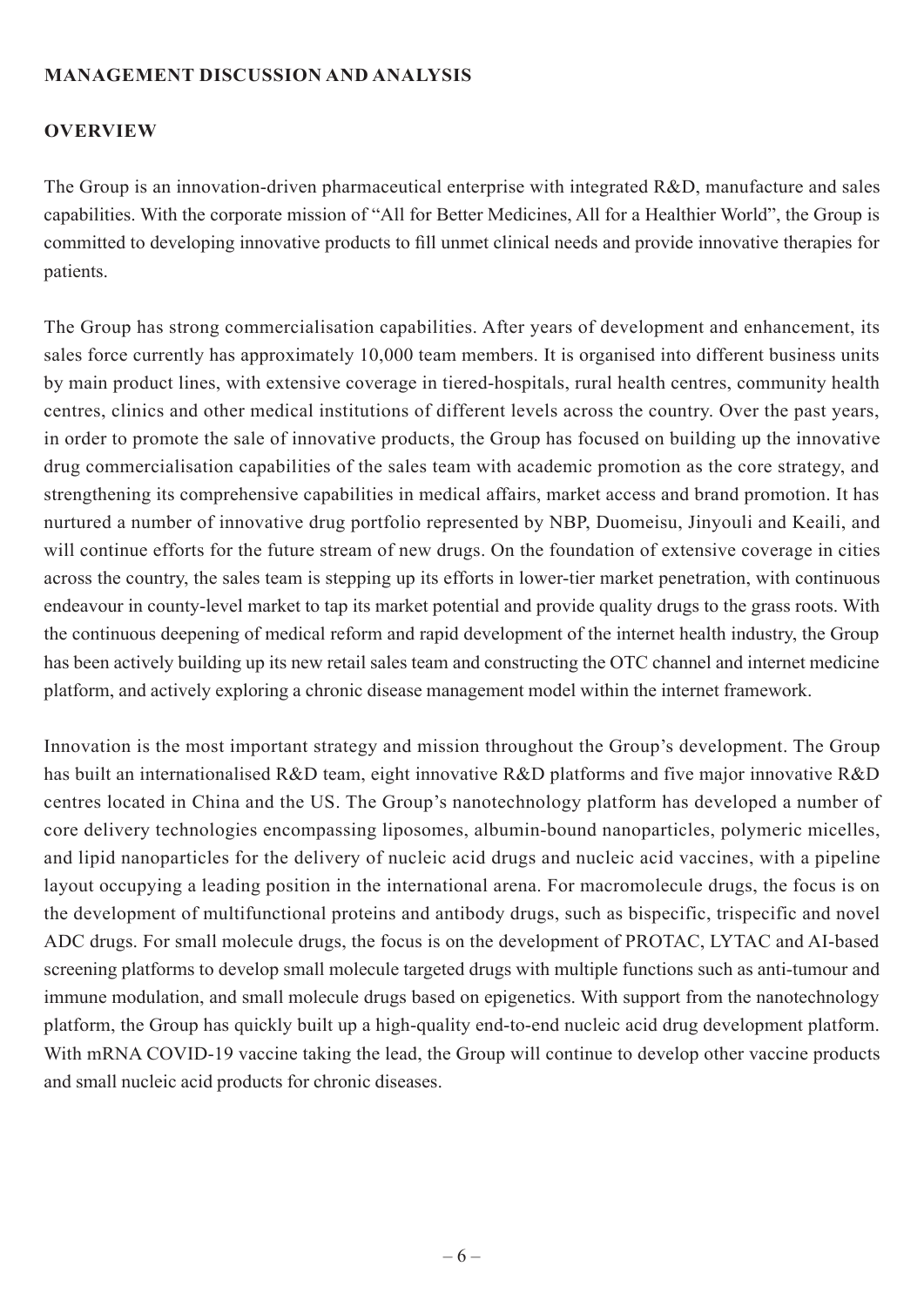The Group has also made internationalisation an important development strategy. With internationalisation of talents, R&D, market and business development as its objectives, the Group will continue its efforts in seeking cooperation for both its own products and products from overseas partners in order to broaden the markets and enhance the Group's global position.

## **BUSINESS REVIEW**

## **Research and Development**

In line with its innovation-focused development strategy, the Group continued to increase its investment in R&D. R&D expenses for the year 2021 amounted to RMB3,433 million (charged to income statement), representing an increase of 18.8% and accounting for approximately 15.1% of the revenue of the finished drug business. There are currently about 300 projects under development, including over 40 small molecule innovative drugs, over 40 macromolecule innovative drugs and over 30 new-formulation drugs, mainly focusing on the therapeutic areas of oncology, immunology and respiratory, psychiatry and neurology, metabolism, cardio-cerebrovascular systems and anti-infectives. During the year, the number of enrolments for clinical studies exceeded 4,000, increasing by more than 2 times as compared to last year. Currently, more than 50 key drug candidates have entered clinical trial or registration stage, 2 of which have submitted NDA. (See Table 1 for a summary of the clinical pipeline)

The Group has made the following significant R&D progress in 2021 and recently:

- Duoenda (多恩達) (mitoxantrone hydrochloride liposome injection) obtained drug registration approval in China for the treatment of relapsed or refractory peripheral T-cell lymphoma (PTCL). The product is our self-developed oncology nanodrug and it is also the world's first mitoxantrone nanodrug on the market. Clinical studies have indicated that it has a significantly better efficacy than other drugs in treating patients with relapsed or refractory PTCL. As a broad-spectrum anti-tumor nanodrug, current clinical studies have demonstrated that it has a significant improvement in efficacy in the treatment of ovarian cancer, head and neck squamous carcinoma, pancreatic cancer, breast cancer, small cell lung cancer, NKT cell lymphoma, soft tissue sarcoma and other tumors. It is expected to become another blockbuster product of the Group.
- Anfulike (安復利克) (amphotericin B cholesteryl sulfate complex for injection) obtained drug registration approval in China and was successfully included into the NRDL through negotiation. Amphotericin B is one of the most effective drugs with the broadest anti-fungal spectrum for prevention and treatment of invasive fungal infections. The product has obvious clinical advantages in terms of reduced nephrotoxicity which allows increased dosage as compared to same type of products currently available in the domestic market.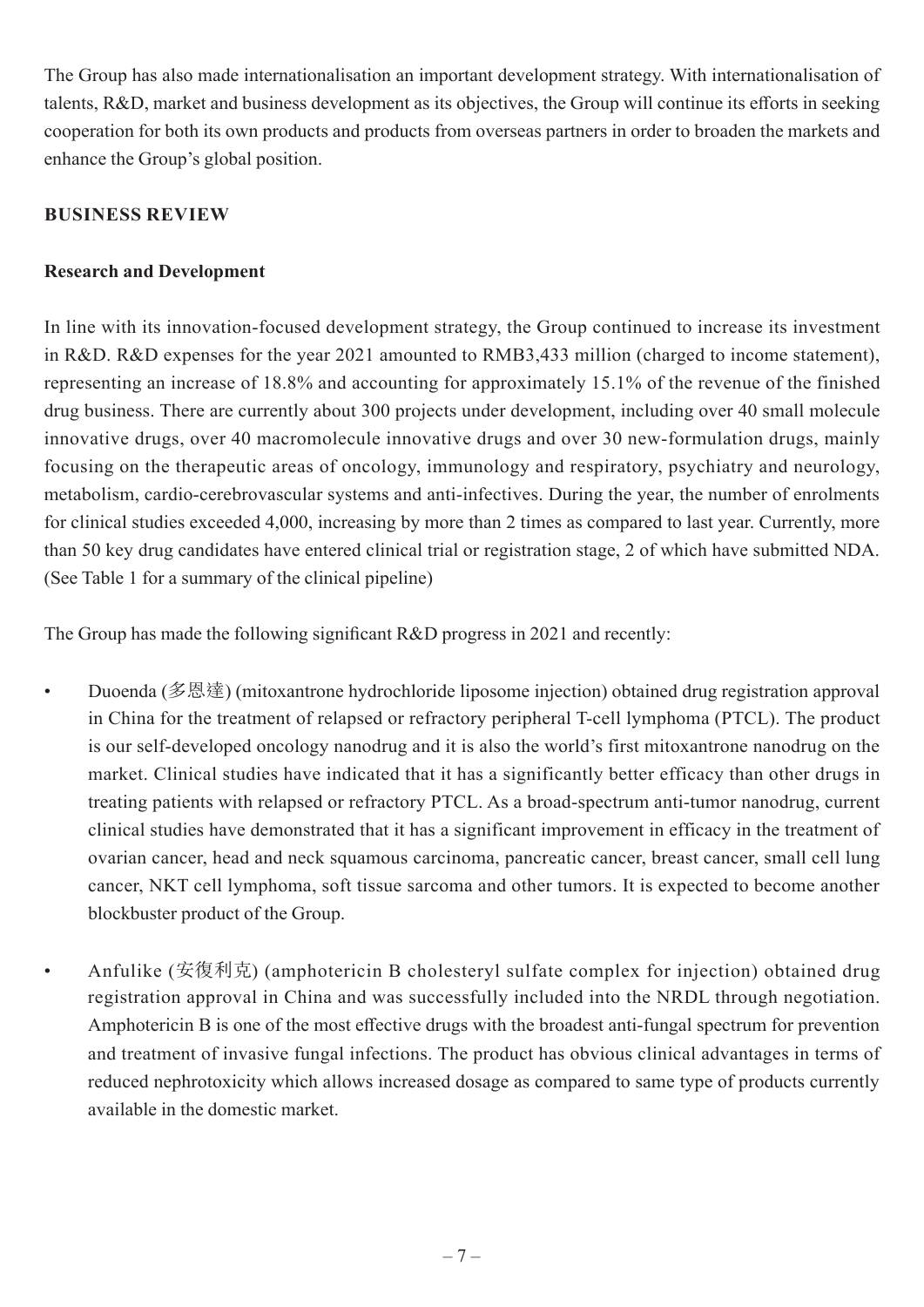- COPIKTRA (克必妥) (duvelisib capsules) obtained drug registration approval in China in March 2022 for the treatment of adult patients with relapsed or refractory follicular lymphoma after at least two prior systemic therapies. The product is the first approved orally available dual PI3K-δ and PI3K-γ inhibitor worldwide, and is also the first approved PI3K selective inhibitor in China.
- Application for marketing approval of desvenlafaxine succinate extended-release tablets in China was submitted (being the first submission of this product type in China).
- SYSA1801 for the treatment of pancreatic cancer and NBL-015 for the treatment of gastric cancer (including cancer of the gastroesophageal junction) was granted orphan drug designation by the FDA; JMT601 (CPO107) for the treatment of adults patients with relapsed or refractory diffuse large B-cell lymphoma was granted fast track designation by the FDA.
- 11 innovative drug candidates obtained clinical trial approval for their first indications and 28 additional indications in China; and 5 innovative drug candidates obtained clinical trial approval in the US. (See table 2)
- 19 products obtained drug registration approval in China; and 2 products obtained ANDA approval in the US. (See Table 3)
- The project "Establishment and Industrialization of Key Technology System for Site-specific PEGylated Recombinant Protein" was granted the 2020 State Scientific and Technological Progress Second Class Award (國家科學技術進步二等獎); the project "Key Technical Research and International Development of Lvamlodipine Maleate" was granted the Science and Technology Second Class Award of China Pharmaceutical Association (中國藥學會科技二等獎); the project "Key Technology and Industrialization Research of Albumin-bound Nanodrug Delivery" has passed the evaluation for the Science and Technology Progress First Class Award of Hebei Province (河北省科技進步一等獎); CSPC was rated excellent with number six in overall ranking and number one in the pharmaceutical industry in the evaluation results of the 2021 National Enterprise Technology Center released by the National Development and Reform Commission.
	- 26 international PCT applications and 204 patent applications (140 domestic and 64 overseas) were filled, and 88 patents (64 domestic and 24 overseas) granted.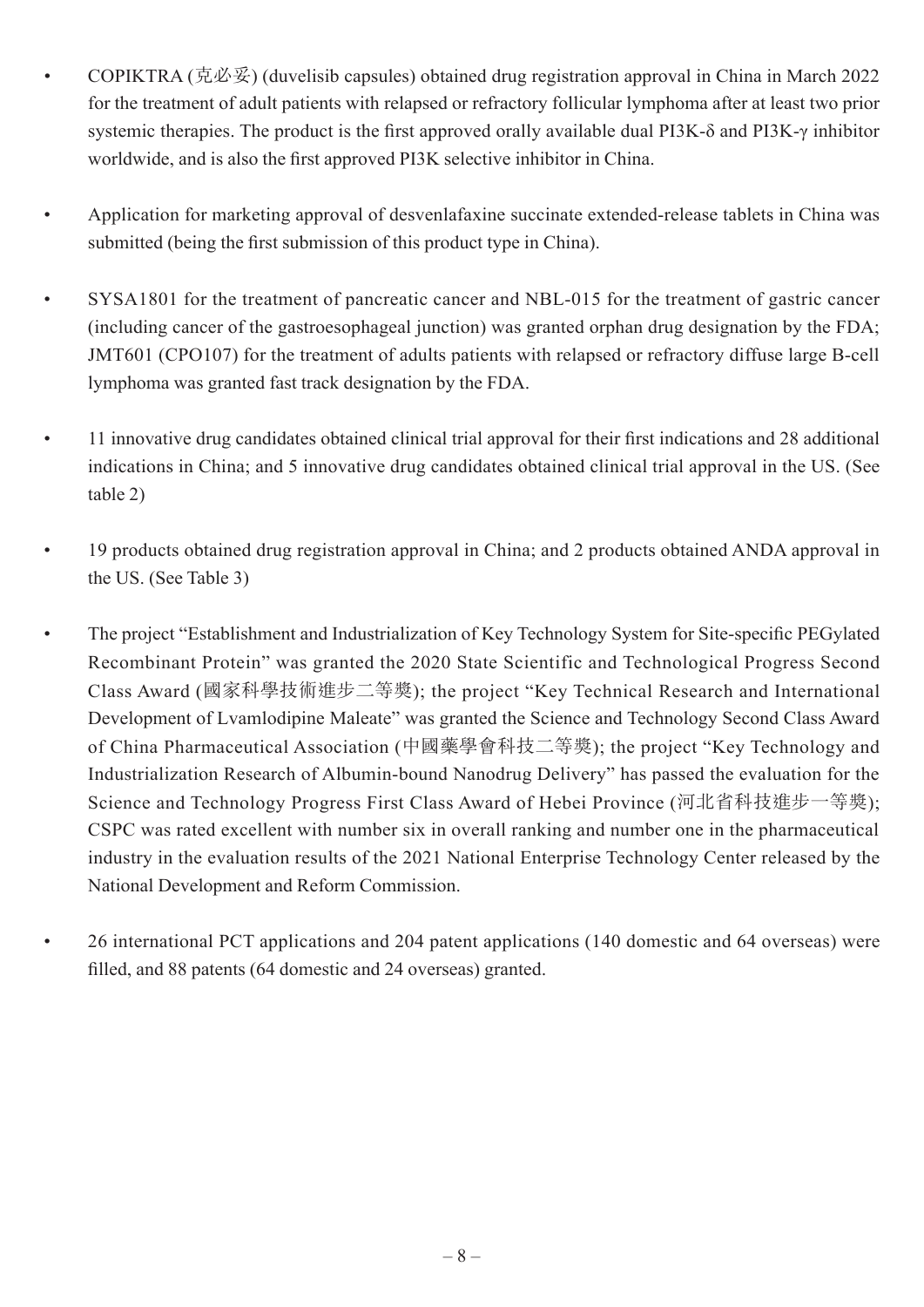# **Table 1: Summary of clinical pipeline**

# *Pivotal trial stage:*

| Drug candidate                                                                                               | <b>Type</b>                                     | <b>Target</b>                                                    | <b>Indication</b>                                                      | <b>Status</b>              |
|--------------------------------------------------------------------------------------------------------------|-------------------------------------------------|------------------------------------------------------------------|------------------------------------------------------------------------|----------------------------|
| Rezetinib mesylate capsules                                                                                  | Chemical drug                                   | <b>EGFR</b>                                                      | Non-small cell lung<br>cancer                                          | NDA submitted              |
| Desvenlafaxine succinate extended<br>release tablets                                                         | Chemical drug                                   | 5-Hydroxytryptamine and<br>norepinephrine reuptake<br>inhibitors | Depression                                                             | NDA submitted              |
| Amphotericin B liposome for injection                                                                        | Nanodrug                                        | Anti-infective, nonspecific<br>drug                              | Invasive fungal<br>infection                                           | Pivotal trial<br>completed |
| Irinotecan liposome for injection                                                                            | Nanodrug                                        | DNA topoisomerase<br>inhibitors                                  | Pancreatic cancer                                                      | Pivotal trial<br>completed |
| Recombinant fully human anti-RANKL<br>monoclonal antibody for injection<br>( JMT103)                         | Biological drug<br>(monoclonal antibody)        | <b>RANKL</b>                                                     | Giant cell tumor of<br>bone                                            | Pivotal trial<br>completed |
| Recombinant fully human anti-PD-1<br>monoclonal antibody for injection                                       | <b>Biological</b> drug<br>(monoclonal antibody) | $PD-1$                                                           | Cervical cancer                                                        | Pivotal trial              |
| Recombinant humanized anti-epidermal<br>growth factor receptor monoclonal<br>antibody for injection (JMT101) | Biological drug<br>(monoclonal antibody)        | <b>EGFR</b>                                                      | EGFR exon 20<br>insertion mutation in<br>non-small cell lung<br>cancer | Pivotal trial              |
| Recombinant anti-IgE monoclonal<br>antibody for injection                                                    | <b>Biological</b> drug<br>(monoclonal antibody) | IgE                                                              | Urticaria                                                              | Pivotal trial              |
| KN026 for injection                                                                                          | <b>Biological</b> drug<br>(bispecific antibody) | HER2 bispecific antibody                                         | Gastric Cancer                                                         | Pivotal trial              |
| Recombinant humanized anti-HER2<br>monoclonal antibody-MMAE conjugate<br>for injection (DP303c)              | <b>Biological drugs</b><br>(ADC)                | HER2 ADC                                                         | Breast cancer                                                          | Pivotal trial              |
| SKLB1028 capsules                                                                                            | Chemical drug                                   | FLT3, Abl, Lyn, EGFR                                             | Acute myeloid<br>leukaemia                                             | Pivotal trial              |
| DBPR108 tablets                                                                                              | Chemical drug                                   | DPP-4 inhibitor                                                  | Diabetes                                                               | Pivotal trial              |
| HA121-28 tablets                                                                                             | Chemical drug                                   | RET, EGFR, VEGFR,<br>FGFR                                        | Non-small cell lung<br>cancer with RET gene<br>fusion                  | Pivotal trial              |
| Daunorubicin cytarabine liposome for<br>injection                                                            | Nanodrug                                        | RNA polymerase inhibitor<br>DNA polymerase inhibitor             | Leukemia                                                               | Pivotal trial              |
| Paclitaxel nanoparticles for injection<br>(fast dissolving)                                                  | Nanodrug                                        | Microtubule inhibitor                                            | Solid tumors                                                           | Pivotal trial              |
| Docetaxel for injection<br>(albumin-bound)                                                                   | Nanodrug                                        | Microtubule Inhibitor                                            | Head and neck<br>squamous cell<br>carcinoma                            | Pivotal trial              |
| TG103                                                                                                        | <b>Biological</b> drug<br>(monoclonal antibody) | GLP1-Fc                                                          | Weight loss                                                            | Pivotal trial              |
| Butylphthalide soft capsules                                                                                 | Chemical drug                                   |                                                                  | Vascular dementia                                                      | Pivotal trial              |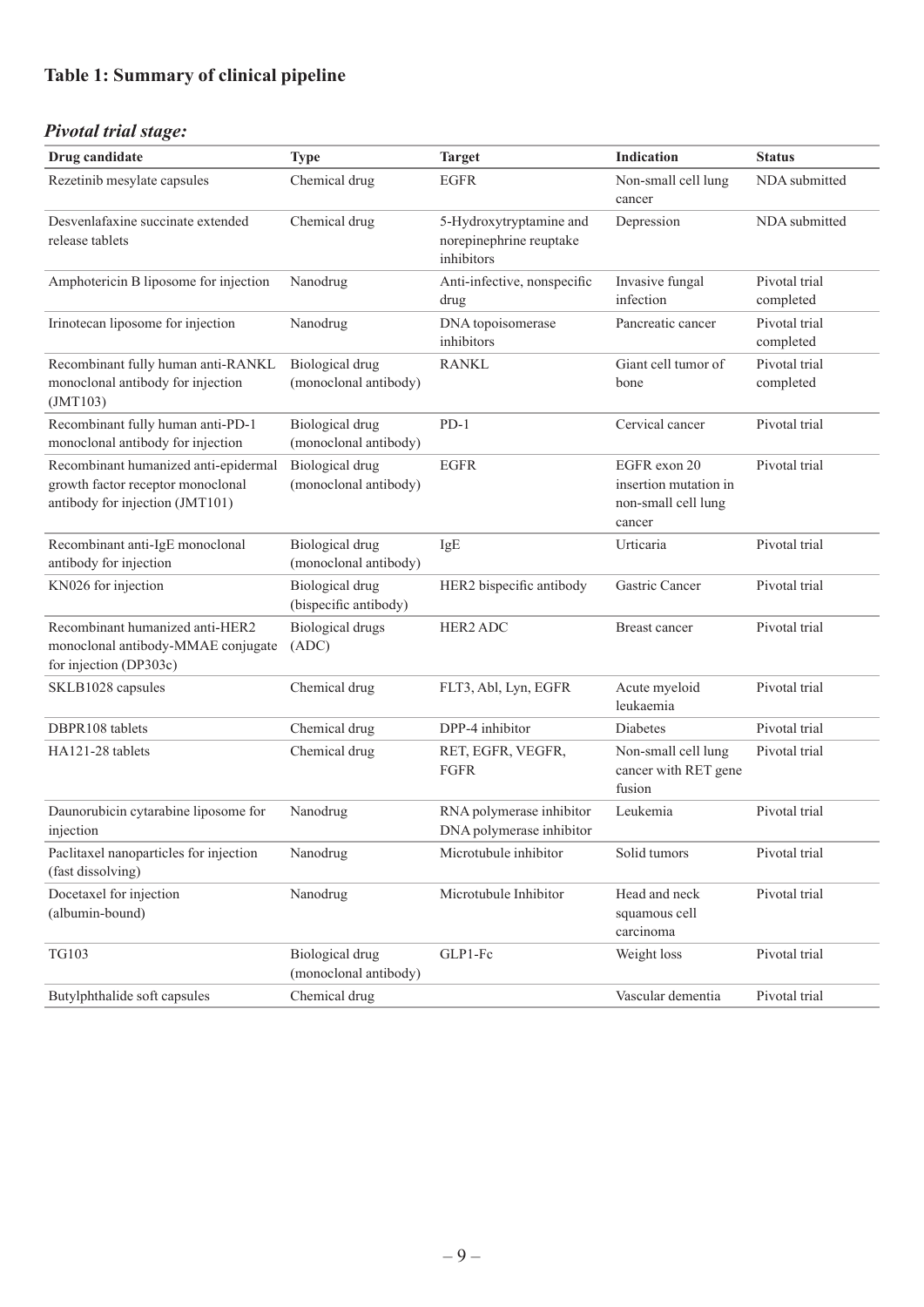## *Early clinical stage:*

| <b>Type</b>                           | <b>Therapeutic Area</b>   |
|---------------------------------------|---------------------------|
| Chemical drug                         | Psychiatry                |
| Chemical drug                         | Neurology                 |
| Chemical drug                         | Neurology                 |
| Chemical drug                         | Oncology                  |
| Chemical drug                         | Metabolism                |
| Chemical drug                         | Immunity                  |
| Biological drug (bispecific antibody) | Oncology                  |
| Biological drug (ADC)                 | Oncology                  |
| Biological drug (monoclonal antibody) | Oncology                  |
| Biological drug (monoclonal antibody) | Central nervous<br>system |
| Biological drug (monoclonal antibody) | Immunity                  |
| Nanodrug                              | Oncology                  |
| Nanodrug                              | Cardiovascular            |
|                                       |                           |

*\* Product developed by Wuhan YZY Biopharma Co. Ltd., an associate of the Group.*

## **Table 2: Clinical trial approvals**

#### *Clinical trial approval for first indication in China:*

| Sirolimus for injection (albumin-bound)                       |
|---------------------------------------------------------------|
| (solid tumours and hematological tumours)                     |
| NBL-012 (chronic inflammatory diseases such as                |
| psoriasis, pyogenic sweat glands, inflammatory bowel disease, |
| and other autoimmune diseases)                                |
| JMT601 (non-Hodgkin's lymphoma)                               |
| Pertuzumab injection (HER2 Positive breast cancer)            |

SYHX1901 (systemic lupus erythematosus and rheumatoid arthritis) SYHA1908 for injection (solid tumours)

SYHX2001 (solid tumours and hematological tumours)

**Drug candidate (indication) Drug candidate (indication)**

SYSA1801 (solid tumours)

NBL-015 (advanced solid tumours)

SYHX1903 (solid tumours and hematological tumours)

SYHA1811 (B-cell lymphoma)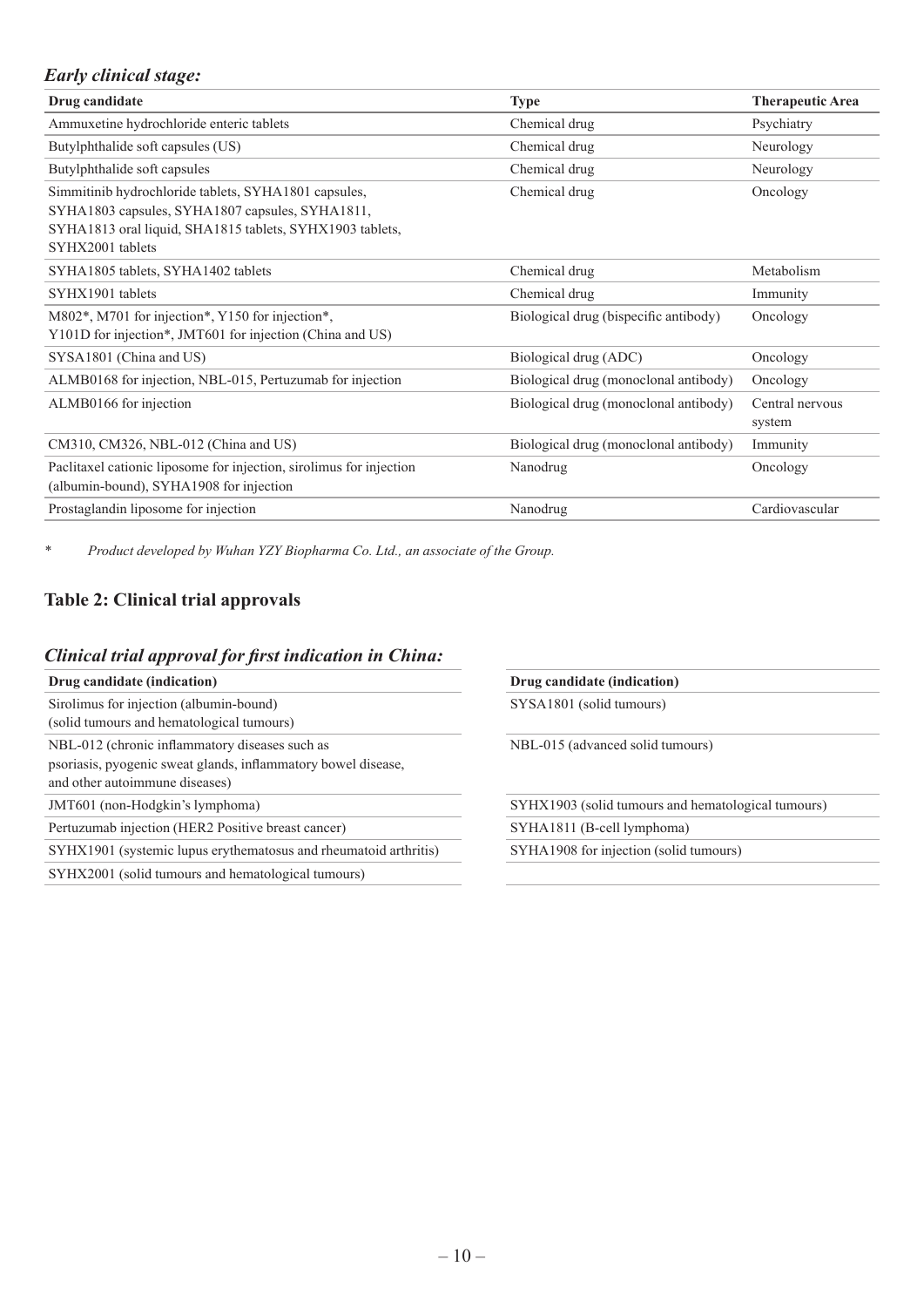## *Clinical trial approval for additional indication in China:*

#### **Drug candidate Drug candidate**

SG001 (PD-1) (combined therapy for platinum-resistant relapsed epithelial ovarian cancer)

JMT101 (combined therapy for head and neck squamous cancer) Irinotecan liposome injection (solid tumours)

JMT101 (combined therapy to patients with stages IIIb-IV non-small cell lung cancer with EGFR mutation)

JMT101 (combined therapy for first-line treatment of recurrent or metastatic nasopharyngeal cancer)

Mitoxantrone hydrochloride liposome injection (combined treatment of relapsed or refractory multiple myeloma)

Mitoxantrone hydrochloride liposome injection (combined treatment of acute myeloid leukemia)

Mitoxantrone hydrochloride liposome injection (treatment of multiple sclerosis)

Mitoxantrone hydrochloride liposome injection (monotherapy or combined treatment to patients with recurrent ovarian cancer)

Mitoxantrone hydrochloride liposome injection (combined treatment of colorectal cancer)

Butylphthalide soft capsules (preventive treatment of peripheral neuropathy caused by chemotherapy)

## *Clinical trial approval in the US:*

**Drug candidate Drug candidate**

NBL-012 (chronic inflammatory diseases such as psoriasis, purulent sweat glands, inflammatory bowel disease, and other autoimmune diseases)

#### **Table 3: Drug registration approval**

| -<br>o<br>. .                                     |                                                          |
|---------------------------------------------------|----------------------------------------------------------|
| Drug                                              | Drug                                                     |
| Mitoxantrone hydrochloride liposome for injection | Amphotericin B cholesterol sulfate complex for injection |
| Duvelisib capsules                                | Nintedanib esilate soft capsules                         |
| Esomeprazole magnesium enteric capsules           | Sorafenib tosylate tablets                               |
| Entecavir tablets                                 | Agoliptin benzoate tablets                               |
| Sitagliptin phosphate tablets                     | Lacosamide tablets                                       |
| Linagliptin tablets                               | Tofacitinib citrate tablets                              |
| Pregabalin capsules                               | Oseltamivir phosphate capsules                           |
| Afatinib dimaleate tablets                        | Parecoxib sodium for injection                           |
| Apixaban tablets                                  | Zoledronic acid injection                                |
| Lemvatinib mesylatecapsules                       | Carbamazepine extended-release tablets (US)              |
| Paroxetine hydrochloride enteric tablets (US)     |                                                          |
|                                                   |                                                          |

SG001 (PD-1) (combined therapy for PD-L1 positive platinumresistant relapsed epithelial ovarian cancer)

JMT101 (non-small cell lung cancer) SKLB1028 (combined therapy with azacitidine for the treatment of initial AML with FLT3 mutation)

JMT101 (combined therapy for nasopharyngeal cancer) SKLB1028 (combined therapy with standard treatment "7+3" for the treatment of initial AML with FLT3 mutation)

Irinotecan liposome injection (combined therapy for biliary tract cancer)

SG001 (PD-1) (combined therapy for nasopharyngeal cancer)

SG001 (PD-1) (combined therapy for head and neck squamous cancer)

SYHX1903 (CDK9) (solid tumors)

SYHX1901capsule (Syk-Jak inhibitor) (atopic dermatitis and psoriasis)

Docetaxel for injection (albumin-bound) (combined therapy for head and neck cancer)

Docetaxel for injection (albumin-bound) (combined therapy for platinum-resistant relapsed ovarian cancer)

SYHA1402(AR) (diabetic cardiomyopathy) Duvelisib capsules (combined therapy for advanced malignant solid tumors)

SYHX2001 (PRMT5) (hematological tumours)

TG103 injection (weight loss) Prostaglandin liposomes (contrast-induced acute kidney injury)

JMT601 (Non-Hodgkin's lymphoma) NBL-015 (advanced solid tumors with positive Claudin 18.2 expression)

DP303c (HER2 Positive solid tumours) SYSA1801 (advanced pancreatic cancer)

| Parecoxib sodium for injection            |
|-------------------------------------------|
| Zoledronic acid injection                 |
| Carbamazepine extended-release tablets (U |
|                                           |
|                                           |
|                                           |
|                                           |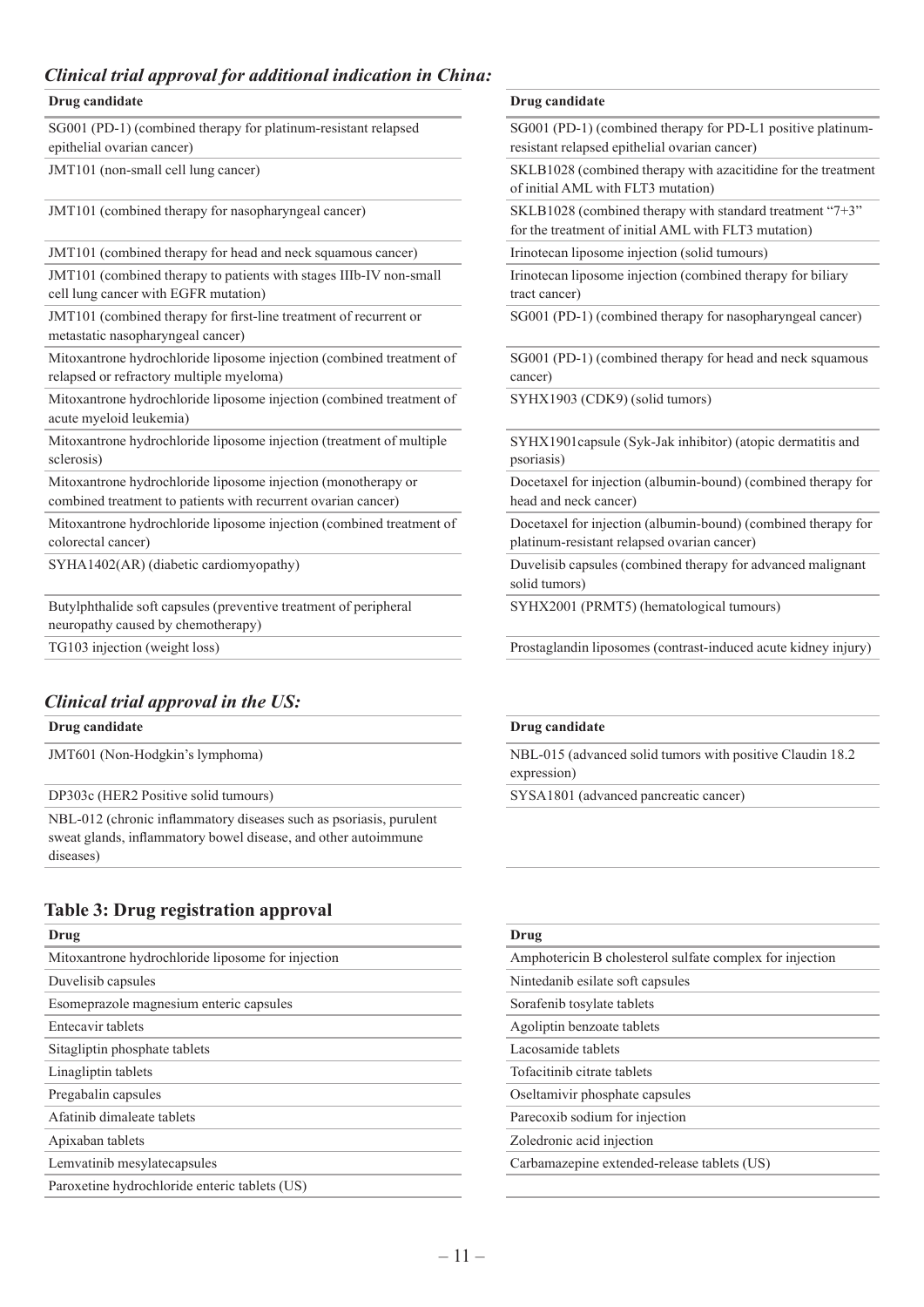The Group is expected to launch more than 30 innovative and new-formulation drugs, and over 60 generic drugs in the next five years. Of which, mitoxantrone liposomes, docetaxel albumin nanoparticles, sirolimus albumin nanoparticles, cisplatin micelle, and paclitaxel albumin nanoparticles (fast dissolving) developed based on the nanotechnology platform; the ultra-long-acting GLP1-IgD/IgG4 Fc fusion protein in the field of metabolism; the world's new CX43 inhibiting and antagonizing antibody; the new ADC and ISAC based on enzymatic site-specific conjugation; the CD20/CD47 bispecific antibodies based on novel asymmetric structure; as well as the mRNA vaccines which can protect against various Covid-19 variants and small nucleic acid drugs (dosed semi-annually) are all heavyweight products with global patents and great market value. The market launch of these new products will provide strong support to the Group's high-quality growth in the future.

## **Business Development**

While continuing to enhance in-house innovation and R&D capabilities, we are also stepping up our business development efforts and building an internationalised BD ecosystem. The Group has established an internationalised business development team to identify potential opportunities globally and out-license our in-house innovative products. The following are the significant progress made by the Group during the period.

In-Licensing:

- Entered into a collaboration with Beta Pharma (Shanghai) Company Limited to obtain the exclusive product license and commercialization rights of rezetinib mesylate capsules (BPI-7711) (a third generation irreversible EGFR-TKI for the treatment of non-small cell lung cancer) in China.
- Entered into a collaboration with Keymed Bioscience (Chengdu) Co., Ltd. ("Chengdu Keymed") to obtain the exclusive product license and commercialization rights of CM310 (an anti-IL-4R $\alpha$ ) recombinant humanized monoclonal antibody) for moderate to severe asthma and chronic obstructive pulmonary disease (COPD) in China.
- Entered into a collaboration with Jiangsu Alphamab Oncology Co., Ltd. to obtain the exclusive product license and commercialization rights of KN026 (a HER2-targeted bispecific antibody) for breast cancer and gastric cancer in China.
- Entered into a strategic alliance agreement with Chengdu Keymed to cooperate on the clinical development and commercialization of a variety of nervous system disease products.
- Entered into a collaboration with Chengdu Keymed to obtain the exclusive product license and commercialization of CM326 (an anti-TSPL recombinant humanized monoclonal antibody) for moderate to severe asthma and chronic obstructive pulmonary disease (COPD) and other respiratory system diseases in China.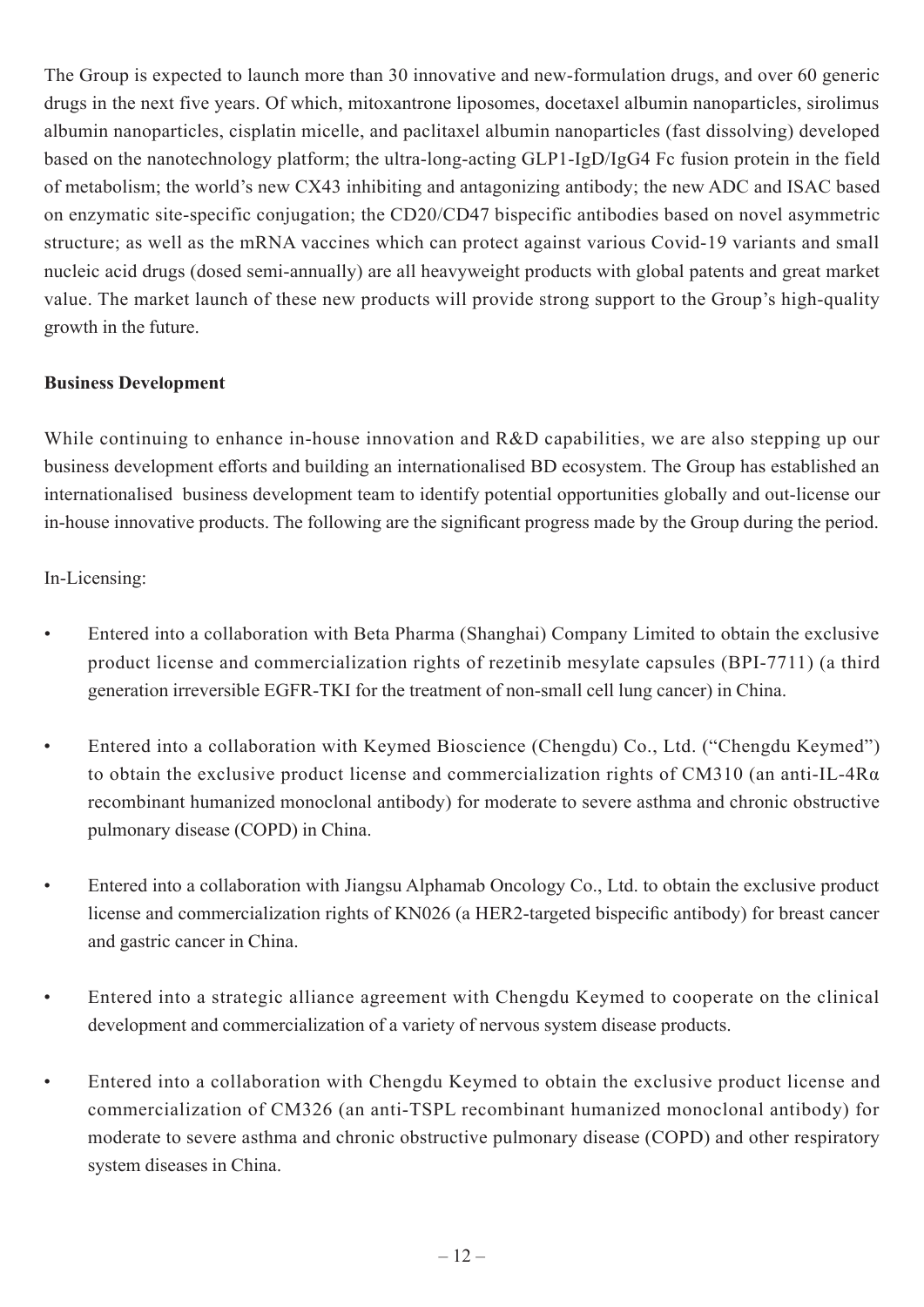## Out-Licensing:

• Entered into a strategic partnership and license agreement with Flame Biosciences, Inc., a U.S. innovative pharmaceutical company, to out-license the exclusive rights outside of Greater China of the Group's drug candidate NBL-015 (an anti-Claudin 18.2 monoclonal antibody) and two new bispecific antibodies to be developed based on the Group's NovaTE bispecific antibody technology platform.

## Equity Acquisition:

• Acquired 51% equity interest in Guangzhou Recomgen Biotech Co., Ltd. ("Recomgen Biotech") in February 2022. Mingfule (銘復樂) (recombinant human TNK tissue-type plasminogen activator for injection), a marketed product of Recomgen Biotech, is a third-generation specific thrombolytic drug with intellectual property rights for the treatment of thrombolysis in patients with acute myocardial infarction within 6 hours of onset. The product is currently undergoing Phase III trial (TRACE II) for the indication of thrombolysis in cerebral infarction, with a huge potential market.

## **Finished Drug Business**

In 2021, the finished drug business maintained stable growth. The Group continued to adopt strategies such as professional academic promotion, hospital development, lower-tier market penetration, expansion of clinical indications and expansion of professional sales force to drive the rapid growth of key finished drug products, and further improve the market coverage to reach different levels of medical institutions in cities, counties, towns and communities. During the year, the market development of new products was carried out in an orderly manner and a number of newly launched generic drugs were selected at national centralised procurement with rapid sales ramp-up, which has brought in new sales contribution and a more balanced product mix.

The finished drug business recorded revenue of RMB22,681 million (including licence fee income of RMB49 million) for the year, an increase of 11.2% compared to last year. Sales of products by major therapeutic areas are as follows:

| <b>Therapeutic Area</b>                   | 2021 Sales     | Change    |
|-------------------------------------------|----------------|-----------|
|                                           | (RMB' million) |           |
| Nervous system disease products           | 7,544          | $+1.8\%$  |
| Oncology products                         | 7,711          | $+22.5%$  |
| Anti-infective products                   | 2,949          | $+8.9\%$  |
| Cardiovascular disease products           | 2,765          | $+17.2%$  |
| Respiratory disease products              | 402            | $-18.0\%$ |
| Digestion and metabolism disease products | 497            | $+1.0\%$  |
| Others                                    | 764            | $+18.2\%$ |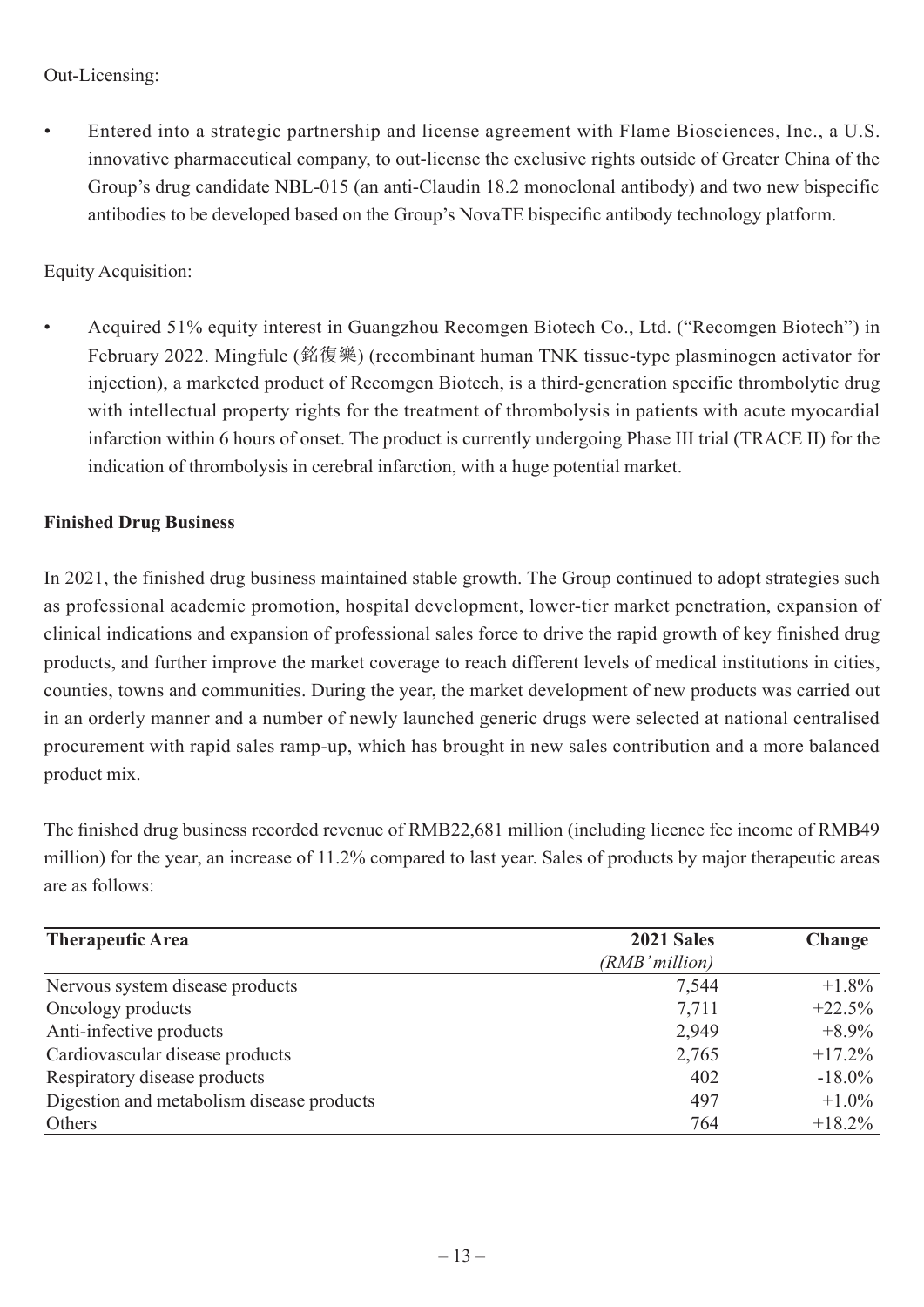## *Nervous System Disease Products*

Major products include NBP (恩必普) (butylphthalide soft capsules and butylphthalide and sodium chloride injection), Shuanling (舒安靈) (pentoxifylline extended-release tablets and pentoxifylline injection), Enxi (恩 悉) (pramipexole dihydrochloride tablets) and Oulaining (歐來寧) (oxiracetam capsules and oxiracetam for injection).

**NBP** is a Class 1 new chemical drug in China and a patent-protected exclusive product mainly used for the treatment of acute ischemic stroke. It is recommended in the guidelines of various professional organisations such as the Chinese Medical Association and the Chinese Stroke Association for the treatment of acute ischemic stroke, and is also listed in more than twenty domestic authoritative clinical guidelines and expert consensuses. The new NRDL negotiated price implemented in March 2021 has significantly improved product accessibility and resulted in rapid sales volume growth. In respect of the development of new therapeutic areas, there are currently more than 180 research projects in progress. In particular, the overall progress of the clinical trials for the treatment of vascular dementia is smooth with patient enrolment under way, and the enrolment for four of the six 13th Five-Year Plan studies have completed with results expected to come out in 2022. The development of new indications and new markets will bring new growth opportunities for butylphthalide. In 2021, sales of NBP remained at the same level as last year.

**Shuanling** is mainly used for the treatment of cerebrovascular diseases, peripheral vascular disease, and diabetes complications. In 2021, Shuanling was included in the Expert Consensus on the Management of Post-stroke Cognitive Impairment (2021) and the Guidelines for the Prevention and Treatment of Type 2 Diabetes in China 2020, and 11 clinical studies in collaboration with domestic experts have been initiated, further validating its therapeutic value. In 2021, Shuanling achieved a sales growth of 213.3%.

**Enxi** is the first product of the Group for the treatment of Pakinson's disease. It was launched in April 2020 and won at the national centralised procurement at a reasonable price in February 2021. In 2021, Enxi achieved a sales growth of 172.0%.

## *Oncology products*

Major products include Duomeisu(多美素)(doxorubicin hydrochloride liposome injection), Jinyouli (津優 力)(PEG-rhGCSF injection), Keaili(克艾力)(paclitaxel for injection (albumin-bound) and Duoenda (多恩 達) (mitoxantrone hydrochloride liposome injection).

**Duomeisu** is a product developed by the National Key Laboratory for New Pharmaceutical Preparations and Excipients of the Group and supported by the Major New Drug Development project in China. It is recommended by the U.S. National Comprehensive Cancer Network (NCCN) Guidelines and the Chinese Society of Clinical Oncology (CSCO) for the first-line treatment of lymphoma, ovarian cancer, relapsed or metastatic breast cancer, soft tissue sarcoma and AIDS-related Kaposi's sarcoma. In May 2021, Duomeisu passed the consistency evaluation, further enhancing the brand's advantages and providing a strong foundation for the expansion of its market share. In 2021, Duomeisu achieved a sales growth of 24.0%.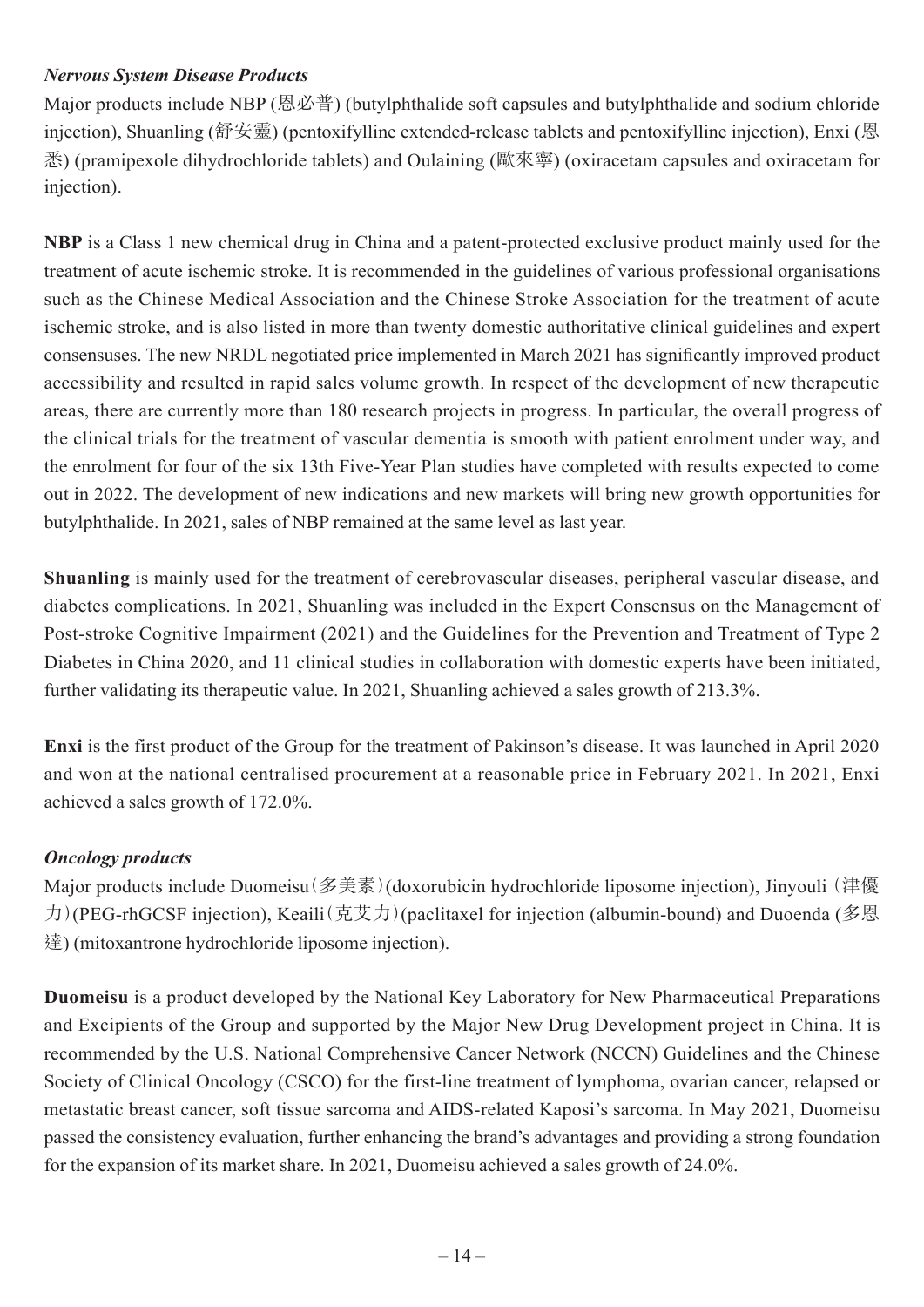**Jinyouli** is the first long-acting white blood cell booster drug developed in China. It is used to prevent and treat incidence of infection and pyrexia due to low neutrophil count in patients receiving chemotherapy, thus ensuring the administration of standardised dosage of chemotherapy. Jinyouli is well supported by clinical evidence, earning unanimous recommendations in domestic and foreign guidelines. The Group is further expanding its use into areas including gastrointestinal tumours, head and neck cancer, childhood acute lymphoblastic leukemia, as well as expanding its coverage in core hospitals in cities and in county-level markets. In 2021, Jinyouli achieved a sales growth of 13.1%.

**Keaili** is the first-to-market generic of new generation paclitaxel chemotherapy drug in China with the consistency evaluation passed. The drug has the distinctive features of convenience, high efficacy and safety. It has been unanimously recommended by domestic and foreign guidelines and expert consensus for breast cancer, lung cancer, gastric cancer and gynaecological tumours. Following the price reduction of 70% in 2020 and inclusion into the NRDL in 2021, the financial burden of patients has been greatly reduced and accessibility of the drug significantly enhanced, leading to substantial growth of the product. The Group will continue to capitalise on the policies to accelerate hospital access and market penetration in order to increase market share, and further expand into new areas such as gastric cancer, esophageal cancer, head and neck cancer, pancreatic cancer and melanoma while consolidating core areas in breast cancer, lung cancer and gynaecological tumours. In 2021, Keaili achieved a sales growth of 27.5%.

**Duoenda**, a new and upgraded mitoxantrone liposome product, is a new class 2 drug developed by the Group with patents in several countries. By encapsulating in liposome, the pharmacokinetics and tissue distribution of mitoxantrone in vivo were altered, therefore reducing cardiotoxicity and other non-haematological toxicity, and effectively reducing common adverse reactions of liposomes such as infusion-related reactions, handfoot syndrome and skin mucosal toxicity; allowing for higher dose, achieving higher anti-tumor activity and longer-lasting relief for diseases; achieving precision in tumor targeting; prolonging the intracorporeal circulation of the drug and improving the resistance of NK/T-cell lymphoma therapies to conventional anthracycline drugs, offering a new option for the treatment of relapsed/refractory peripheral T-cell lymphoma (PTCL). Mitoxantrone has a broad spectrum of anti-tumor activity with major indications including malignant lymphoma, breast cancer and acute leukaemia, and has also shown efficacy in lung cancer, ovarian cancer, melanoma and multiple myeloma. The Group is also actively exploring the clinical development of Duoenda in haematological tumors such as leukaemia and multiple myeloma, as well as solid tumours such as head and neck tumours and ovarian cancer. Duoenda was granted drug registration approval in January 2022 for the treatment of relapsed or refractory peripheral T-cell lymphoma and was launched to market in February.

With the launch of Duoenda, the Group's oncology division has established a dedicated line of haematology to market PI3K inhibitor, dasatinib, bortezomib and other new products in an effort to benefit more patients with haematological tumours.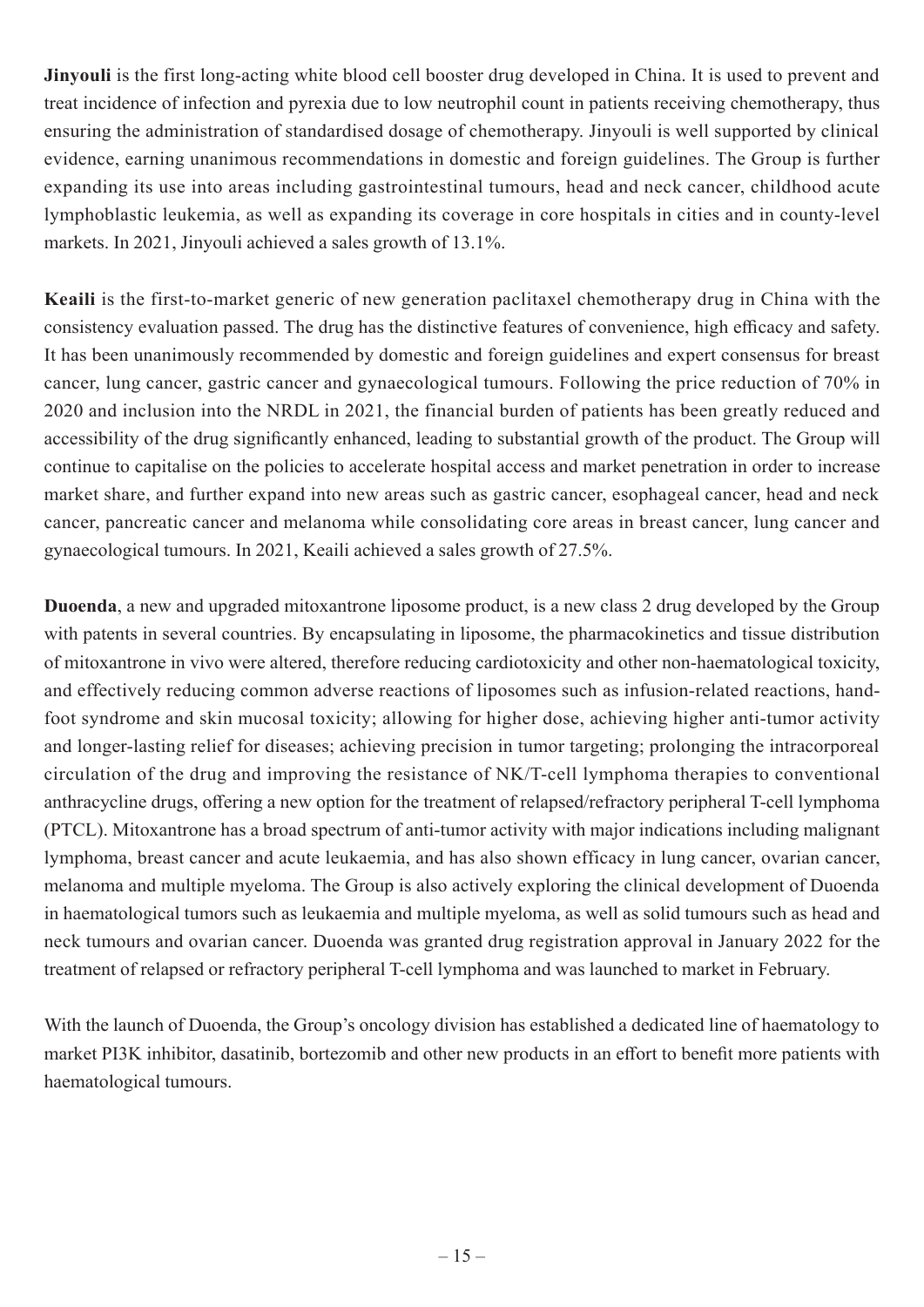## *Anti-infective products*

Major products include Anfulike (安復利克) (amphotericin B cholesteryl sulfate complex for injection), Shuluoke (舒羅克) (meropenem for injection), Nuomoling (諾莫靈) (amoxicillin capsules), Xianqu/Shiyao (先曲╱石藥) (ceftriaxone sodium for injection), Xianwu (先伍) (cefazolin sodium for injection), Zhongnuo Lixin (中諾立新) (cefuroxime sodium for injection), Xinweihong (新維宏) (azithromycin tablets) and Weihong (維宏) (azithromycin dispersible tablets/capsules/enteric tablets).

**Anfulike** was granted drug registration approval with priority review in March 2021. It is recommended jointly by the State Ministry of Industry and Health Care Commission as a "clinically urgent, marketdeficient" product. Anfulike is indicated for the treatment of patients with invasive fungal infections, patients with renal impairment or drug toxicity precludes the use of effective dose of amphotericin B, or patients who have failed in prior amphotericin B deoxycholate treatment. With the modification of the lipid structure, Aufulike has altered the metabolism and distribution characteristics of amphotericin B, reducing the incidence of nephrotoxicity and hypokalaemia and providing a safe and effective medication option for patients with invasive fungal disease. Anfulike was included into the NRDL through negotiation in December 2021, improving the drug accessibility and further expanding the patient population who can benefit from this drug.

Sales of the anti-infective drugs have been driven by the winning of several products in the fifth batch of national centralised procurement, involving products such as ceftriaxone sodium for injection, cefazolin sodium for injection and azithromycin for injection.

## *Cardiovascular disease products*

Major products include Xuanning(玄寧)(maleate levamlodipine tablets and dispersible tablets), Encun(恩 存)(clopidogrel bisulfate tablets), Daxinning(達新寧)(dronedarone hydrochloride tablets), Abikang(阿比 康)(aspirin enteric tablets) and Meiluolin(美洛林)(ticagrelor tablets).

**Xuanning** is mainly used for the treatment of hypertension, chronic stable angina and variant angina, and is a product in the NRDL and essential drug list. It is listed in the Guidelines for the Prevention and Treatment of Hypertension in China, Guidelines for the Rational Use of Drugs in Hypertension and other authoritative guidelines in China, and is the first Chinese innovative drug granted full approval by the FDA. The Group reorganised the sales team of Xuanning during 2021 and adopted an integrated sales model of direct, cooperative and retail sales to strengthen the application of Xuanning at different levels of medical institutions in China, boosting sales growth. In 2021, Xuanning achieved a sales growth of 17.5%.

**Encun** is the only domestic clopidogrel bisulfate tablets with approval by FDA. It is a preferred drug for treating coronary heart disease and secondary prevention for stroke with high quality and reasonable price. Encun is also recommended by the 2020 edition of the Guidelines for Comprehensive Management Practice of Primary Cardiovascular Disease. After winning at the nationwide extended tender of the centralised procurement in September 2019, Encun achieved rapid sales volume ramp-up in the winning provinces. In 2021, Encun achieved a sales growth of 18.0%.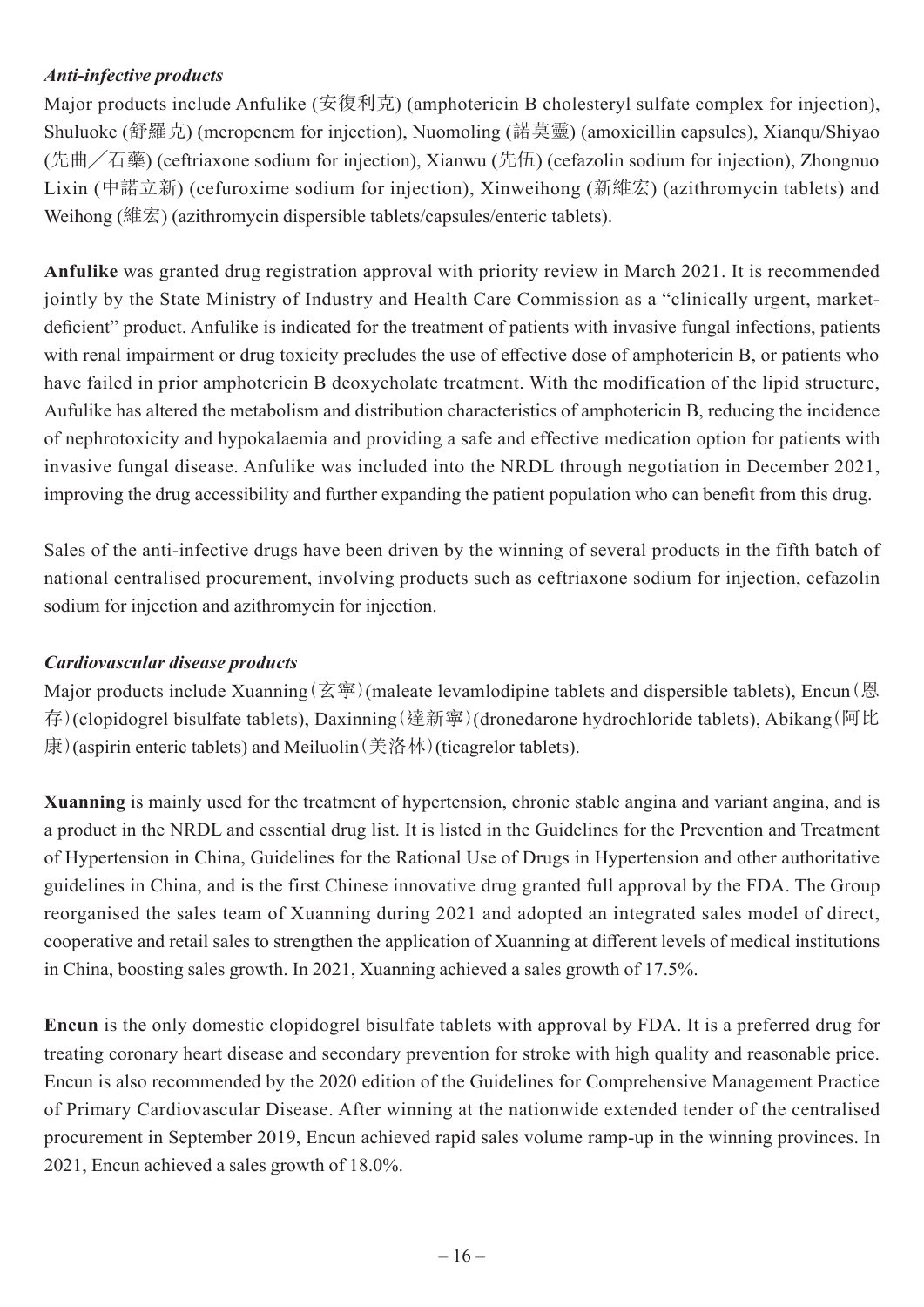**Daxinning** is the first-to-market dronedarone hydrochloride tablets in China, mainly used for the treatment of sinus arrhythmia patients with a medical history of paroxysmal or persistent atrial fibrillation. With the ongoing aging population in China, the population of patients with atrial fibrillation is gradually increasing. Previously, the choice of drugs available in the field of atrial fibrillation was somewhat limited, and the launch of Daxinning has opened up a new option for patients. Since launch in October 2019, the Group has established a dedicated sales team and adopted the professional academic-based promotion model. More than 50,000 patients with atrial fibrillation have used the drug so far with satisfactory sales achieved. In early 2022, the product has completed the integration with the sales team of Xuanning.

## *Respiratory disease products*

Major products include Qixiao(琦效)(arbidol hydrochloride tablets), Zhongnuo Like(中諾立克) (ambroxol hydrochloride oral solution), Zhongnuoping (中諾平) (ambroxol hydrochloride extendedrelease tablets), Qixin (琦昕) (Oseltamivir phosphate capsules) and Nuoyian (諾一安)(montelukast sodium tablets/chewable tablets).

**Qixiao**, a broad-spectrum antiviral drug, is mainly used for the treatment of viral infections represented by influenza. It has also been included in the Expert Consensus on the Emergency Care of Acute Respiratory Viral Infections in Adults and the Expert Consensus on the Integrated Chinese and Western Medicine Prevention and Treatment of Influenza in Children in 2021, providing strong evidence to support its promotion as an emergency and paediatric medicine.

**Qixin** was approved in August 2021 as a drug for the prevention and treatment of influenza. Qixin is a product listed on both the NRDL and the national essential drug list, and has also passed the consistency evaluation. This product type has high clinical recognition and patient awareness, and has been included in a number of authoritative guidelines. The Group will actively respond to the national policy and cooperate with the procurement efforts to promote Qixin, in order to benefit more patients and reduce their economic burden, and bring in new business growth to the antiviral portfolio.

## *Digestion and metabolism disease products*

Major products include Linmeixin(林美欣)(glimepiride dispersible tablets), Shuanglexin(雙樂欣) (metformin hydrochloride tablets/extended-release tablets) and Xinweiping(欣維平)(acarbose tablets) (approved during the year).

## *Products in other therapeutic areas*

Major products include Gubang(固邦)(alendronate sodium tablets/enteric tablets), Xianpai(先派) (omeprazole injections) and Qimaite(奇邁特)(tramadol hydrochloride tablets).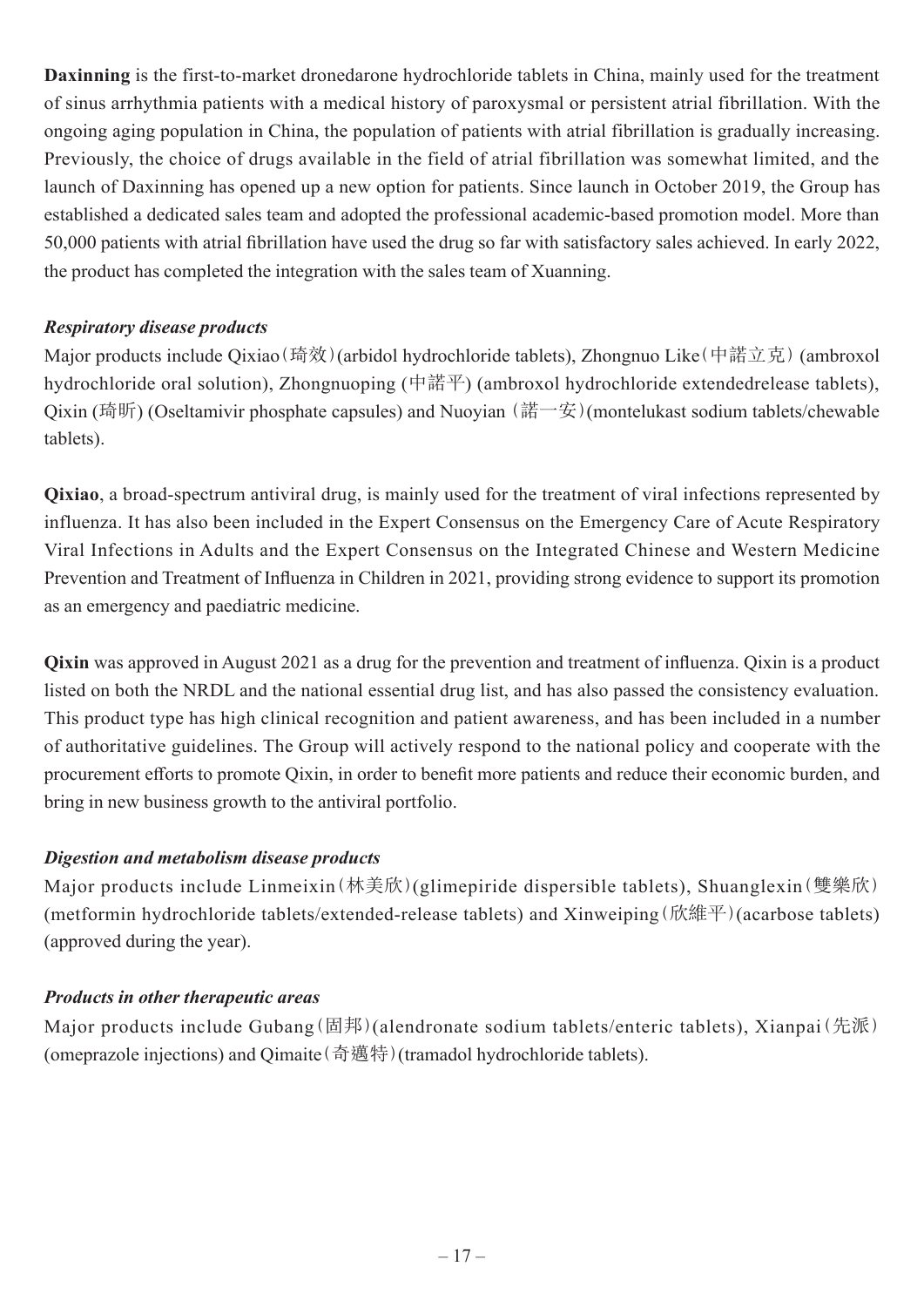## **Bulk Product Business**

## *Vitamin C*

Sales amounted to RMB2,149 million in 2021, representing an increase of 15.6%. During the year, sales volume of the Group remained at the top of the industry. Owing to the pandemic and other market conditions, product prices have also increased. The Group has initiated plan to further increase its market share and explore the undeveloped market. It will also continue to optimise its customer structure, expand overseas sales channels, focus on brand building to enhance its overall competitive strength.

### *Antibiotics and Others*

Sales amounted to RMB1,670 million in 2021, representing an increase of 21.7%, which was mainly attributable to the increase in sales volume and prices of certain products. The Group will continue to enhance product chain and product complementarity, accelerate registration in high-end market and steadily improve product quality.

## **Functional Food and Other Businesses**

Sales amounted to RMB1,366 million in 2021, representing an increase of 4.6%. During the year, caffeine products maintained a steady growth, while sales of Guoweikang (vitamin C health supplement product) declined to a certain extent. The Group will maintain stable business growth through technology enhancement, cost control and market development.

## **Development Strategies**

## *1. Strong management strength*

Amid rapid external changes, the importance of an enterprise's management capability has become more prominent. The Group has established a scientific management system that is on par with international enterprises, and will continue to attain improvement in areas such as risk control, financial management, business model and manufacture through system building, process enhancement and maintenance of an up-to-date information management platform in order to enhance its corporate management standard.

Under the leadership of our Chairman, Mr. Cai Dongchen, the Group's management team has become more mature, open and proactive in managing the business and has created a robust and sustainable development model with long-term predictability and reliability, progressing to become a management team with competitive advantages in the industry and capability to achieve corporate strategies and execute the Board's decisions.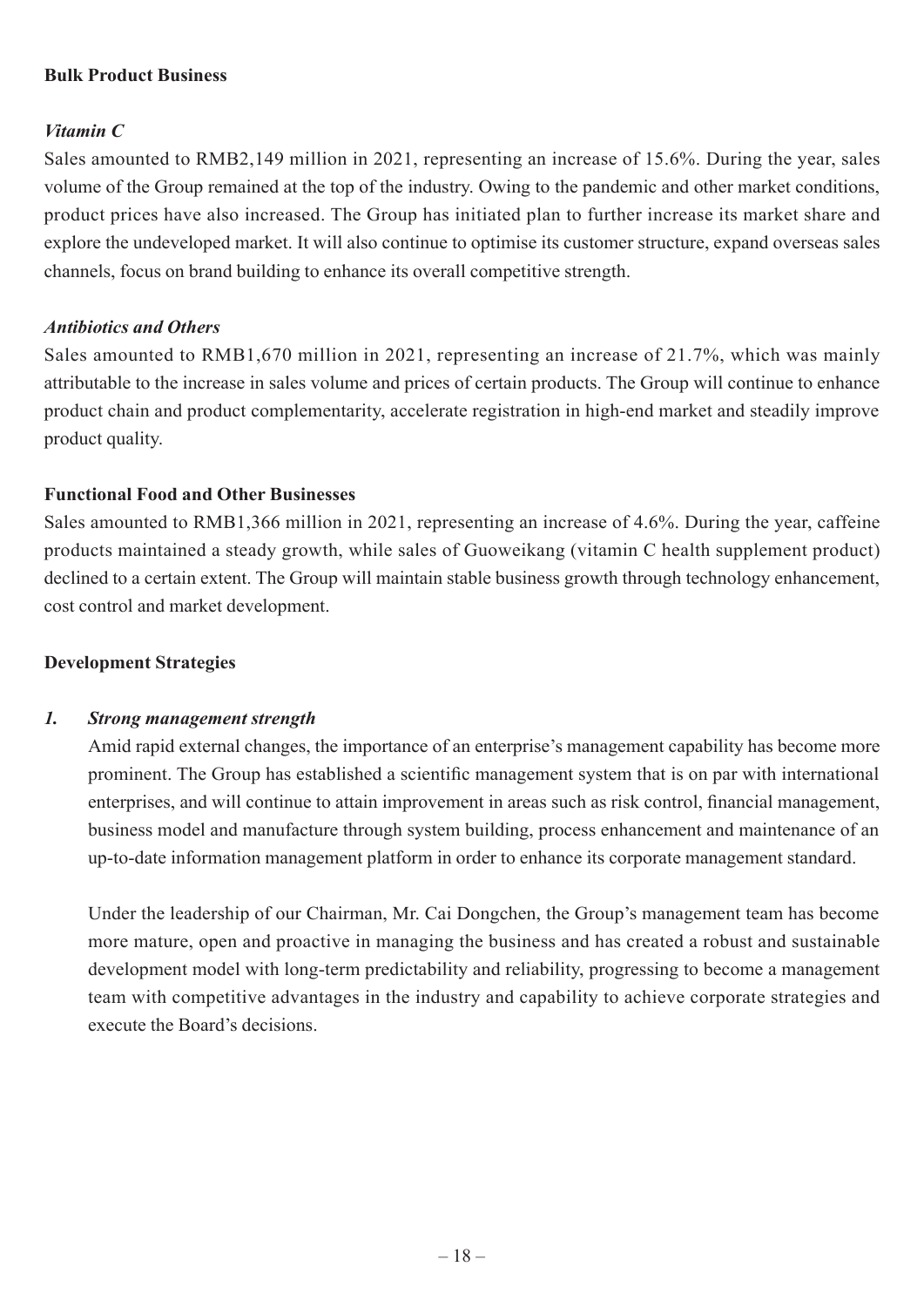We will also focus on building a social ecosystem for the future, creating a harmonious development relationship among the government, the competitors and relevant stakeholders with co-existence of competition and cooperation, so as to achieve sustainable, stable and high-quality development.

## *2. Industry chain advantage*

Under the backdrop of national pharmaceutical policies such as consistency evaluation of generic drugs and volume-based procurement, the Group's advantages in the "bulk drug + preparation" industry chain have become more prominent.

With the industry chain of "bulk drug + preparation", the Group has formed a two-pronged development model. The strengthening and expansion of the bulk drug business and finished drug business will drive a steady growth of the Group with reduced risks of upstream dependency and long-term market competitiveness.

## *3. Production capacity advantage*

Bulk products: Bulk products mainly include vitamin C, caffeine, acarbose, penicillin sodium, cefazolin sodium and meropenem, etc. The production capacity of the above products is among the largest in China.

Chemical drugs: The Group has approximately 140 production lines for pharmaceutical preparations with nearly 1,000 packaging specifications. Of which, the annual production capacity of approximately 20 billion tablets and 3 billion injectables is the largest in China, with the most comprehensive dosage forms and the largest number of specifications.

Biological drugs: The Group is actively building antibody drug industrialisation bases in Shijiazhuang, Yantai and Suzhou with total volume of the culture tanks for biological drugs reaching 40,000 litres. This capacity is for the industrialised production of the Group's biological drugs including monoclonal antibody drugs, bispecific antibody drugs and antibody-drug conjugates, with sufficient capacity reserved for the production requirements of products to be approved.

## *4. Product pipeline advantage*

The Group has been continuously enriching and enhancing its product pipeline and improving its commercialization capability of new products to help boost its business. Since 2021, major products such as NBP, Duomeisu, Jinyouli and Keaili have been able to maintain steady growth, while new products such as Anfulike, Duoenda and Mingfule in the areas of anti-infectives, anti-tumor and cardiovascular have been introduced, continuously injecting new growth momentum.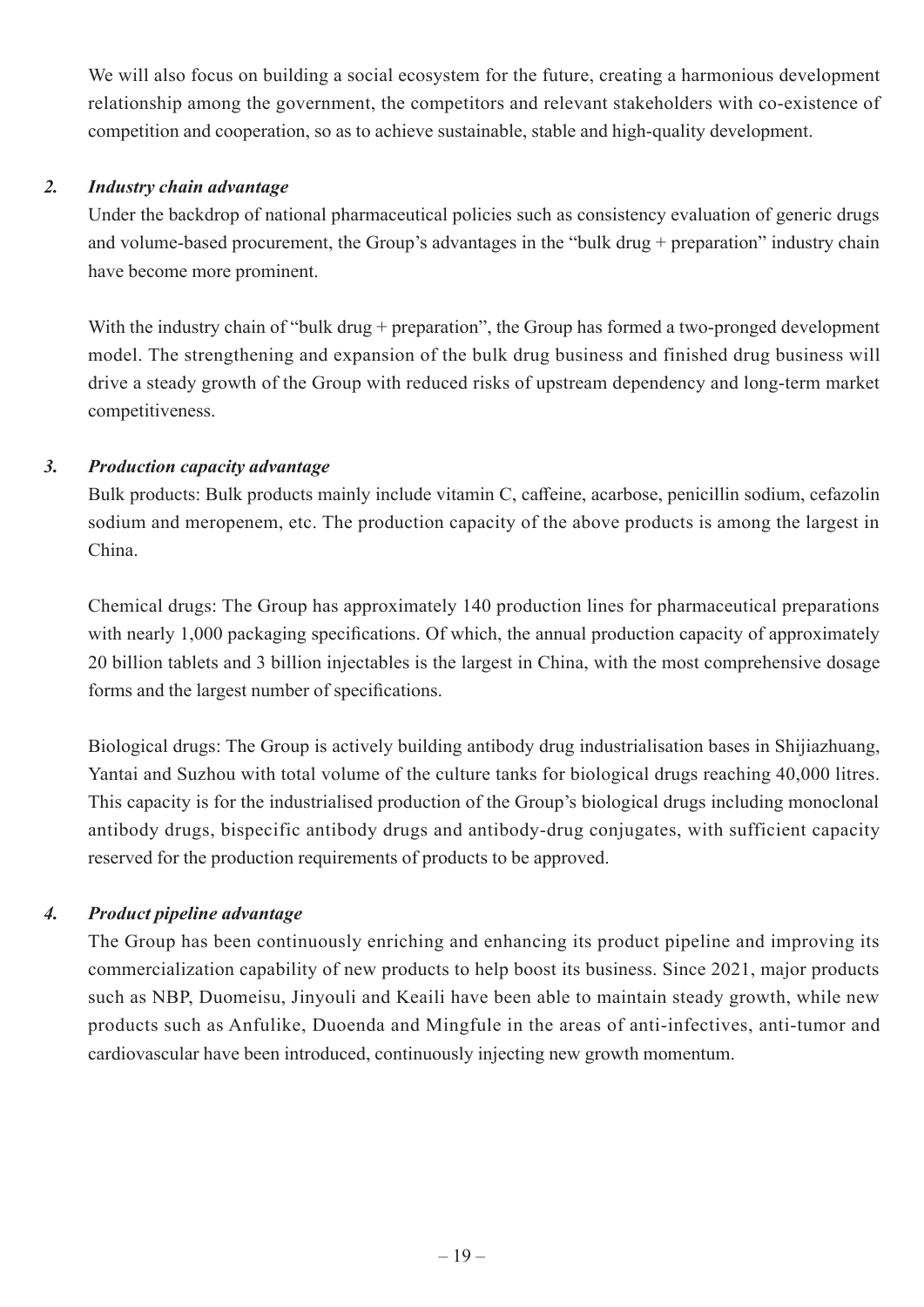In addition, the Group is also fully exploring the potential of common generic drugs. While continuing to adjust the product mix, the Group is further leveraging its advantages in the integrated bulk and preparation model to reduce production and operating costs continuously, and is also making the most of the national volume-based procurement policy to achieve significant growth in sales of traditional products.

## *5. Research and development advantage*

Comprehensive R&D system and professional internationalised R&D team: Five domestic and overseas R&D centres have been established with a large team of local and foreign high-level talents engaged in the development of innovative macromolecule drugs, innovative small molecule drugs, nanodrugs and nucleic acid drugs. We have a sound R&D system and a complete R&D chain with highly professional teams engaged in areas from drug discovery to clinical development, production transformation as well as intellectual property protection.

Strong track record and resources in research and development: The Group is one of the first pharmaceutical companies in China to invest in the R&D of innovative drugs, with the commercial launch of class 1 new chemical drug NBP, class 1 new biological drug Jinyouli and innovative nanodrug Duoenda. The Group has a number of national-level technology platforms, including the "National Innovative Enterprise" and the "National Key Laboratory for New Pharmaceutical Preparations and Excipients". It has also accumulated a lot of international experience, with more than 10 drugs conducting clinical studies overseas and 10 orphan drug designations or fast track designations granted.

Leading technology platforms in China with resource integration advantage: The Group has established a leading nanotechnology platform, an ADC platform, a bispecific antibody screening platform and a nucleic acid drug development platform in China. Leveraging its advantages in resource integration, the Group has rapidly developed complex drug delivery systems for mRNA vaccines and siRNA drugs, forming a strong technology and industrialisation strength.

Future development direction:

(i) Rapidly advance the drugs under development to pivotal clinical trial stage to achieve realization of results, and strive to have more than 30 innovative drugs commercially launched within five years.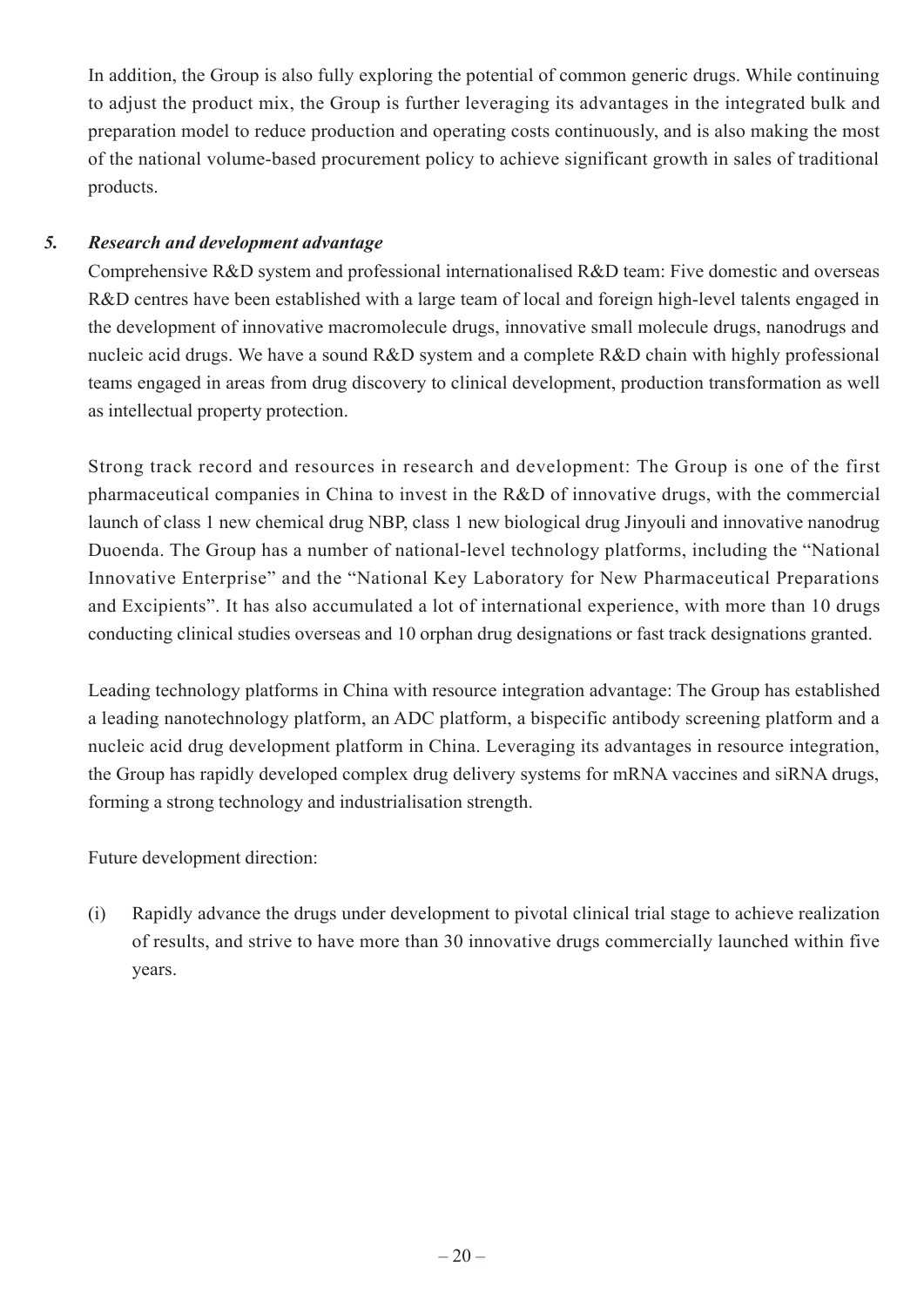- (ii) Focus on cutting-edge technology, combine independent innovation and licensing-in, and attain differentiated competition. Currently, drug research and development has entered the era of nucleic acid drugs. The Group will make use of its existing nanodrug platform to break through the bottleneck in nucleic acid drug technology and establish a leading position in nano-delivery technology and nucleic acid drugs. At the same time, we will also target emerging technologies such as gene therapy and cell therapy, and develop cutting-edge technologies such as in vivo reprogramming of immune cells. The Group will further integrate internal resources to develop new-formulation drugs such as inhaled antibodies.
- (iii) Strengthen the overseas R&D team, select projects with competitive edge for overseas development, promote overseas collaboration or licensing, and gradually enhance the international influence of the Group.

## *6. Sales channels*

The Group currently has a sales force of around 10,000 people. Through its own academic-based promotion, the Group's sales network in China has covered more than 30,000 end-user institutions in 30 provinces, autonomous regions and municipalities, including first-tier end-users (tiered-hospitals), second-tier end-users (retail pharmacies) and third-tier end-users (primary health-care institutions). At the same time, it is actively developing e-commerce channels.

#### *7. Internationalisation*

The Group will continue to step up its efforts in internationalisation in the areas of research and development, business development and commercialisation. Through the export of generic and innovative drugs, the Group will strive to rapidly expand its overseas sales, accumulate experience in the international market.

In the area of business development, the Group will strengthen the capability of its internationalised team. It will also actively look for global cooperation opportunities with the aim of supplementing its product lines, expanding therapeutic areas and indications, and introducing cutting-edge technology platforms.

## *8. Team building*

The Group has formulated a five-year human resources plan according to its future strategies and business objectives. Efforts will be focused on the acceleration of talent pool build-up, enhancement of talent quality, upgrade of corporate culture, improvement of human resources management process and enhancement of remuneration and incentives in order to build a highly competitive team of talent, ensuring the achievement of its strategic objectives.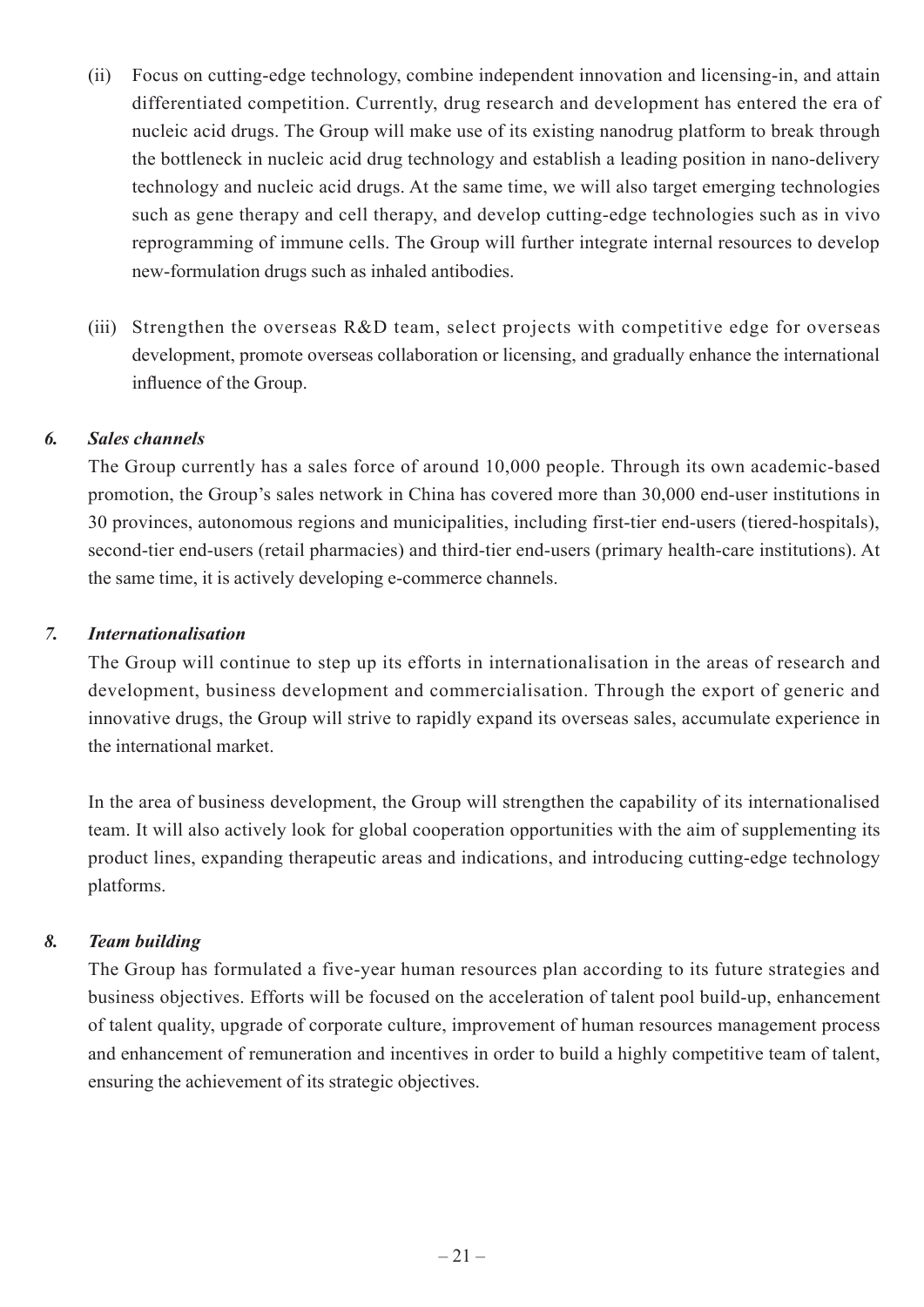## **FINANCIAL REVIEW**

## **Financial Results**

## *Revenue and Gross Profit Margin*

The Group's revenue for the year amounted to RMB27,867 million, an increase of 11.7% as compared to RMB24,942 million in 2020, which was mainly due to growth of both the finished drug business and bulk product business. Gross profit margin slightly increased 0.9 percentage point, which was the result of product mix change of the finished drug business and higher selling prices of the bulk products.

## *Operating Expenses*

Selling and distribution expenses for the year amounted to RMB10,443 million, an increase of 11.4% as compared to RMB9,378 million in 2020. The increase was primarily attributable to (i) expansion of sales force of finished drugs; and (ii) increased efforts in marketing and academic promotion for key and newly launched finished drug products.

Administrative expenses for the year amounted to RMB1,010 million, an increase of 6.8% as compared to RMB946 million in 2020. The increase was primarily attributable to the expanded scale of operation.

R&D expenses for the year amounted to RMB3,433 million, an increase of 18.8% as compared to RMB2,890 million in 2020. The increase was primarily attributable to the increased spending on ongoing and newly initiated clinical trials.

## *Other Income*

Other income for the year amounted to RMB411 million, which mainly comprised interest income on bank balances of RMB183 million and government grant income of RMB96 million.

## *Other gains or losses*

Other gains or losses for the year amounted to net gain of RMB243 million, which mainly comprised fair value changes on financial assets measured at FVTPL of RMB205 million and fair value changes on structured bank deposits of RMB82 million. The decrease as compared to 2020 was primarily due to the lower amount of fair value changes on financial assets measured at FVTPL reported in 2021.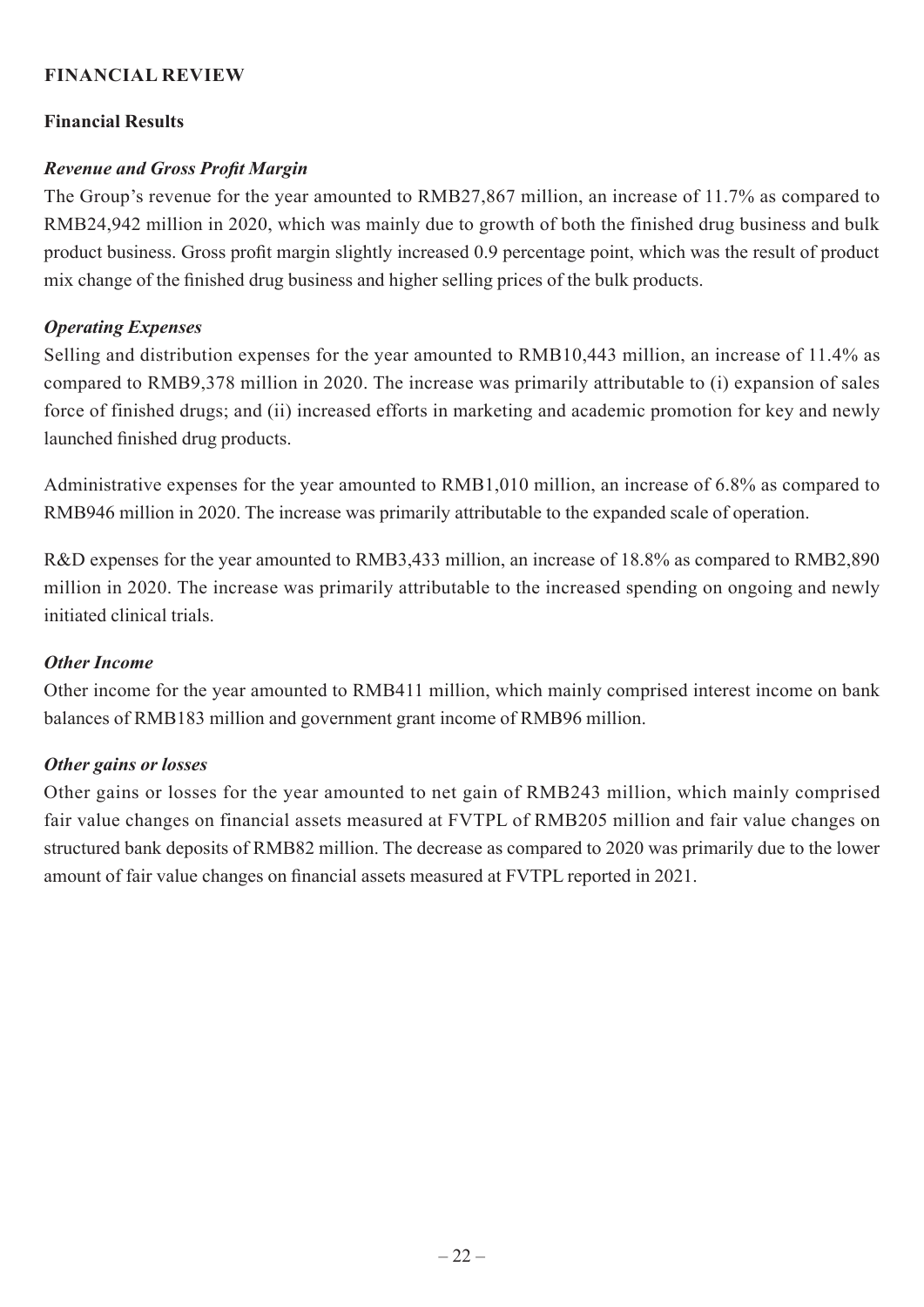## **Liquidity and Financial Position**

The Group's operating activities generated a cash inflow of RMB4,637 million (2020: RMB6,740 million) for the year. Turnover days of trade receivables (ratio of balance of trade receivables to sales, inclusive of value added tax for sales in China) were 40 days as compared to 33 days last year. Turnover days of inventories (ratio of balance of inventories to cost of sales) increased by 25 days from 109 days to 134 days. The higher inventory days as compared to last year was mainly due to the need to carry a higher level of inventory to enhance the stability of inventory supply to customers. Current ratio was 2.8, slightly higher than 2.5 a year ago. Capital expenditure for the year amounted to RMB1,557 million, which were mainly spent to construct production facilities and improve production efficiency.

The Group's financial position remained solid. As at 31 December 2021, the aggregate balance of the Group's bank balances and cash amounted to RMB9,684 million (2020: RMB7,726 million). The Group had no external borrowing (2020: RMB99 million) and a nil gearing ratio (ratio of net borrowing to total equity) (2020: nil).

The Group's sales are denominated in Renminbi (for domestic sales in China) and in US dollars (for export sales). The Group manages its foreign exchange risks by closely monitoring its foreign exchange exposures and mitigating the impact of foreign currency fluctuations by using appropriate hedging arrangements when considered necessary.

## **Pledge of Assets**

None of the Group's assets were charged to any third parties as of 31 December 2021.

## **Contingent Liabilities**

The Group did not have any material contingent liabilities as of 31 December 2021.

## **Dividend Policy**

It is the present intention of the Board to provide shareholders with regular dividends with a normal target payout ratio of not less than 30 per cent of the Group's core profit on a full year basis. The actual amount of dividend will depend on a number of factors including but not limited to financial results, financial position and funding needs of the Group.

## **Employees**

The Group employed a total of 24,746 employees as of 31 December 2021. The majority of them are employed in mainland China. The Group continues to offer competitive remuneration packages, discretionary share options, share awards and bonuses to eligible staff, based on the performance of the Group and the individual employee.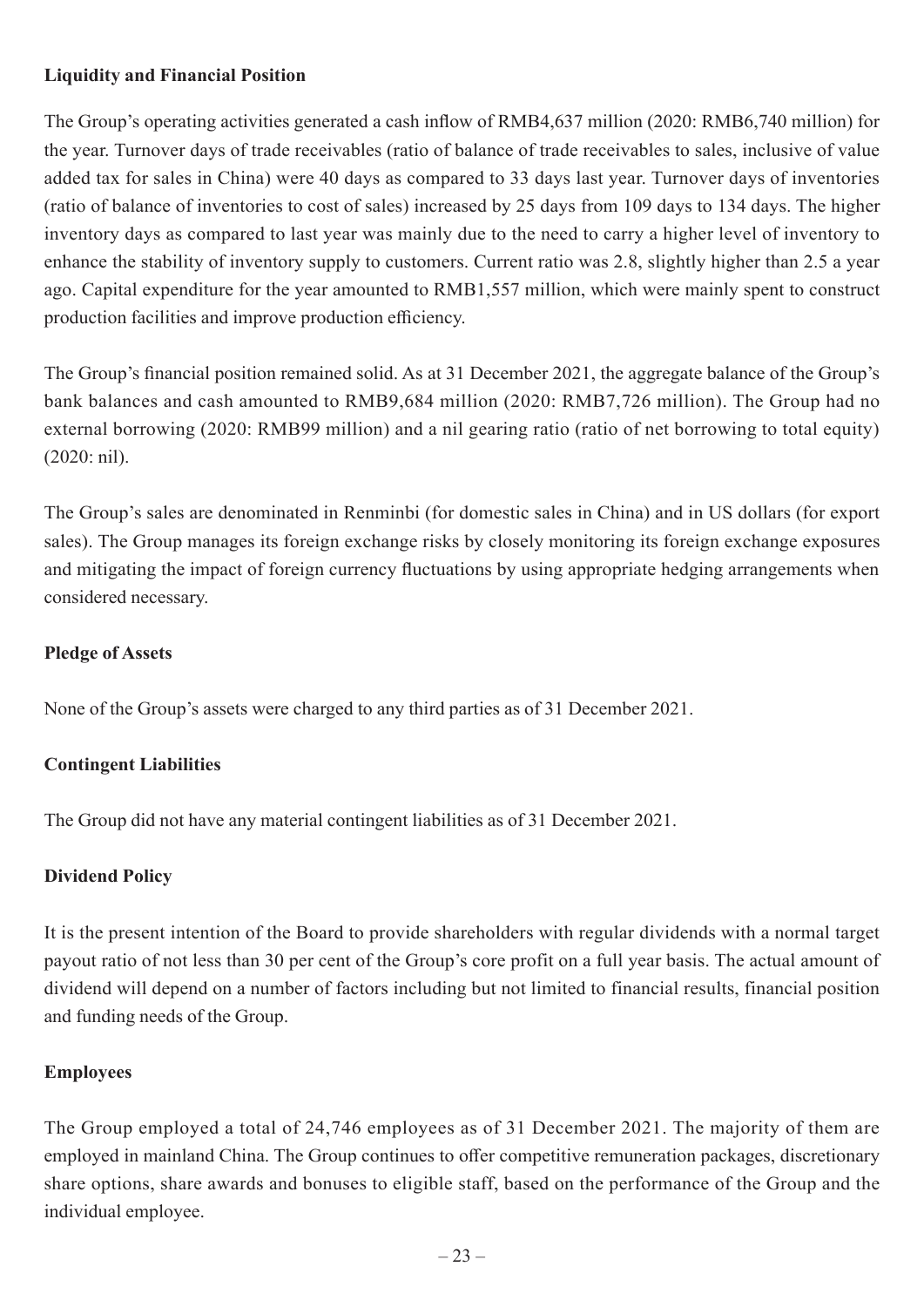# **CONSOLIDATION FINANCIAL STATEMENTS**

# **CONSOLIDATED STATEMENT OF PROFIT OR LOSS**

*For the year ended 31 December 2021*

| $\mathfrak{Z}$<br>27,866,870<br>24,942,204<br>Revenue<br>Cost of sales<br>(6,731,776)<br>21,135,094<br>18,685,322<br>Gross profit<br>Other income<br>411,223<br>Other gains or losses<br>242,675<br>376,816<br>Selling and distribution expenses<br>(10, 443, 422)<br>Administrative expenses<br>(1,009,824)<br>Research and development expenses<br>(3,432,590)<br>(108, 204)<br>Other expenses<br>Share of results of associates<br>(23, 894)<br>Share of results of joint ventures<br>46,337<br>Gain on deemed disposal of partial interest in an associate<br>13,092<br>37,192<br>Gain on disposal of a joint venture<br>24,273<br>Gain on disposal of subsidiaries<br>314,901<br>Loss on deemed disposal of a subsidiary<br>(19,038)<br>(7,664)<br>Finance costs<br>Profit before tax<br>6,847,096<br>6,391,023<br>5<br>(1, 158, 972)<br>Income tax expense<br>5,688,124<br>5,229,010<br>Profit for the year<br>4<br>Profit for the year attributable to:<br>Owners of the Company<br>5,605,185<br>5,159,655<br>Non-controlling interests<br>69,355<br>82,939<br>5,229,010<br>5,688,124<br><b>RMB</b> cents<br><b>RMB</b> cents<br>Earnings per share<br>— Basic<br>6<br>46.89<br>43.16<br>-Diluted<br>46.89<br>43.16<br>6 |              | 2021           | 2020           |
|---------------------------------------------------------------------------------------------------------------------------------------------------------------------------------------------------------------------------------------------------------------------------------------------------------------------------------------------------------------------------------------------------------------------------------------------------------------------------------------------------------------------------------------------------------------------------------------------------------------------------------------------------------------------------------------------------------------------------------------------------------------------------------------------------------------------------------------------------------------------------------------------------------------------------------------------------------------------------------------------------------------------------------------------------------------------------------------------------------------------------------------------------------------------------------------------------------------------------------|--------------|----------------|----------------|
|                                                                                                                                                                                                                                                                                                                                                                                                                                                                                                                                                                                                                                                                                                                                                                                                                                                                                                                                                                                                                                                                                                                                                                                                                                 | <b>Notes</b> | <b>RMB'000</b> | <b>RMB'000</b> |
|                                                                                                                                                                                                                                                                                                                                                                                                                                                                                                                                                                                                                                                                                                                                                                                                                                                                                                                                                                                                                                                                                                                                                                                                                                 |              |                |                |
|                                                                                                                                                                                                                                                                                                                                                                                                                                                                                                                                                                                                                                                                                                                                                                                                                                                                                                                                                                                                                                                                                                                                                                                                                                 |              |                | (6,256,882)    |
|                                                                                                                                                                                                                                                                                                                                                                                                                                                                                                                                                                                                                                                                                                                                                                                                                                                                                                                                                                                                                                                                                                                                                                                                                                 |              |                |                |
|                                                                                                                                                                                                                                                                                                                                                                                                                                                                                                                                                                                                                                                                                                                                                                                                                                                                                                                                                                                                                                                                                                                                                                                                                                 |              |                | 264,736        |
|                                                                                                                                                                                                                                                                                                                                                                                                                                                                                                                                                                                                                                                                                                                                                                                                                                                                                                                                                                                                                                                                                                                                                                                                                                 |              |                |                |
|                                                                                                                                                                                                                                                                                                                                                                                                                                                                                                                                                                                                                                                                                                                                                                                                                                                                                                                                                                                                                                                                                                                                                                                                                                 |              |                | (9,377,620)    |
|                                                                                                                                                                                                                                                                                                                                                                                                                                                                                                                                                                                                                                                                                                                                                                                                                                                                                                                                                                                                                                                                                                                                                                                                                                 |              |                | (945, 713)     |
|                                                                                                                                                                                                                                                                                                                                                                                                                                                                                                                                                                                                                                                                                                                                                                                                                                                                                                                                                                                                                                                                                                                                                                                                                                 |              |                | (2,889,837)    |
|                                                                                                                                                                                                                                                                                                                                                                                                                                                                                                                                                                                                                                                                                                                                                                                                                                                                                                                                                                                                                                                                                                                                                                                                                                 |              |                | (57,036)       |
|                                                                                                                                                                                                                                                                                                                                                                                                                                                                                                                                                                                                                                                                                                                                                                                                                                                                                                                                                                                                                                                                                                                                                                                                                                 |              |                | (20, 917)      |
|                                                                                                                                                                                                                                                                                                                                                                                                                                                                                                                                                                                                                                                                                                                                                                                                                                                                                                                                                                                                                                                                                                                                                                                                                                 |              |                | 34,449         |
|                                                                                                                                                                                                                                                                                                                                                                                                                                                                                                                                                                                                                                                                                                                                                                                                                                                                                                                                                                                                                                                                                                                                                                                                                                 |              |                |                |
|                                                                                                                                                                                                                                                                                                                                                                                                                                                                                                                                                                                                                                                                                                                                                                                                                                                                                                                                                                                                                                                                                                                                                                                                                                 |              |                |                |
|                                                                                                                                                                                                                                                                                                                                                                                                                                                                                                                                                                                                                                                                                                                                                                                                                                                                                                                                                                                                                                                                                                                                                                                                                                 |              |                |                |
|                                                                                                                                                                                                                                                                                                                                                                                                                                                                                                                                                                                                                                                                                                                                                                                                                                                                                                                                                                                                                                                                                                                                                                                                                                 |              |                |                |
|                                                                                                                                                                                                                                                                                                                                                                                                                                                                                                                                                                                                                                                                                                                                                                                                                                                                                                                                                                                                                                                                                                                                                                                                                                 |              |                | (12, 232)      |
|                                                                                                                                                                                                                                                                                                                                                                                                                                                                                                                                                                                                                                                                                                                                                                                                                                                                                                                                                                                                                                                                                                                                                                                                                                 |              |                |                |
|                                                                                                                                                                                                                                                                                                                                                                                                                                                                                                                                                                                                                                                                                                                                                                                                                                                                                                                                                                                                                                                                                                                                                                                                                                 |              |                | (1,162,013)    |
|                                                                                                                                                                                                                                                                                                                                                                                                                                                                                                                                                                                                                                                                                                                                                                                                                                                                                                                                                                                                                                                                                                                                                                                                                                 |              |                |                |
|                                                                                                                                                                                                                                                                                                                                                                                                                                                                                                                                                                                                                                                                                                                                                                                                                                                                                                                                                                                                                                                                                                                                                                                                                                 |              |                |                |
|                                                                                                                                                                                                                                                                                                                                                                                                                                                                                                                                                                                                                                                                                                                                                                                                                                                                                                                                                                                                                                                                                                                                                                                                                                 |              |                |                |
|                                                                                                                                                                                                                                                                                                                                                                                                                                                                                                                                                                                                                                                                                                                                                                                                                                                                                                                                                                                                                                                                                                                                                                                                                                 |              |                |                |
|                                                                                                                                                                                                                                                                                                                                                                                                                                                                                                                                                                                                                                                                                                                                                                                                                                                                                                                                                                                                                                                                                                                                                                                                                                 |              |                |                |
|                                                                                                                                                                                                                                                                                                                                                                                                                                                                                                                                                                                                                                                                                                                                                                                                                                                                                                                                                                                                                                                                                                                                                                                                                                 |              |                |                |
|                                                                                                                                                                                                                                                                                                                                                                                                                                                                                                                                                                                                                                                                                                                                                                                                                                                                                                                                                                                                                                                                                                                                                                                                                                 |              |                |                |
|                                                                                                                                                                                                                                                                                                                                                                                                                                                                                                                                                                                                                                                                                                                                                                                                                                                                                                                                                                                                                                                                                                                                                                                                                                 |              |                |                |
|                                                                                                                                                                                                                                                                                                                                                                                                                                                                                                                                                                                                                                                                                                                                                                                                                                                                                                                                                                                                                                                                                                                                                                                                                                 |              |                |                |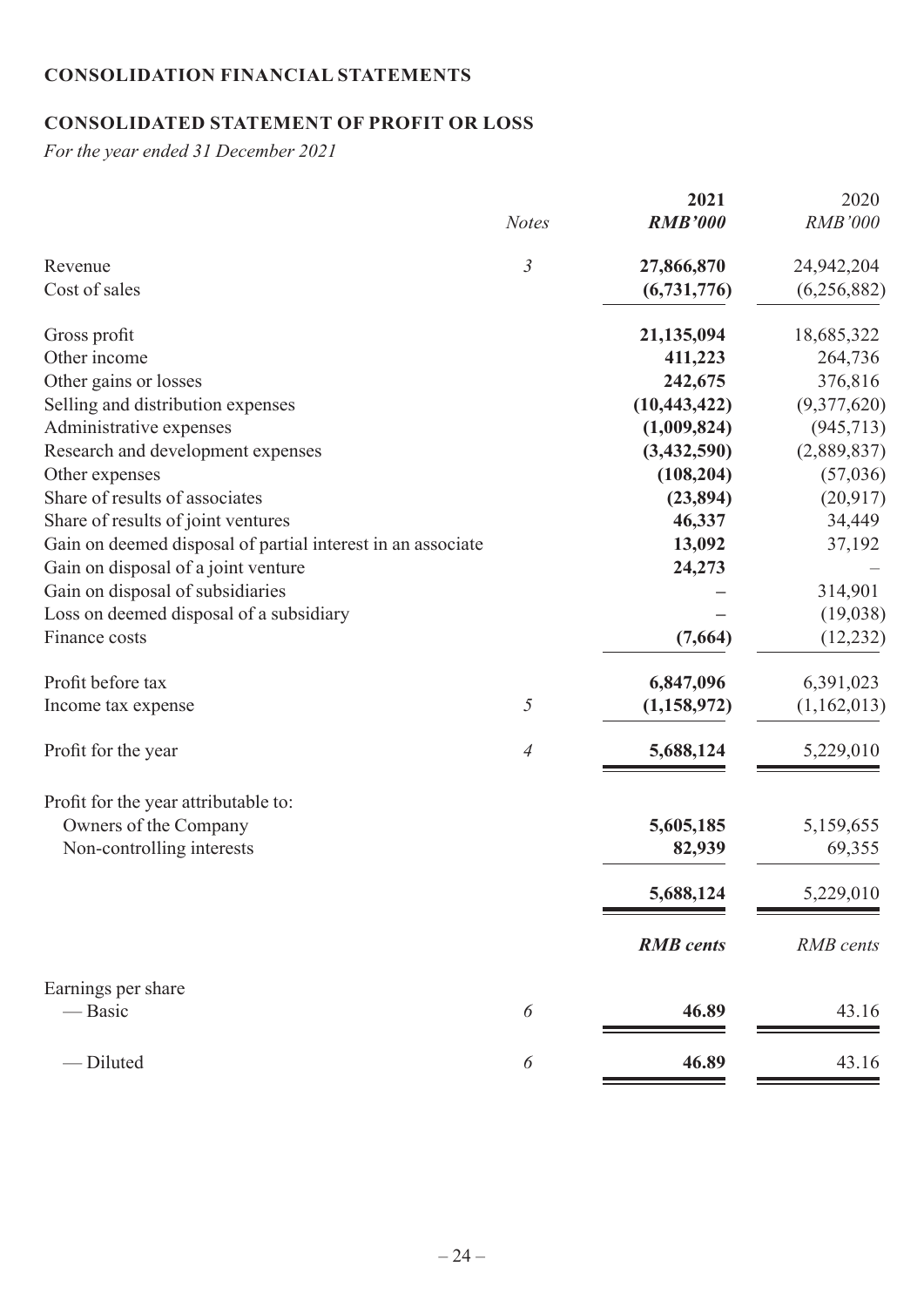# **CONSOLIDATED STATEMENT OF PROFIT OR LOSS AND OTHER COMPREHENSIVE INCOME**

*For the year ended 31 December 2021*

|                                                                           | 2021           | 2020           |
|---------------------------------------------------------------------------|----------------|----------------|
|                                                                           | <b>RMB'000</b> | <b>RMB'000</b> |
| Profit for the year                                                       | 5,688,124      | 5,229,010      |
| Other comprehensive (expense) income:                                     |                |                |
| Item that will not be reclassified to profit or loss:                     |                |                |
| Fair value (loss) gain on financial assets measured at fair value through |                |                |
| other comprehensive income, net of income tax                             | (19, 723)      | 240,898        |
| Item that may be reclassified subsequently to profit or loss:             |                |                |
| Exchange differences on translation of foreign operations                 | 7,800          | (9,340)        |
| Other comprehensive (expense) income for the year, net of income tax      | (11, 923)      | 231,558        |
| Total comprehensive income for the year                                   | 5,676,201      | 5,460,568      |
| Total comprehensive income for the year attributable to:                  |                |                |
| Owners of the Company                                                     | 5,593,262      | 5,391,213      |
| Non-controlling interests                                                 | 82,939         | 69,355         |
|                                                                           | 5,676,201      | 5,460,568      |
|                                                                           |                |                |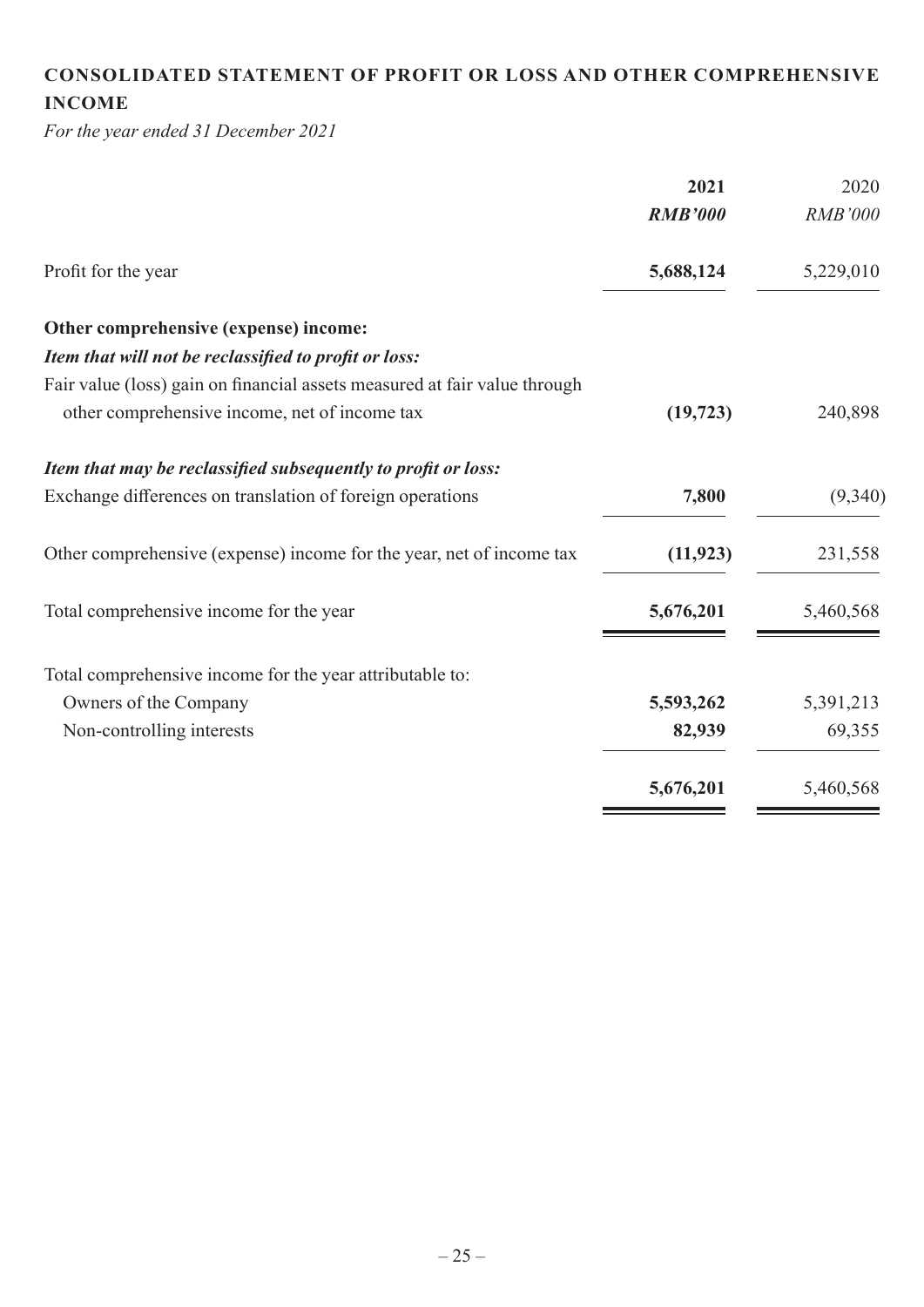# **CONSOLIDATED STATEMENT OF FINANCIAL POSITION**

*At 31 December 2021*

|                                             |              | As at          | As at          |
|---------------------------------------------|--------------|----------------|----------------|
|                                             |              | 31 December    | 31 December    |
|                                             |              | 2021           | 2020           |
|                                             | <b>Notes</b> | <b>RMB'000</b> | <b>RMB'000</b> |
| <b>Non-current assets</b>                   |              |                |                |
| Property, plant and equipment               |              | 8,529,370      | 7,770,442      |
| Right-of-use assets                         |              | 1,034,549      | 1,163,898      |
| Investment property                         |              | 33,687         | 35,406         |
| Goodwill                                    |              | 149,983        | 149,983        |
| Other intangible assets                     |              | 467,854        | 508,742        |
| Interests in associates                     |              | 650,956        | 571,640        |
| Interests in joint ventures                 |              | 292,505        | 261,546        |
| Amounts due from joint ventures             |              | 253,953        | 757,331        |
| Other financial assets                      |              | 1,979,345      | 1,877,024      |
| Deferred tax assets                         |              | 43,000         | 117,471        |
| Deposits, prepayments and other receivables | 9            | 569,871        | 505,356        |
| <b>Bank</b> balances                        |              | 400,000        | 430,000        |
|                                             |              | 14,405,073     | 14,148,839     |
| <b>Current assets</b>                       |              |                |                |
| Inventories                                 |              | 2,480,369      | 1,861,066      |
| Trade receivables                           | $\delta$     | 3,309,148      | 2,398,859      |
| Deposits, prepayments and other receivables | 9            | 580,425        | 484,289        |
| <b>Bills</b> receivables                    | 10           | 3,099,188      | 1,989,549      |
| Amounts due from related companies          |              | 100,135        | 144,260        |
| Amount due from an associate                |              | 400            | 82,428         |
| Amounts due from joint ventures             |              | 39,783         | 129,680        |
| Structured bank deposits                    |              | 1,443,413      | 1,535,207      |
| Bank balances and cash                      |              | 9,283,642      | 7,296,029      |
|                                             |              | 20,336,503     | 15,921,367     |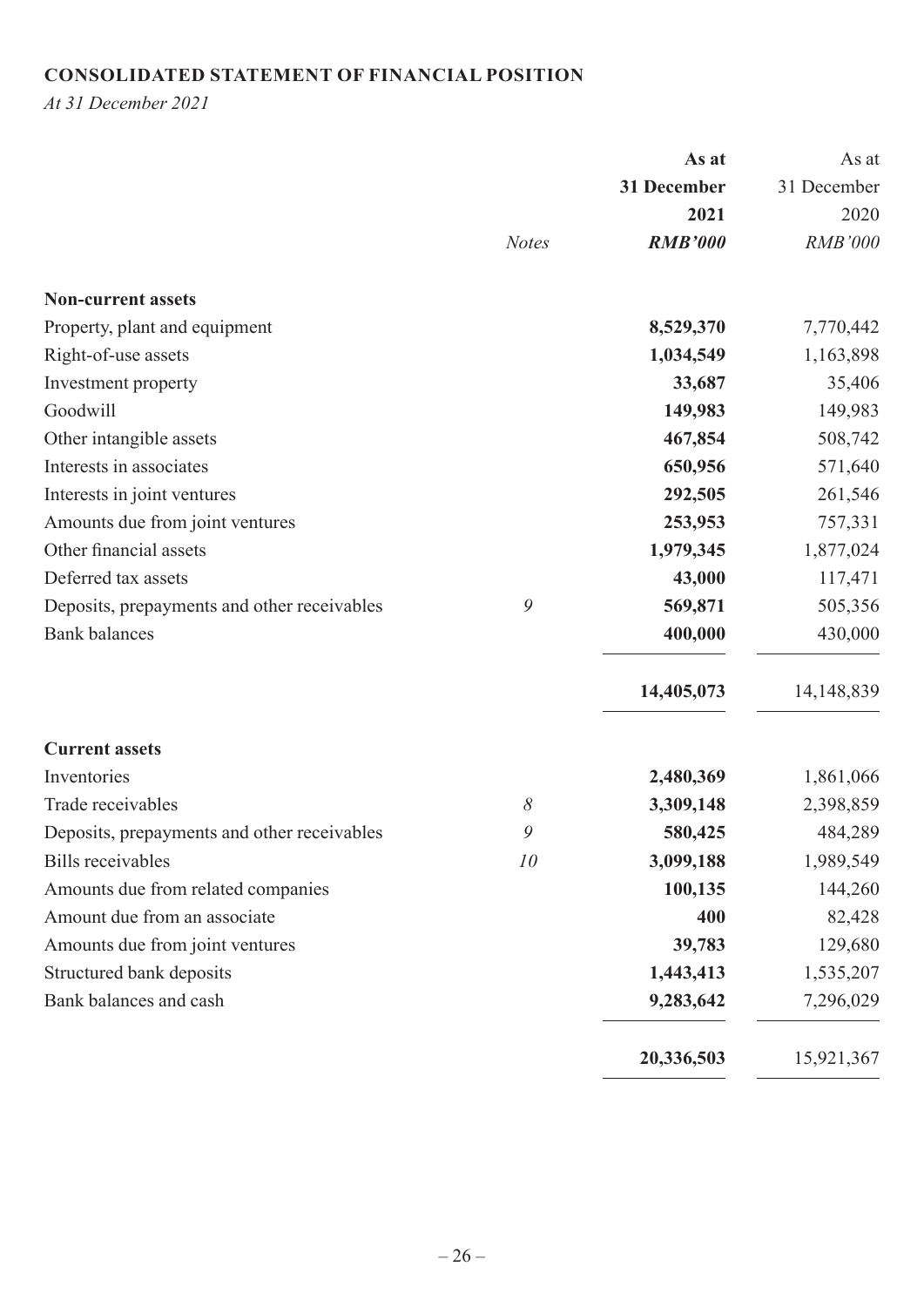|                                              |              | As at          | As at          |
|----------------------------------------------|--------------|----------------|----------------|
|                                              |              | 31 December    | 31 December    |
|                                              |              | 2021           | 2020           |
|                                              | <b>Notes</b> | <b>RMB'000</b> | <b>RMB'000</b> |
| <b>Current liabilities</b>                   |              |                |                |
| Trade payables                               | II           | 1,481,359      | 1,204,566      |
| Other payables                               | 12           | 4,680,829      | 3,554,759      |
| <b>Contract liabilities</b>                  |              | 428,404        | 625,699        |
| Bills payables                               | 13           | 141,258        | 37,000         |
| Contingent consideration payable             |              |                | 24,346         |
| Amounts due to related companies             |              | 58,910         | 13,168         |
| Amounts due to joint ventures                |              | 136,127        | 239,630        |
| Lease liabilities                            |              | 38,424         | 124,835        |
| Tax liabilities                              |              | 260,732        | 378,839        |
| Borrowing                                    |              |                | 99,000         |
|                                              |              | 7,226,043      | 6,301,842      |
| Net current assets                           |              | 13,110,460     | 9,619,525      |
| <b>Total assets less current liabilities</b> |              | 27,515,533     | 23,768,364     |
| <b>Non-current liabilities</b>               |              |                |                |
| Other payables                               | 12           | 250,198        | 253,968        |
| Lease liabilities                            |              | 55,620         | 92,879         |
| Deferred tax liabilities                     |              | 381,484        | 320,444        |
|                                              |              | 687,302        | 667,291        |
| <b>Net assets</b>                            |              | 26,828,231     | 23, 101, 073   |
| <b>Capital and reserves</b>                  |              |                |                |
| Share capital                                |              | 10,899,412     | 10,899,412     |
| Reserves                                     |              | 15,087,260     | 11,432,876     |
|                                              |              |                |                |
| Equity attributable to owners of the Company |              | 25,986,672     | 22,332,288     |
| Non-controlling interests                    |              | 841,559        | 768,785        |
| <b>Total equity</b>                          |              | 26,828,231     | 23,101,073     |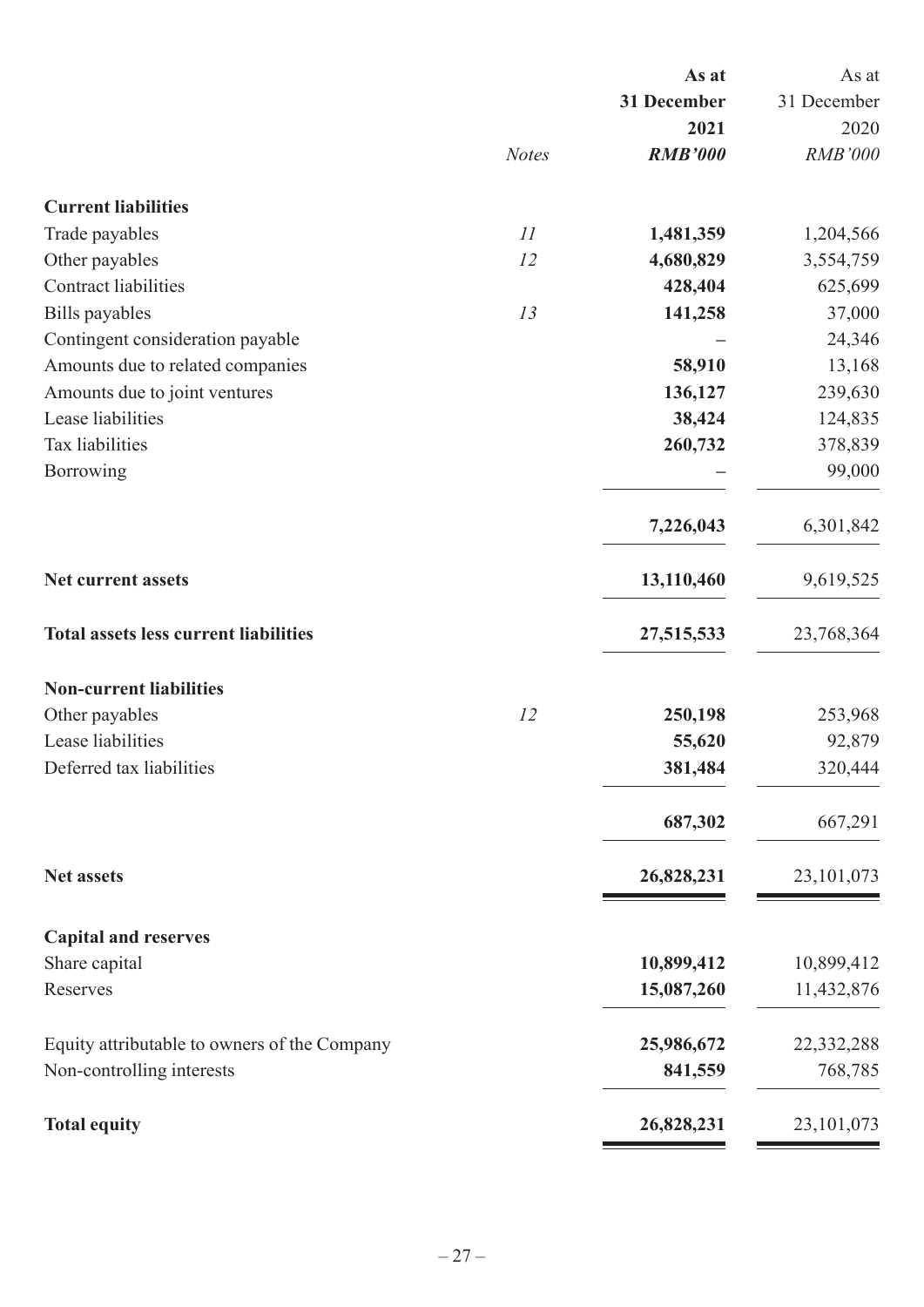## **NOTES TO CONSOLIDATED FINANCIAL STATEMENTS**

#### **1. Basis of Preparation**

The consolidated financial statements have been prepared in accordance with Hong Kong Financial Reporting Standards ("HKFRSs") issued by the Hong Kong Institute of Certified Public Accountants (the "HKICPA") and on the historical cost basis except for certain financial instruments that are measured at fair value at the end of the reporting period.

The financial information relating to the years ended 31 December 2021 and 2020 included in this preliminary announcement of 2021 annual results does not constitute the Company's statutory annual consolidated financial statements for those years but is derived from those financial statements. Further information relating to these statutory financial statements required to be disclosed in accordance with section 436 of the Hong Kong Companies Ordinance is as follows:

- The Company has delivered the financial statements for the year ended 31 December 2020 to the Registrar of Companies as required by section 662(3) of, and Part 3 of Schedule 6 to, the Hong Kong Companies Ordinance and will deliver the financial statements for the year ended 31 December 2021 in due course.
- The Company's auditor has reported on the financial statements of the Group for the years ended 31 December 2021 and 2020. The auditor's reports for both years were unqualified; did not include a reference to any matters to which the auditor drew attention by way of emphasis without qualifying its reports; and did not contain a statement under sections 406(2), 407(2) or (3) of the Hong Kong Companies Ordinance.

The consolidated financial statements are presented in Renminbi ("RMB"), which is also the functional currency of the Company.

#### **2. Application of New and Amendments to HKFRSs**

#### *Amendments to HKFRSs that are mandatorily effective for the current year*

In the current year, the Group has applied the following amendments to HKFRSs issued by the HKICPA for the first time, which are mandatorily effective for the annual period beginning on or after 1 January 2021 for the preparation of the consolidated financial statements:

| Amendments to HKFRS 16    | Covid-19-Related Rent Concessions        |
|---------------------------|------------------------------------------|
| Amendments to HKFRS 9,    | Interest Rate Benchmark Reform — Phase 2 |
| HKAS 39, HKFRS 7, HKFRS 4 |                                          |
| and HKFRS 16              |                                          |

In addition, the Group applied the agenda decision of the IFRS Interpretations Committee (the "Committee") of the International Accounting Standards Board issued in June 2021 which clarified the costs an entity should include as "estimated costs necessary to make the sale" when determining the net realisable value of inventories.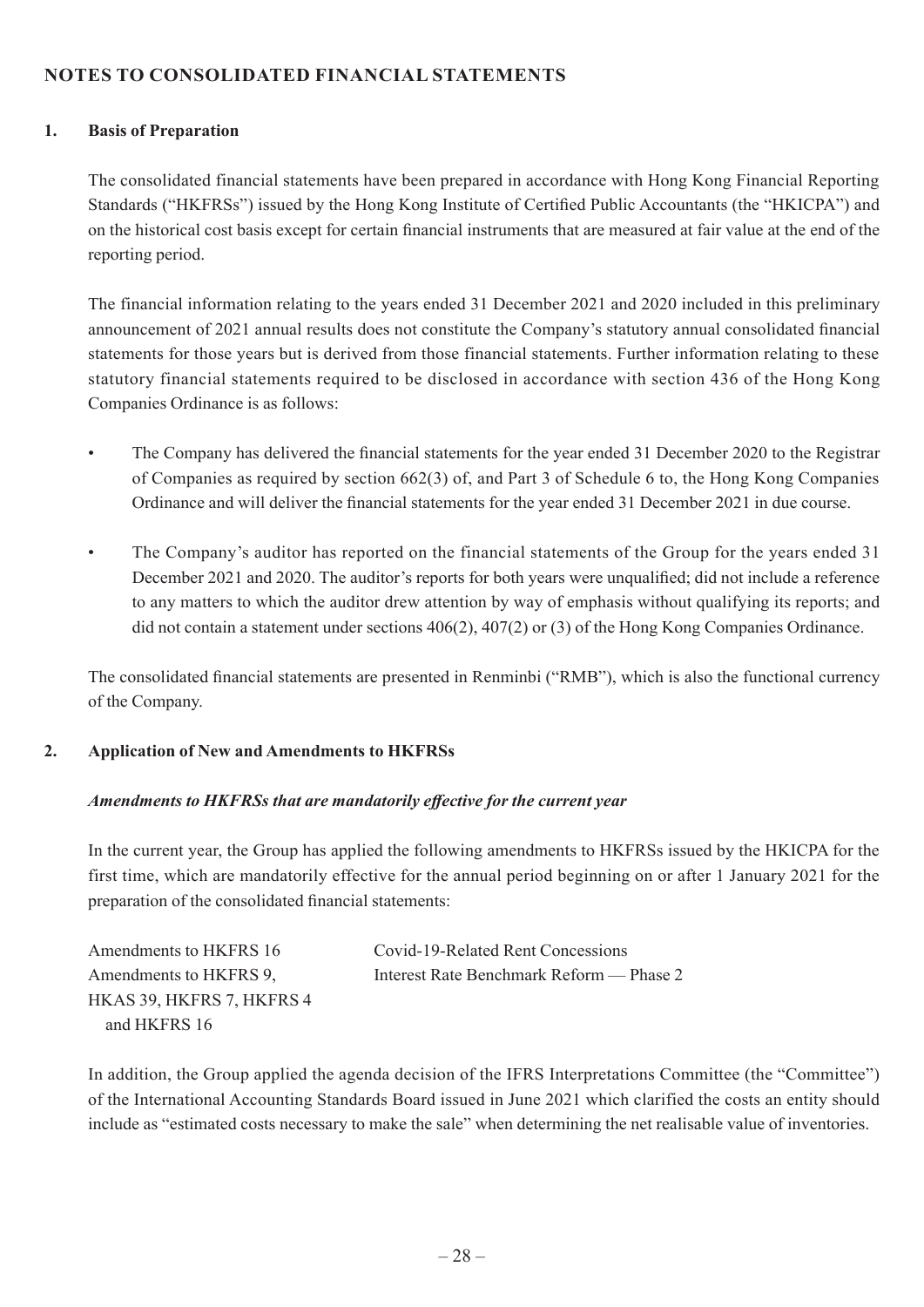Except as described below, the application of the amendments to HKFRSs in the current year has had no material impact on the Group's financial positions and performance for the current and prior year and/or the disclosures set out in these consolidated financial statements.

## **Impacts on application of the agenda decision of the Committee — Cost necessary to sell inventories (HKAS 2 Inventories)**

In June 2021, the Committee, through its agenda decision, clarified the costs an entity should include as "estimated costs necessary to make the sale" when determining the net realisable value of inventories. In particular, whether such costs should be limited to those that are incremental to the sale. The Committee concluded that the estimated costs necessary to make the sale should not be limited to those that are incremental but should also include costs that an entity must incur to sell its inventories including those that are not incremental to a particular sale.

The Group's accounting policy prior to the Committee's agenda decision was to determine the net realisable value of inventories taking into consideration incremental costs only. Upon application of the Committee's agenda decision, the Group changed its accounting policy to determine the net realisable value of inventories taking into consideration both incremental costs and other cost necessary to sell inventories. The new accounting policy has been applied retrospectively.

The application of the Committee's agenda decision has had no material impact on the Group's financial positions and performance.

#### **3. Revenue and Segment Information**

|                    | 2021           | 2020           |
|--------------------|----------------|----------------|
|                    | <b>RMB'000</b> | <b>RMB'000</b> |
| Sale of goods      | 27,818,345     | 24,942,204     |
| Licence fee income | 48,525         |                |
|                    | 27,866,870     | 24,942,204     |
|                    |                |                |

Information reported to executive directors, being collectively the chief operating decision maker ("CODM"), for the purposes of resource allocation and assessment of segment performance focuses on types of goods delivered.

The Group's reportable segments under HKFRS 8 *Operating Segments* are as follows:

- (a) Finished drugs research and development, manufacture and sale of pharmaceutical products and licence fee income;
- (b) Bulk products manufacture and sale of vitamin C, antibiotic and other products in bulk powder form; and
- (c) Functional food and others manufacture and sale of functional food products (including caffeine additives and vitamin supplements), provision of healthcare services and others.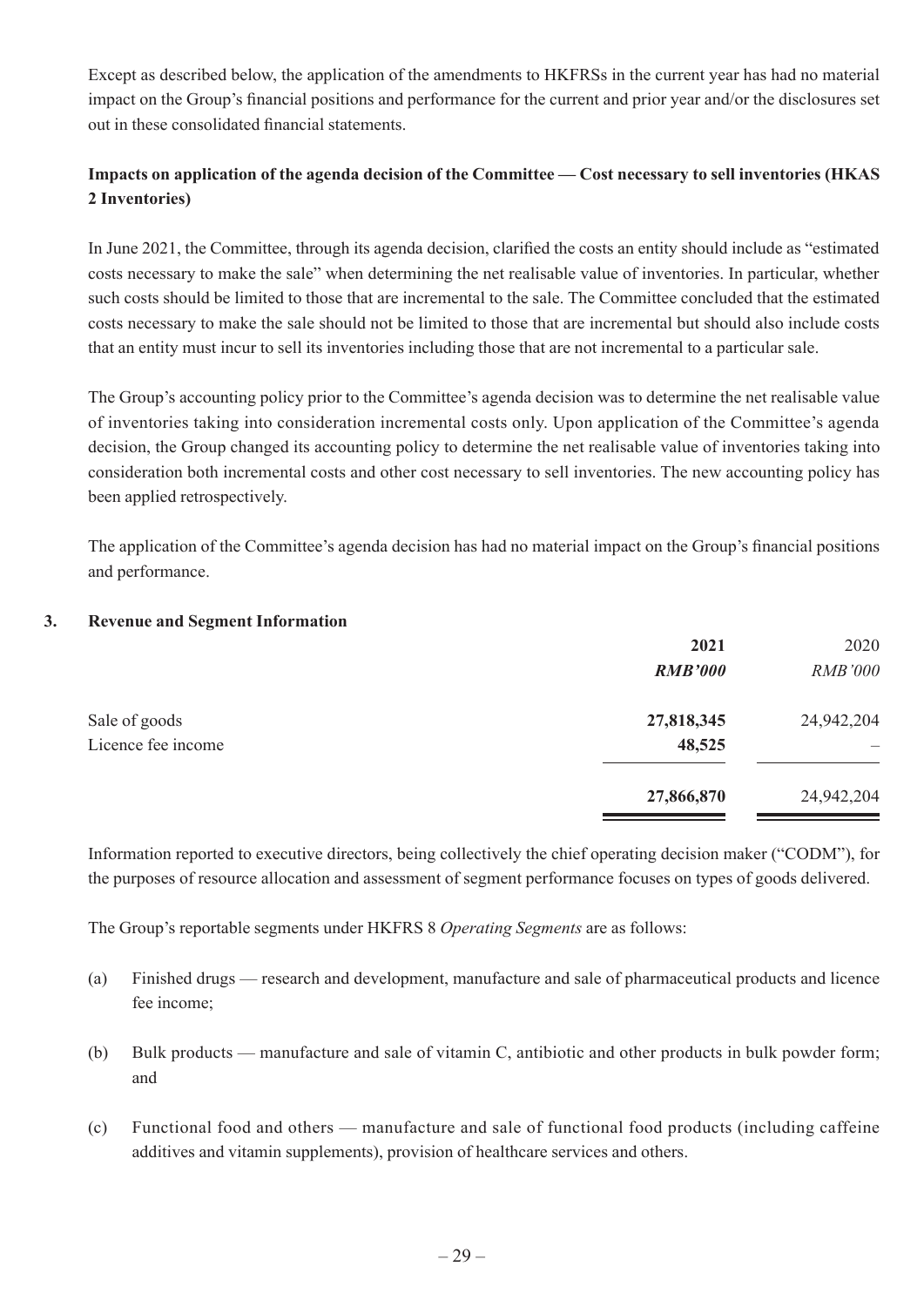#### **Sales of goods**

Revenue is recognised at a point of time upon control of the goods has transferred, being when the goods have been delivered to the customer's specific location. Following delivery, the customer bears the risks of obsolescence and loss in relation to the goods. The normal credit term is 90 days upon delivery.

The transaction price received by the Group is recognised as a contract liability until the goods have been delivered to the customer.

As at 31 December 2021, all outstanding sales contracts are expected to be fulfilled within one year. As permitted under HKFRS 15, the transaction price allocated to these unsatisfied contracts is not disclosed.

#### **Licence fee income**

The Group provides licence of its patented intellectual property ("IP") or commercialisation licence to customers and revenue is recognised when the customers obtain rights to access or use the underlying IP or licence. Licence fee income is recognised at a point of time upon the customer obtains control of IP or if control is transferred over time, e.g. commercialisation licence to customers for a term of period, revenue is recognised over time by reference to the progress towards complete satisfaction of the relevant performance obligation.

#### *Segment revenues and results*

The following is an analysis of the Group's revenue and results by operating and reportable segments.

#### *For the year ended 31 December 2021:*

|                                     |                          | <b>Bulk products</b> |                                     |                                         |                         |                     |                |
|-------------------------------------|--------------------------|----------------------|-------------------------------------|-----------------------------------------|-------------------------|---------------------|----------------|
|                                     | <b>Finished</b><br>drugs | Vitamin C            | <b>Antibiotics</b><br>and<br>others | <b>Functional</b><br>food and<br>others | <b>Segment</b><br>total | <b>Eliminations</b> | Consolidated   |
|                                     | <b>RMB'000</b>           | <b>RMB'000</b>       | <b>RMB'000</b>                      | <b>RMB'000</b>                          | <b>RMB'000</b>          | <b>RMB'000</b>      | <b>RMB'000</b> |
| <b>SEGMENT REVENUE</b>              |                          |                      |                                     |                                         |                         |                     |                |
| External sales                      | 22,632,919               | 2,149,099            | 1,670,110                           | 1,366,217                               | 27.818.345              |                     | 27.818.345     |
| Inter-segment sales                 |                          | 11,537               | 176,182                             | 28,320                                  | 216,039                 | (216,039)           |                |
| Licence fee income                  | 48,525                   |                      |                                     |                                         | 48,525                  |                     | 48,525         |
| <b>TOTAL REVENUE</b>                | 22,681,444               | 2,160,636            | 1,846,292                           | 1,394,537                               | 28,082,909              | (216,039)           | 27,866,870     |
| <b>SEGMENT PROFIT</b>               | 5,216,239                | 741,808              | 143,110                             | 315,597                                 | 6,416,754               |                     | 6,416,754      |
| Unallocated income                  |                          |                      |                                     |                                         |                         |                     | 479,651        |
| Unallocated expenses                |                          |                      |                                     |                                         |                         |                     | (101, 453)     |
| Share of results of associates      |                          |                      |                                     |                                         |                         |                     | (23, 894)      |
| Share of results of joint ventures  |                          |                      |                                     |                                         |                         |                     | 46,337         |
| Gain on deemed disposal of          |                          |                      |                                     |                                         |                         |                     |                |
| partial interest in an associate    |                          |                      |                                     |                                         |                         |                     | 13,092         |
| Gain on disposal of a joint venture |                          |                      |                                     |                                         |                         |                     | 24,273         |
| Finance costs                       |                          |                      |                                     |                                         |                         |                     | (7, 664)       |
| Profit before tax                   |                          |                      |                                     |                                         |                         |                     | 6,847,096      |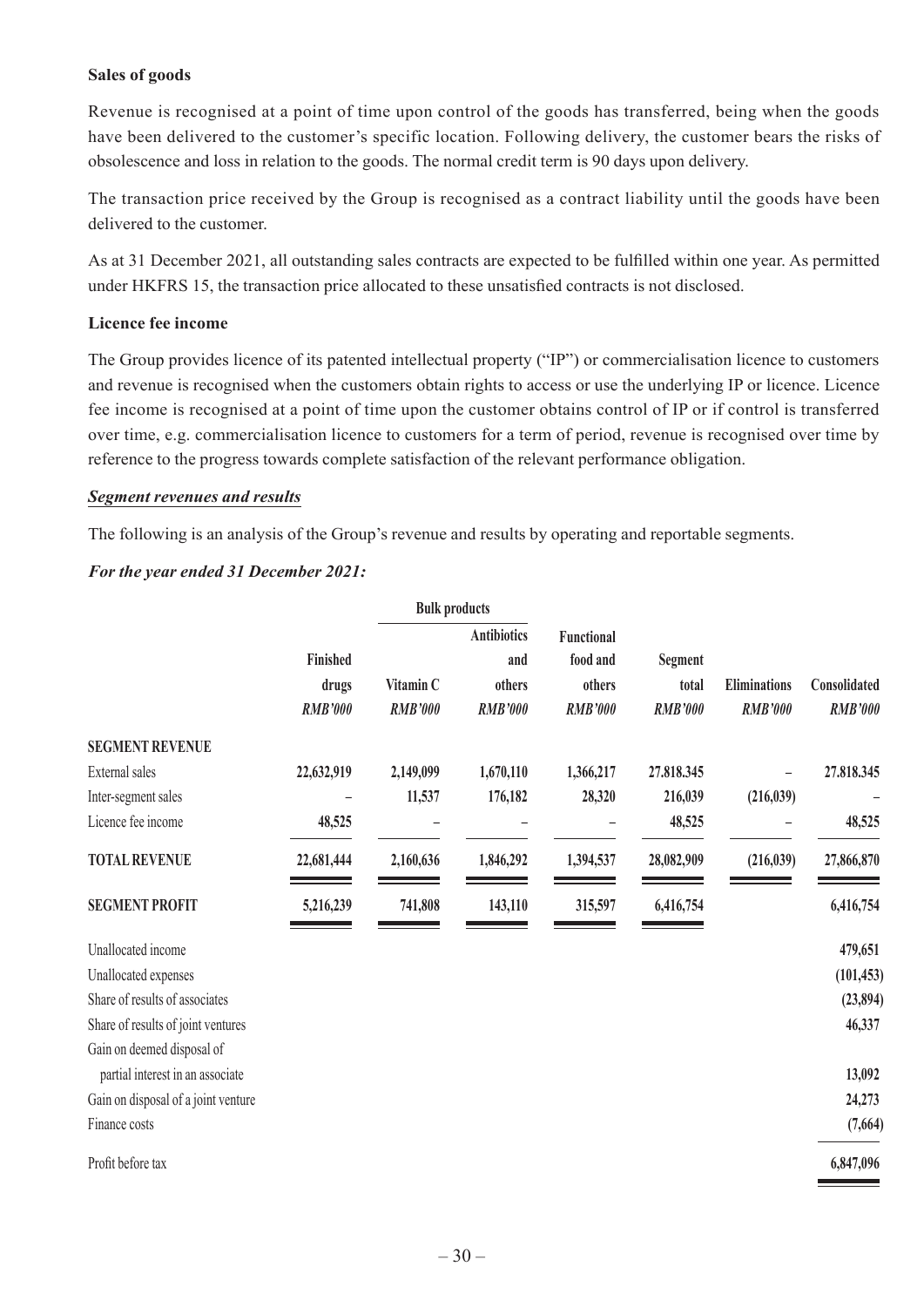|                                                                |            | <b>Bulk</b> products |             |            |            |              |              |
|----------------------------------------------------------------|------------|----------------------|-------------|------------|------------|--------------|--------------|
|                                                                |            |                      | Antibiotics | Functional |            |              |              |
|                                                                | Finished   |                      | and         | food and   | Segment    |              |              |
|                                                                | drugs      | Vitamin C            | others      | others     | total      | Eliminations | Consolidated |
|                                                                | RMB'000    | RMB'000              | RMB'000     | RMB'000    | RMB'000    | RMB'000      | RMB'000      |
| <b>SEGMENT REVENUE</b>                                         |            |                      |             |            |            |              |              |
| External sales                                                 | 20,404,678 | 1,859,272            | 1,372,639   | 1,305,615  | 24,942,204 |              | 24,942,204   |
| Inter-segment sales                                            |            | 6,739                | 115,707     | 15,106     | 137,552    | (137, 552)   |              |
| <b>TOTAL REVENUE</b>                                           | 20,404,678 | 1,866,011            | 1,488,346   | 1,320,721  | 25,079,756 | (137, 552)   | 24,942,204   |
| <b>SEGMENT PROFIT</b>                                          | 4,814,309  | 333,009              | 119,869     | 275,160    | 5,542,347  |              | 5,542,347    |
| Unallocated income                                             |            |                      |             |            |            |              | 703,535      |
| Unallocated expenses                                           |            |                      |             |            |            |              | (189, 214)   |
| Share of results of associates                                 |            |                      |             |            |            |              | (20, 917)    |
| Share of results of joint ventures                             |            |                      |             |            |            |              | 34,449       |
| Gain on deemed disposal of partial<br>interest in an associate |            |                      |             |            |            |              | 37,192       |
| Gain on disposal of subsidiaries                               |            |                      |             |            |            |              | 314,901      |
| Loss on deemed disposal of a                                   |            |                      |             |            |            |              |              |
| subsidiary                                                     |            |                      |             |            |            |              | (19,038)     |
| Finance costs                                                  |            |                      |             |            |            |              | (12, 232)    |
| Profit before tax                                              |            |                      |             |            |            |              | 6,391,023    |

Segment profit represents the profit earned by each segment without allocation of interest income, fair value changes on structured bank deposits, fair value changes on financial assets measured at fair value through profit or loss ("FVTPL"), finance costs, central administrative expenses, share of results of associates and joint ventures, gain on deemed disposal of partial interest in an associate, gain on disposal of a joint venture, gain on disposal of subsidiaries and loss on deemed disposal of a subsidiary. This is the measure reported to the CODM for the purposes of resource allocation and performance assessment.

Inter-segment sales are charged at prevailing market rates.

Segment assets and liabilities are not regularly provided to the CODM for review.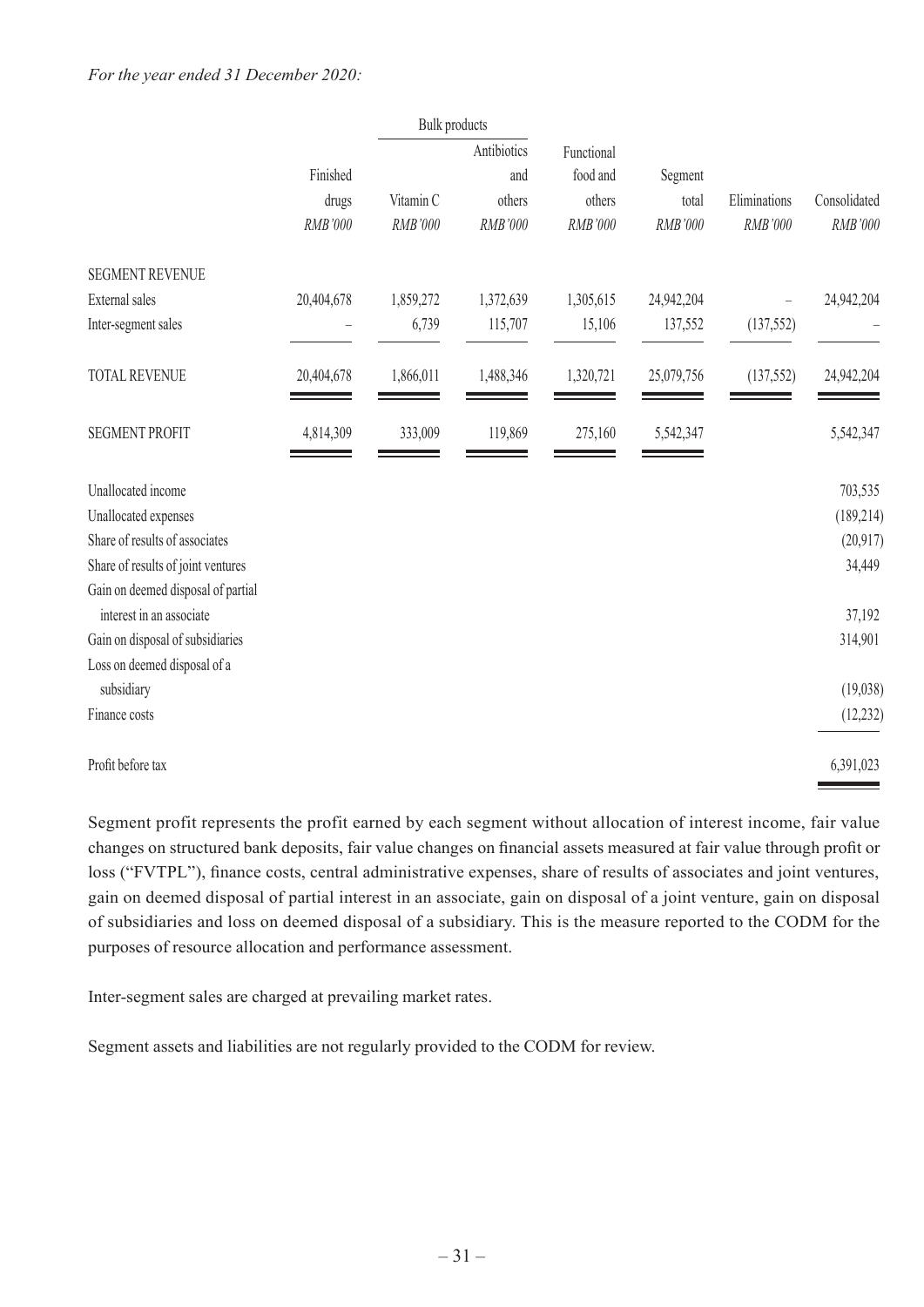#### *Geographical information*

Information about the Group's revenue from external customers is presented based on the geographical location of customers:

|                                                                  | 2021           | 2020           |
|------------------------------------------------------------------|----------------|----------------|
|                                                                  | <b>RMB'000</b> | <b>RMB'000</b> |
| The People's Republic of China (the "PRC") (country of domicile) | 24,288,769     | 21,615,773     |
| Other Asian regions                                              | 1,474,553      | 872,244        |
| Americas                                                         | 1,159,269      | 1,252,436      |
| Europe                                                           | 700,267        | 987,194        |
| Others                                                           | 244,012        | 214,557        |
|                                                                  | 27,866,870     | 24,942,204     |

The Group's operations are substantially based in the PRC and majority of the Group's non-current assets are located in the PRC. Therefore, no further analysis of geographical information is presented.

None of the Group's customers contributed over 10% of the total revenue of the Group for both years.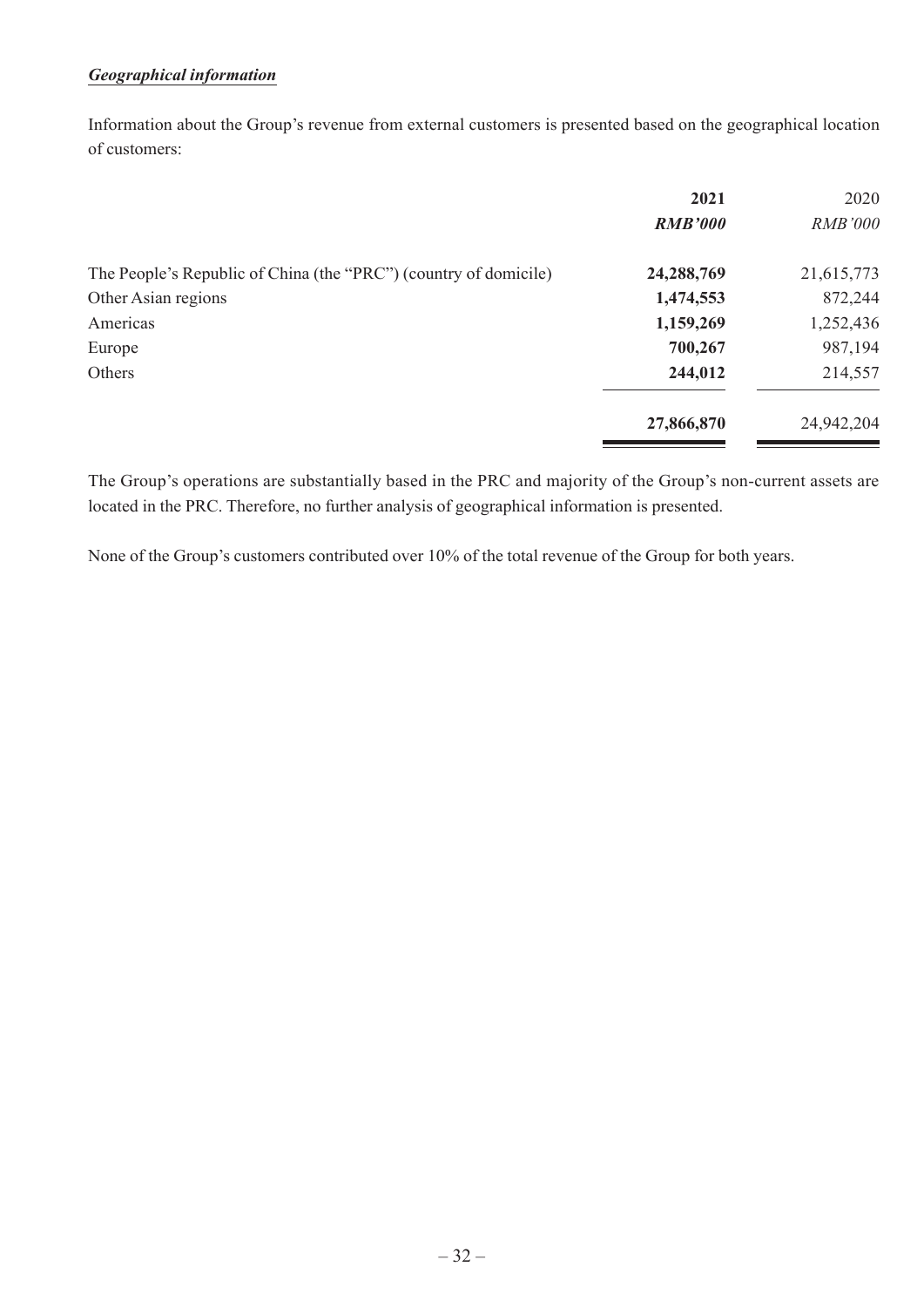#### **4. Profit For The Year**

|                                                                      | 2021<br><b>RMB'000</b> | 2020<br><b>RMB'000</b> |
|----------------------------------------------------------------------|------------------------|------------------------|
| Profit for the year has been arrived at after charging (crediting):  |                        |                        |
| Staff costs, including directors' and chief executive's remuneration |                        |                        |
| - salaries, wages and other benefits                                 | 3,456,607              | 2,771,548              |
| - contribution to retirement benefit schemes                         | 212,608                | 97,128                 |
| - shared-based payment expense                                       | 17,732                 | 9,126                  |
| Total staff costs                                                    | 3,686,947              | 2,877,802              |
| Depreciation of property, plant and equipment                        | 700,408                | 671,254                |
| Depreciation of right-of-use assets                                  | 137,983                | 120,713                |
| Depreciation of investment property                                  | 1,719                  | 1,719                  |
| Amortisation of other intangible assets                              | 25,361                 | 15,121                 |
| Total depreciation and amortisation                                  | 865,471                | 808,807                |
| Auditor's remuneration                                               |                        |                        |
| - audit services                                                     | 4,067                  | 4,217                  |
| - non-audit services                                                 | 5,874                  | 4,860                  |
| Government grant income (included in other income)                   | (96, 252)              | (111,606)              |
| Interest income (included in other income)                           | (183, 240)             | (102, 820)             |
| Fair value changes on financial assets measured at FVTPL             |                        |                        |
| (included in other gains or losses)                                  | (205, 040)             | (531,097)              |
| Fair value changes on structured bank deposits                       |                        |                        |
| (included in other gains or losses)                                  | (81, 532)              | (57,705)               |
| Fair value change on contingent consideration payable                |                        |                        |
| (included in other gains or losses)                                  |                        | 10,423                 |
| Loss on disposal of property, plant and equipment                    |                        |                        |
| (included in other gains or losses)                                  | 10,786                 | 12,386                 |
| Net foreign exchange loss (included in other gains or losses)        | 35,961                 | 127,465                |
| Impairment losses recognised under expected credit loss model,       |                        |                        |
| net of reversal (included in other gains or losses)                  | 4,070                  | 38,120                 |
| Impairment loss recognised on other intangible asset                 |                        |                        |
| (included in other expenses)                                         | 50,000                 |                        |

*Note:* Cost of inventories recognised as an expense approximated cost of sales as shown in the consolidated statement of profit or loss and other comprehensive income for the years ended 31 December 2021 and 2020.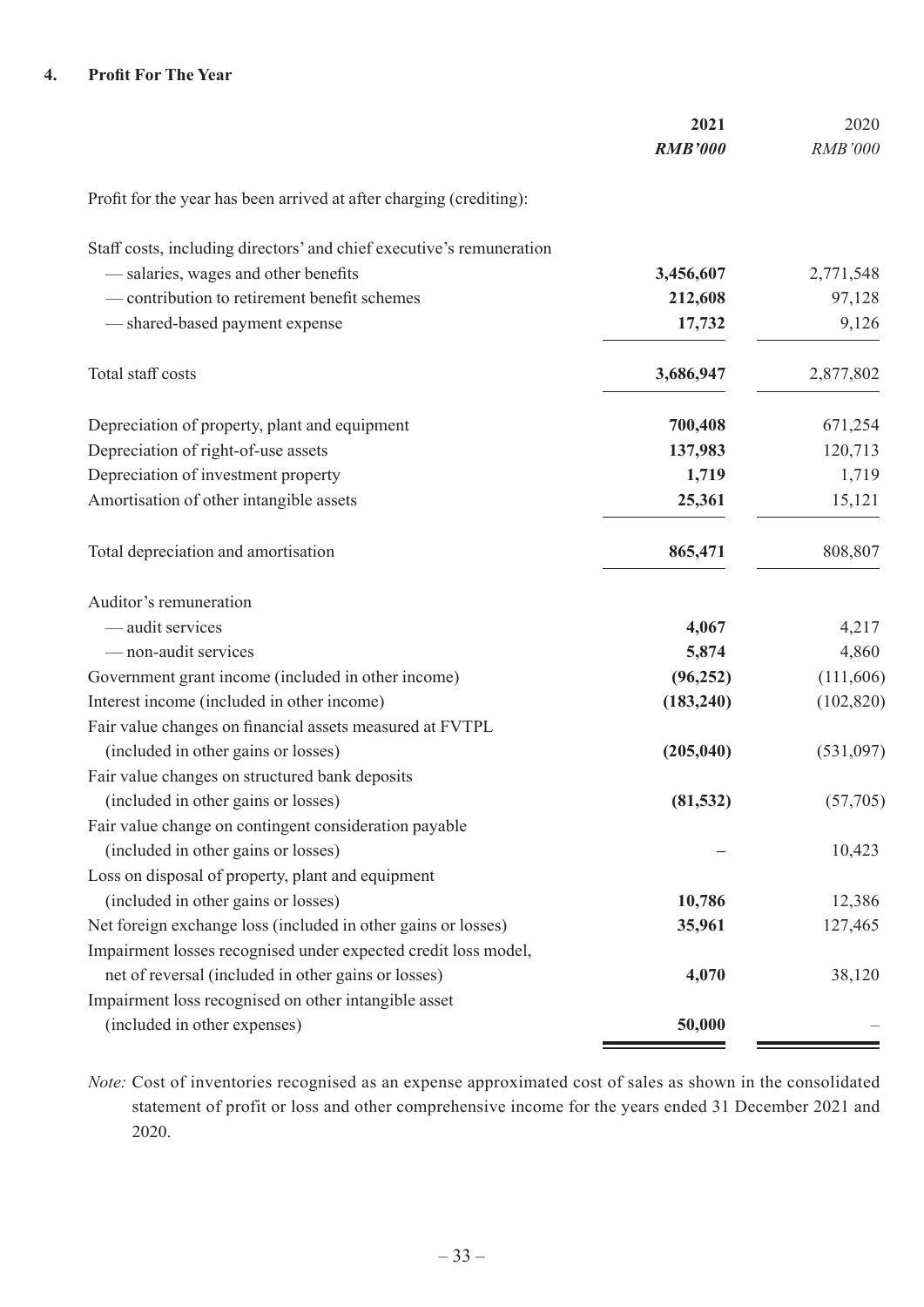#### **5. Income Tax Expense**

|                                                                 | 2021           | 2020           |
|-----------------------------------------------------------------|----------------|----------------|
|                                                                 | <b>RMB'000</b> | <b>RMB'000</b> |
| Current taxation:                                               |                |                |
| — PRC Enterprise Income Tax                                     | 880,441        | 1,039,914      |
| — PRC withholding tax on dividends distributed by subsidiaries  | 94,750         | 136,419        |
| — United States of America ("USA") Federal and State Income tax | 6,787          | 4,714          |
|                                                                 | 981,978        | 1,181,047      |
| Deferred taxation                                               | 176,994        | (19,034)       |
|                                                                 | 1,158,972      | 1,162,013      |

The calculation of Hong Kong Profits Tax for the Company and its subsidiaries incorporated in Hong Kong is based on the prevailing tax rates in Hong Kong. No Hong Kong Profits Tax has been recognised as the Company and its subsidiaries incorporated in Hong Kong had no assessable profits for both years.

The basic tax rate of the Company's PRC subsidiaries is 25% under the law of the PRC on Enterprise Income Tax (the "EIT Law") and implementation regulations of the EIT Law. Certain subsidiaries of the Company are qualified as advanced technology enterprises and have obtained approvals from the relevant tax authorities for the applicable tax rate reduced to 15% up to 2023.

The calculation of USA Federal and State Income Tax is based on the prevailing tax rates in the USA.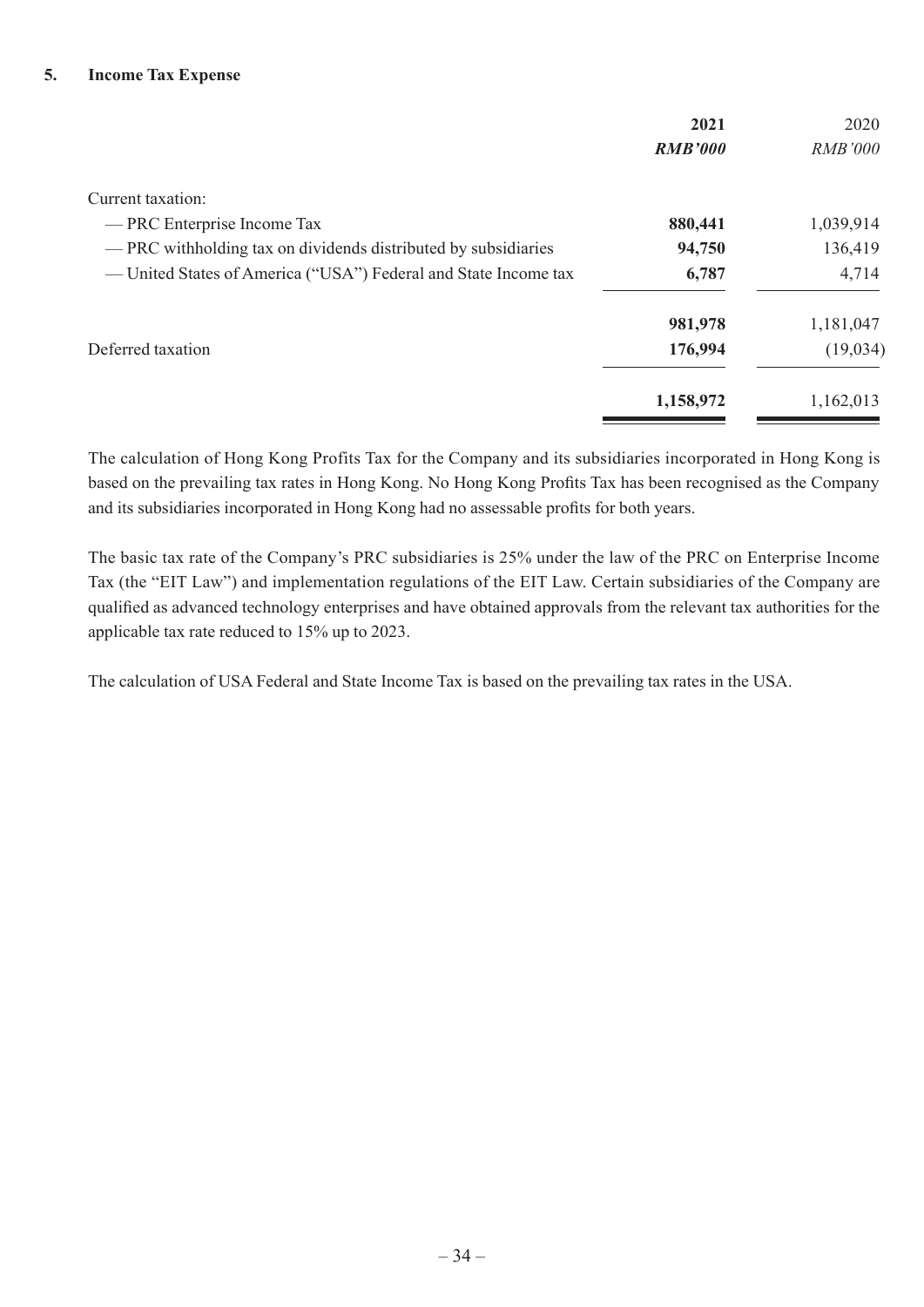#### **6. Earnings Per Share**

The calculation of the basic and diluted earnings per share attributable to the owners of the Company is based on the following data:

|                                                                  | 2021                  | 2020           |
|------------------------------------------------------------------|-----------------------|----------------|
|                                                                  | <b>RMB'000</b>        | <b>RMB'000</b> |
| <b>Earnings</b>                                                  |                       |                |
| Earnings for the purpose of basic and diluted earnings per share | 5,605,185             | 5,159,655      |
| <b>Number of shares</b>                                          | 2021                  | 2020           |
|                                                                  | $\boldsymbol{\theta}$ | 000'           |
| Weighted average number of ordinary shares for the purpose       |                       |                |
| of basic earnings per share                                      | 11,953,486            | 11,954,570     |
| Effect of dilutive potential ordinary shares:                    |                       |                |
| Unvested shares under share award scheme                         | 353                   | 967            |
| Weighted average number of ordinary shares for the purpose       |                       |                |
| of diluted earnings per share                                    | 11,953,839            | 11,955,537     |

The weighted average numbers of ordinary shares for the calculation of basic earnings per share for both periods have been adjusted for the shares held by the trustee pursuant to the share award scheme.

The computation of diluted earnings per share does not assume the exercise of a subsidiary's share options since their assumed exercise would result in an increase in earnings per share.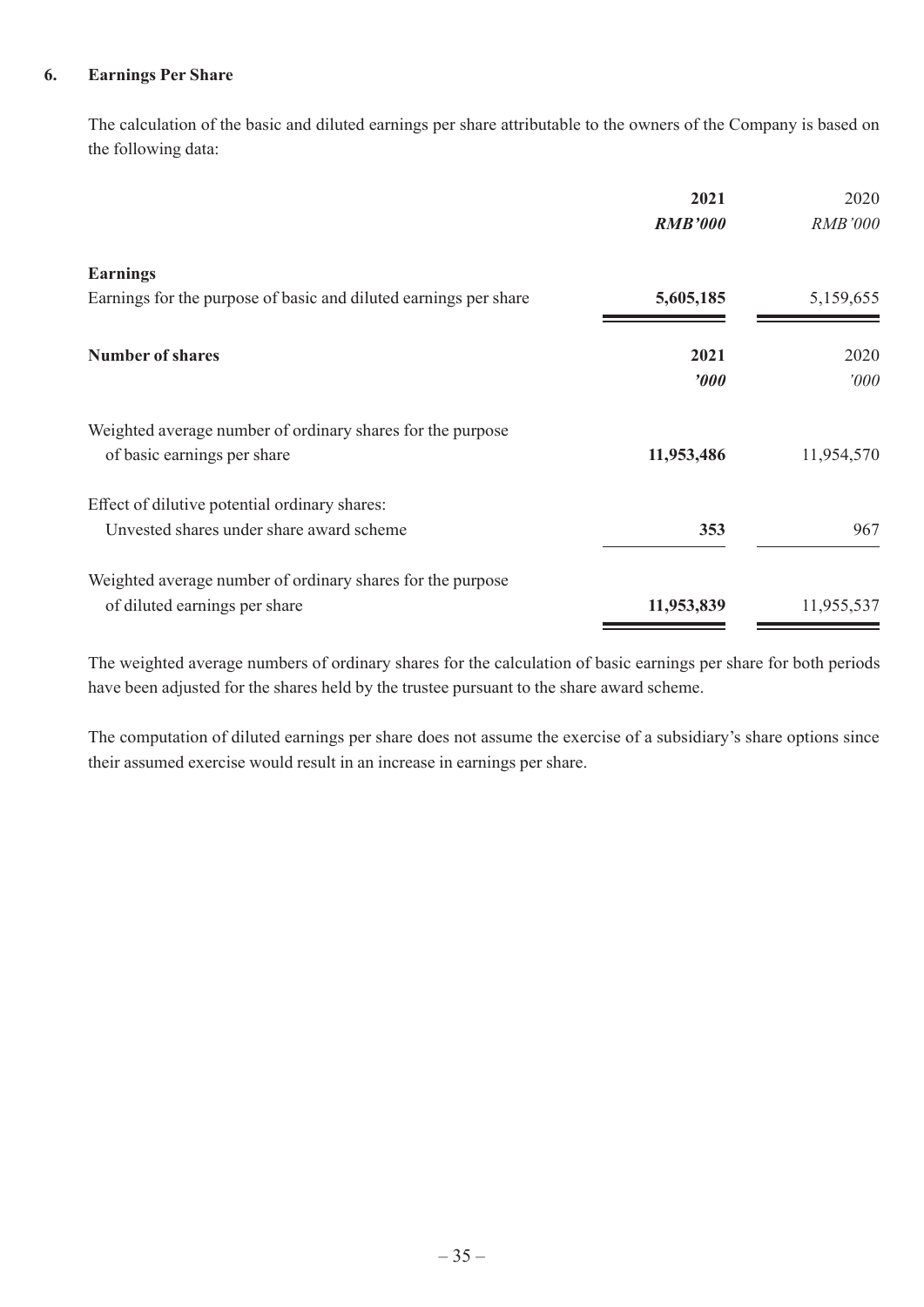#### **7. Dividends**

|                                                        | 2021<br><b>RMB'000</b> | 2020<br><b>RMB'000</b> |
|--------------------------------------------------------|------------------------|------------------------|
| Dividends for ordinary shareholders of the Company     |                        |                        |
| recognised as distribution during the year:            |                        |                        |
| 2021 Interim, paid - HK8 cents                         |                        |                        |
| (equivalent to approximately RMB6.6 cents)             |                        |                        |
| (2020: 2020 interim, paid — HK6 cents                  |                        |                        |
| (equivalent to approximately RMB5.3 cents)) per share  | 795,058                | 395,134                |
| 2020 Final, paid - HK9 cents                           |                        |                        |
| (equivalent to approximately RMB7.5 cents)             |                        |                        |
| (2020: 2019 Final, paid -HK20 cents                    |                        |                        |
| (equivalent to approximately RMB18.2 cents)) per share | 898,320                | 1,135,014              |
| Less: Dividend for shares held by share award scheme   | (2,615)                | (2, 454)               |
|                                                        | 1,690,763              | 1,527,694              |
| <b>Trade Receivables</b>                               |                        |                        |
|                                                        | 2021                   | 2020                   |
|                                                        | <b>RMB'000</b>         | <b>RMB'000</b>         |
| Trade receivables                                      | 3,358,607              | 2,421,295              |
| Less: allowance for impairment                         | (49, 459)              | (22, 436)              |
|                                                        | 3,309,148              | 2,398,859              |

The Group allows a general credit period of 90 days to its trade customers. The following is an aged analysis of trade receivables (net of allowance for impairment) at the end of the reporting period presented based on the invoice dates which approximated the respective revenue recognition dates:

|                    | 2021           | 2020           |
|--------------------|----------------|----------------|
|                    | <b>RMB'000</b> | <b>RMB'000</b> |
| 0 to 90 days       | 3,122,761      | 2,209,401      |
| 91 to 180 days     | 175,494        | 176,777        |
| 181 to 365 days    | 8,578          | 11,281         |
| More than 365 days | 2,315          | 1,400          |
|                    | 3,309,148      | 2,398,859      |

Trade receivables with aggregate carrying amount of RMB186,387,000 (2020: RMB189,458,000) are past due as at the reporting date. The amounts are not considered as in default because there has not been significant change in credit quality and the amounts are still considered recoverable. The Group does not hold any collateral or other credit enhancements over these balances nor does it has a legal right of offset against any amounts owed by the Group to the counterparty.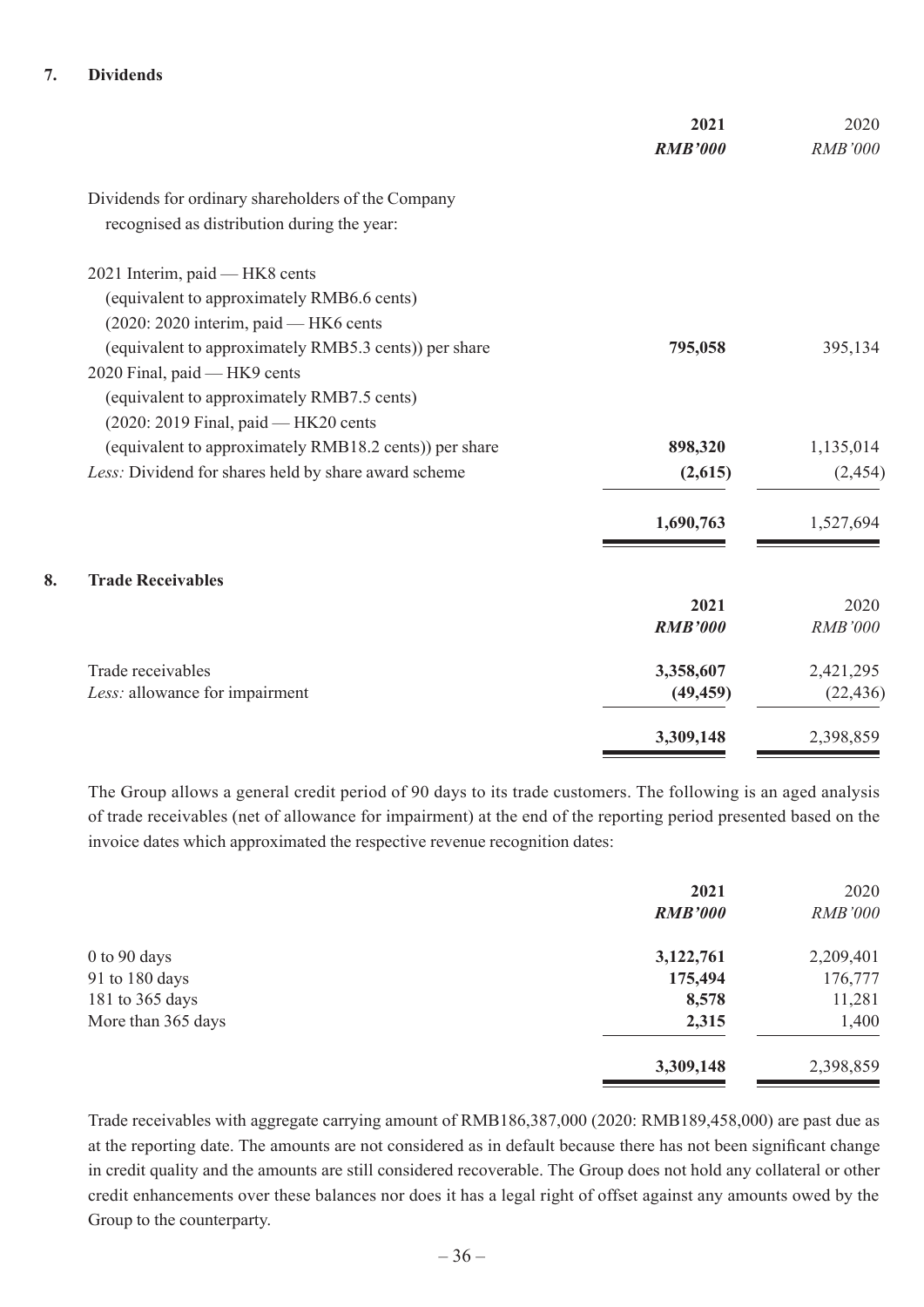#### **9. Deposits, Prepayments and Other Receivables**

|                                                       | 2021           | 2020           |
|-------------------------------------------------------|----------------|----------------|
|                                                       | <b>RMB'000</b> | <b>RMB'000</b> |
| Prepayments                                           | 177,753        | 90,098         |
| Prepayment for acquisition of other intangible assets | 304,289        |                |
| Deposits paid for property, plant and equipments and  |                |                |
| right-of-use assets                                   | 265,582        | 461,437        |
| Consideration receivable for disposal of a subsidiary |                | 150,914        |
| Other taxes recoverable                               | 199,534        | 134,215        |
| Others                                                | 203,138        | 152,981        |
|                                                       | 1,150,296      | 989,645        |
| Analysed as:                                          |                |                |
| Current                                               | 580,425        | 484,289        |
| Non-current                                           | 569,871        | 505,356        |
|                                                       | 1,150,296      | 989,645        |

#### **10. Bills Receivables**

Bills receivables represent bills on hand. All bills receivables of the Group are with a maturity period of less than 365 days (2020: less than 365 days) and not yet due at the end of the reporting period. The management considers the default rate is low based on historical information, experience and forward looking information that is available without undue cost or effort.

#### **11. Trade Payables**

The following is an aged analysis of trade payables at the end of the reporting period presented based on the invoice dates:

|                    | 2021<br><b>RMB'000</b> | 2020<br><b>RMB'000</b> |
|--------------------|------------------------|------------------------|
| $0$ to $90$ days   | 1,262,830              | 1,011,690              |
| 91 to 180 days     | 82,438                 | 39,574                 |
| More than 180 days | 136,091                | 153,302                |
|                    | 1,481,359              | 1,204,566              |

The general credit period on purchases of goods is up to 90 days (2020: 90 days). The Group has financial risk management policies in place to ensure that all payables are settled within the credit timeframe.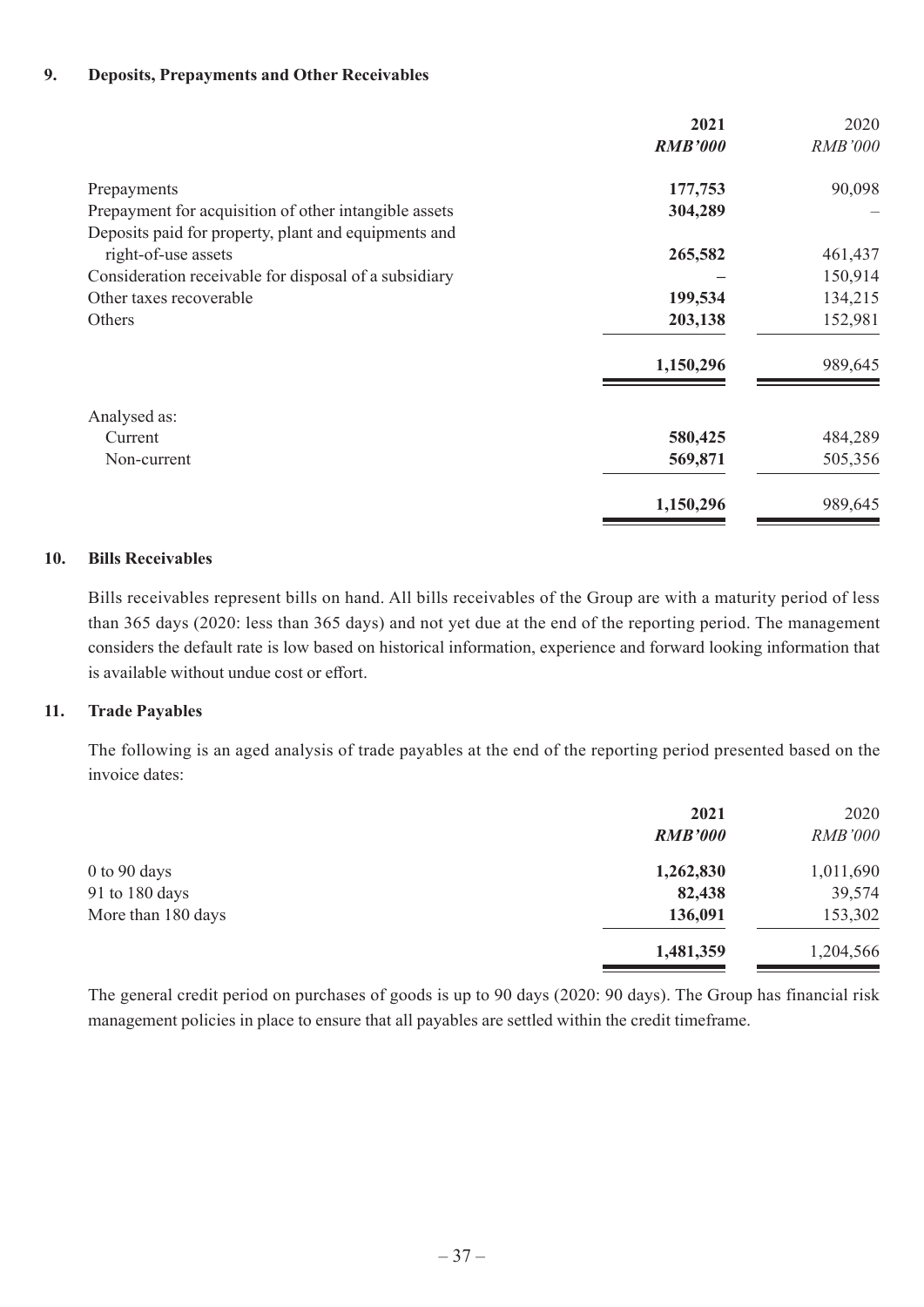#### **12. Other Payables**

|                                              | 2021           | 2020           |
|----------------------------------------------|----------------|----------------|
|                                              | <b>RMB'000</b> | <b>RMB'000</b> |
| Other taxes payable                          | 102,507        | 131,291        |
| Selling expense payable                      | 2,500,679      | 1,912,702      |
| Payables arising from construction cost and  |                |                |
| acquisition of property, plant and equipment | 790,696        | 848,242        |
| Government grants                            | 467,545        | 373,442        |
| Salaries, wages and staff welfare payable    | 416,749        | 254,590        |
| Research and development expense payable     | 143,644        | 24,515         |
| Others                                       | 509,207        | 263,945        |
|                                              | 4,931,027      | 3,808,727      |
|                                              | 2021           | 2020           |
|                                              | <b>RMB'000</b> | <b>RMB'000</b> |
| Analysed as:                                 |                |                |
| Current                                      | 4,680,829      | 3,554,759      |
| Non-current                                  | 250,198        | 253,968        |
|                                              | 4,931,027      | 3,808,727      |
|                                              |                |                |

#### **13. Bills Payables**

All bills payables of the Group are aged within 365 days (2020: 365 days) and not yet due at the end of the reporting period.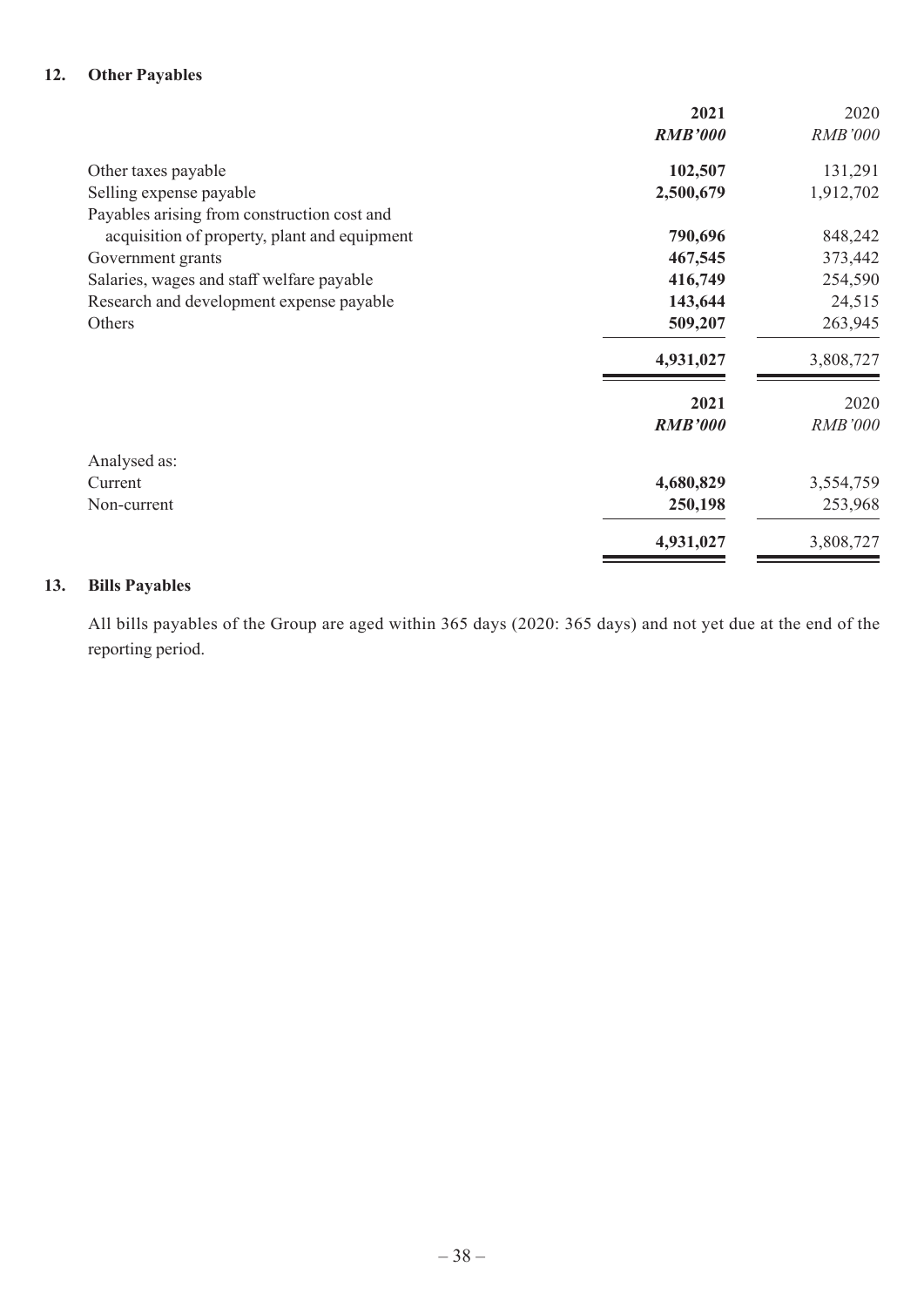## **SUSTAINABLE DEVELOPMENT STRATEGIES**

The Group will continue to pursue the development strategies of (i) active development of innovative drug business; (ii) continuation of products internationalization; and (iii) consolidation of leadership in bulk drug business in order to achieve long-term sustainable growth.

## **CORPORATE GOVERNANCE**

The Company has complied with all the code provisions in the Corporate Governance Code (the "Code") contained in Appendix 14 of the Rules Governing the Listing of Securities on The Stock Exchange of Hong Kong Limited (the "Listing Rules") throughout the year ended 31 December 2021 except the deviation from code provision A.2.1 as set out below.

Code provision A.2.1 of the Code stipulates that the roles of chairman and chief executive officer should be separate and should not be performed by the same individual. Mr. Cai Dongchen, the Company's Chairman, has also assumed the role as the chief executive officer of the Company. The Company believes that vesting both roles in Mr. Cai will allow for more effective planning and execution of business strategies. As all major decisions are made in consultation with members of the Board, the Company believes that there is adequate balance of power and authority in place.

Following the resignation of Mr. Chan Siu Keung, Leonard as an independent non-executive director on 1 January 2021, the Company did not comply with the following rules of the Listing Rules: i) rule 3.10A requiring independent non-executive directors representing at least one-third of the Board; ii) rule 3.10(2) requiring at least one of the independent directors to have appropriate professional qualifications or accounting or related financial management expertise; and iii) rule 3.21 requiring at least one of the members of the audit committee to have appropriate professional qualifications or accounting or related financial management expertise and the audit committee to be chaired by an independent non-executive director; and v) rule 3.25 requiring the remuneration committee to be chaired by an independent non-executive director. With the appointment of Mr. Au Chun Kwok Alan as an independent non-executive director, the chairman of the audit committee and remuneration committee of the Company on 27 January 2021, the above-mentioned rules of the Listing Rules have been complied with by the Company.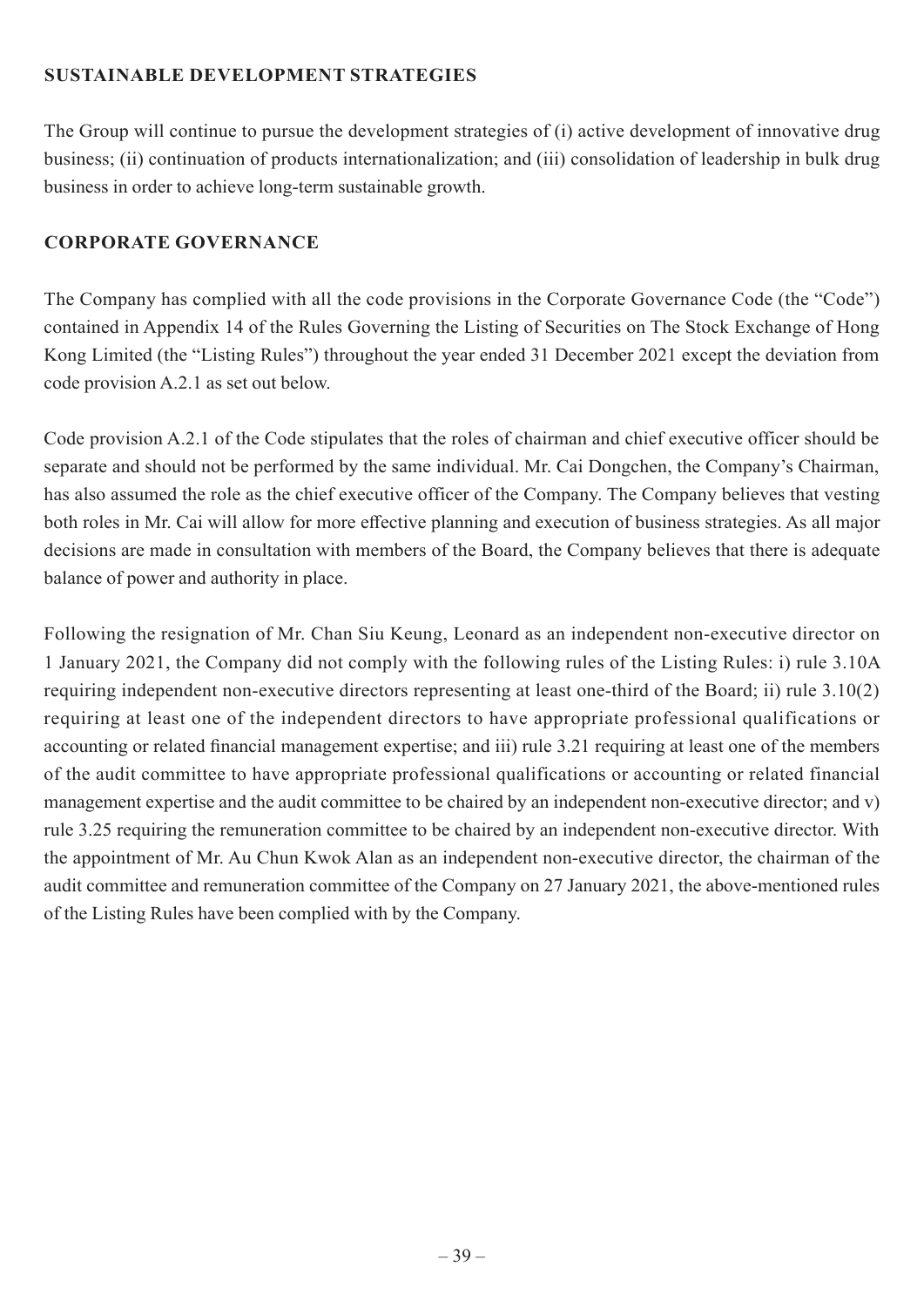## **REVIEW OF ANNUAL RESULTS**

The consolidated financial statements of the Company and its subsidiaries for the year ended 31 December 2021 have been reviewed by the Audit Committee of the Company and audited by the Company's auditor.

## **CLOSURE OF REGISTER OF MEMBERS**

The register of members of the Company will be closed from Friday, 20 May 2022 to Thursday, 26 May 2022, both days inclusive, during which period no transfer of shares will be effected. In order to determine the identity of members who are entitled to attend and vote at the annual general meeting to be held on Thursday, 26 May 2022, all share transfer documents accompanied by the relevant share certificates must be lodged with the Company's share registrar, Tricor Secretaries Limited, at Level 54, Hopewell Centre, 183 Queen's Road East, Wanchai, Hong Kong for registration not later than 4:30 p.m. on Thursday, 19 May 2022.

The register of members of the Company will be closed from Thursday, 2 June 2022 to Tuesday, 7 June 2022, both dates inclusive, during which period no transfer of shares will be effected. In order to qualify for the proposed final dividend, all share transfer documents accompanied by the relevant share certificates must be lodged with the Company's share registrar, Tricor Secretaries Limited, at Level 54, Hopewell Centre, 183 Queen's Road East, Wanchai, Hong Kong, for registration not later than 4:30 p.m. on Wednesday, 1 June 2022.

## **PURCHASE, SALE OR REDEMPTION OF THE COMPANY'S LISTED SECURITIES**

During the year, the Company repurchased its own shares through The Stock Exchange of Hong Kong Limited as follows:

| Number of  |                      |                     | <b>Aggregate</b> |
|------------|----------------------|---------------------|------------------|
| ordinary   | <b>Highest price</b> | <b>Lowest price</b> | consideration    |
| shares     | per share paid       | per share paid      | paid             |
|            | <b>HK\$</b>          | HK\$                | <b>HK\$'000</b>  |
| 3,100,000  | 8.10                 | 8.02                | 25,005           |
| 35,396,000 | 8.60                 | 8.03                | 291,450          |
| 38,496,000 |                      |                     | 316,455          |
|            |                      |                     |                  |